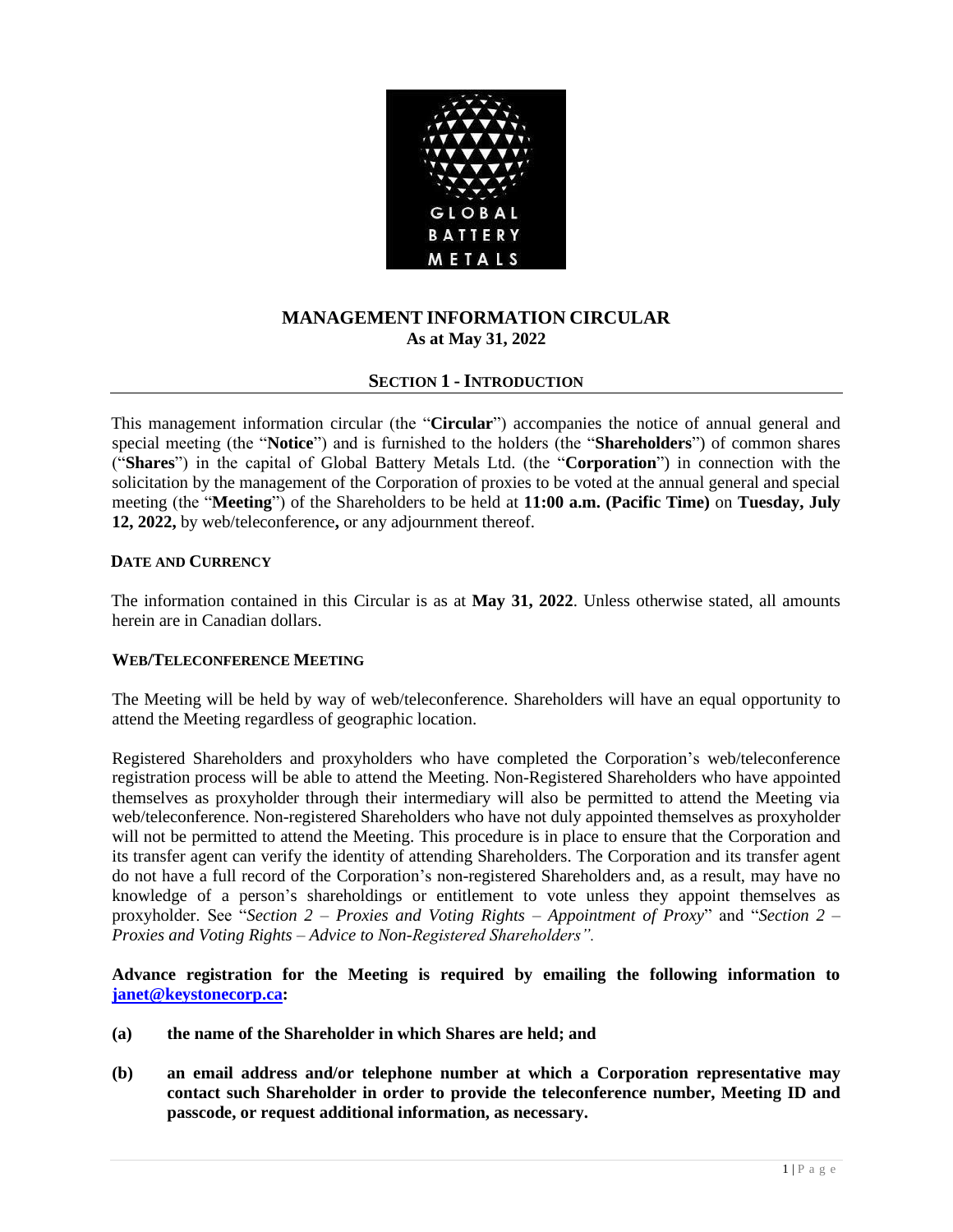**The web/teleconference details will be provided only to Shareholders and proxyholders who complete the advance registration process.**

#### **NOTICE-AND-ACCESS**

The Corporation is not relying on the "Notice and Access" delivery procedures outlined in National Instrument 54-101 - *[Communication with Beneficial Owners of Securities of a Reporting Issuer](http://www.osc.gov.on.ca/en/6439.htm)* ("**NI 54- 101**") to distribute copies of proxy-related materials in connection with the Meeting. However, the Corporation is electronically delivering proxy-related materials to Shareholders who have requested such delivery method and encourages Shareholders to sign up for electronic delivery (e-Delivery) of all future proxy materials. The proxy materials for the Meeting can be found on on the System for Electronic Document Analysis and Retrieval ("**SEDAR**") at [www.sedar.com](http://www.sedar.com/) under the Company's profile and on the Corporation's website at: [https://www.gbml.ca/agm-materials.](https://www.gbml.ca/agm-materials)

The Circular contains details of matters to be considered at the Meeting. **Please review the Circular before voting.**

# **SECTION 2 – PROXIES AND VOTING RIGHTS**

### **MANAGEMENT SOLICITATION**

The solicitation of proxies by the management of the Corporation will be conducted by mail and may be supplemented by telephone or other personal contact to be made without special compensation by the directors, officers and employees of the Corporation. The Corporation does not reimburse Shareholders, nominees or agents for costs incurred in obtaining from their principals' authorization to execute forms of proxy, except that the Corporation has requested brokers and nominees who hold stock in their respective names to furnish this proxy material to their customers, and the Corporation will reimburse such brokers and nominees for their related out-of-pocket expenses. No solicitation will be made by specifically engaged employees or soliciting agents. The cost of solicitation will be borne by the Corporation.

No person has been authorized to give any information or to make any representation other than as contained in this Circular in connection with the solicitation of proxies. If given or made, such information or representations must not be relied upon as having been authorized by the Corporation. The delivery of this Circular shall not create, under any circumstances, any implication that there has been no change in the information set forth herein since the date of this Circular. This Circular does not constitute the solicitation of a proxy by anyone in any jurisdiction in which such solicitation is not authorized, or in which the person making such solicitation is not qualified to do so, or to anyone to whom it is unlawful to make such an offer of solicitation.

#### **APPOINTMENT OF PROXY**

The purpose of a proxy is to designate persons who will vote the proxy on a Shareholder's behalf in accordance with the instructions given by the Shareholder in the proxy. The persons whose names are printed on the enclosed form of proxy are officers and/or directors of the Company (the "**Management Proxyholders**").

**A Shareholder has the right to appoint a person or company to attend and act for or on behalf of that Shareholder at the Meeting, other than the Management Proxyholders named in the enclosed form of proxy. A proxyholder need not be a Shareholder.**

**To exercise the right, the Shareholder may do so by striking out the printed names and inserting the name of such other person and, if desired, an alternate to such person, in the blank space provided in the form of proxy. Such Shareholder should notify the nominee of the appointment,**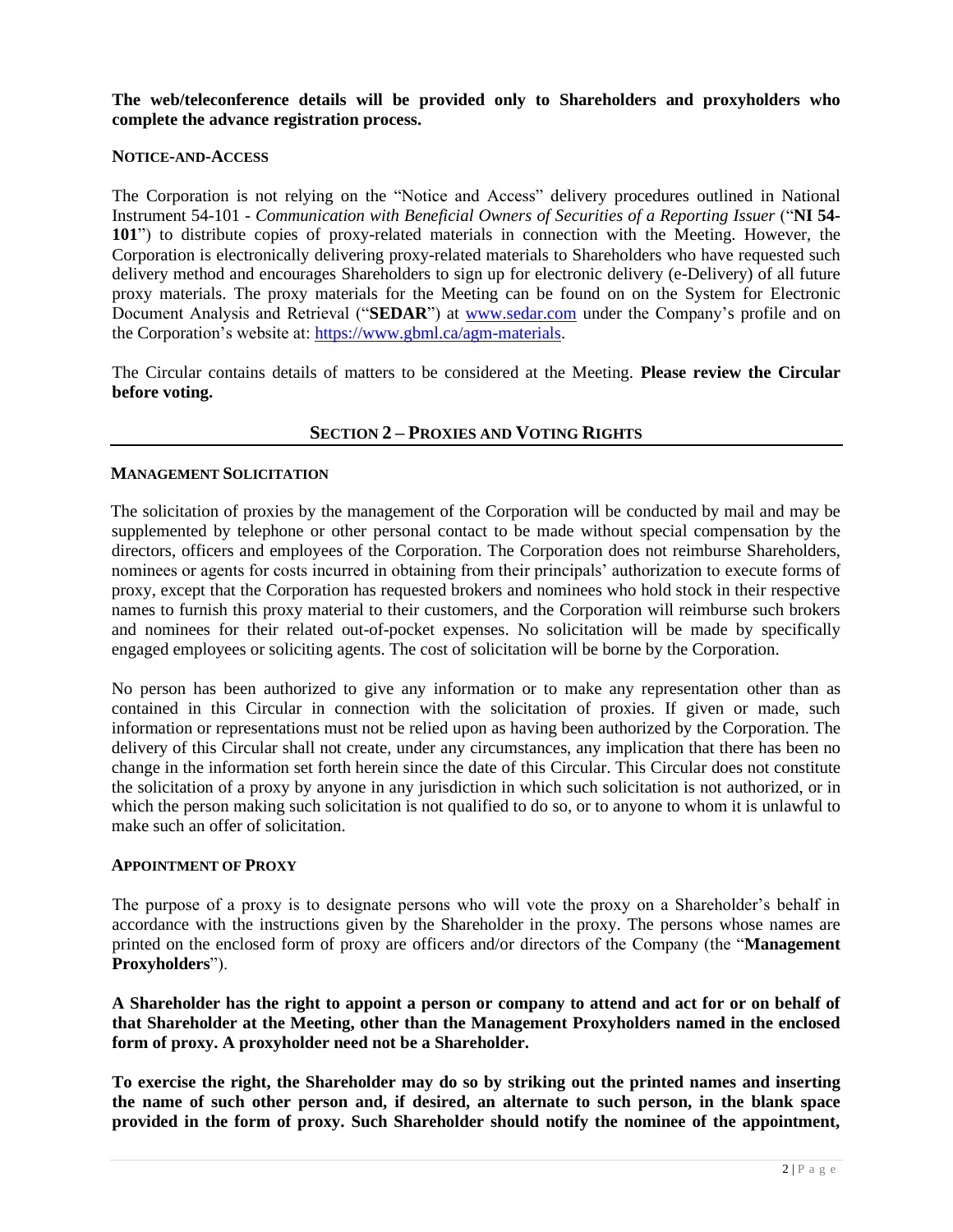# **obtain the nominee's consent to act as proxy and should provide instruction to the nominee on how the Shareholder's Shares should be voted. The nominee should bring personal identification to the Meeting.**

Those Shareholders desiring to be represented at the Meeting by proxy must deposit their respective forms of proxy with the Company's registrar and transfer agent, Computershare Investor Services Inc., 8<sup>th</sup> Floor, 100 University Avenue, Toronto, Ontario, M5J 2Y1, Attention: Proxy Department, by mail, facsimile transmission, telephone voting system or via the Internet at least two business days (excluding Saturdays, Sundays and holidays) prior to the scheduled time of the Meeting, or any adjournment thereof.

A proxy may not be valid unless it is dated and signed by the Shareholder who is giving it or by that Shareholder's attorney-in-fact duly authorized by that Shareholder in writing or, in the case of a corporation, dated and executed by a duly authorized officer or attorney-in-fact for the corporation. If a form of proxy is executed by an attorney-in-fact for an individual Shareholder or joint Shareholders, or by an officer or attorney-in-fact for a corporate Shareholder, the instrument so empowering the officer or attorney-in-fact, as the case may be, or a notarized certified copy thereof, must accompany the form of proxy.

# **VOTING BY PROXY AND EXERCISE OF DISCRETION BY MANAGEMENT PROXYHOLDERS**

**Only registered Shareholders or duly appointed proxyholders are permitted to vote at the Meeting.**  Shares represented by a properly executed proxy will be voted or be withheld from voting on each matter referred to in the Notice of Meeting in accordance with the instructions of the Shareholder on any ballot that may be called for and if the Shareholder specifies a choice with respect to any matter to be acted upon, the Shares will be voted accordingly.

**If a Shareholder does not specify a choice and the Shareholder has appointed one of the Management Proxyholders as proxyholder, the Management Proxyholder will vote in favour of the matters specified in the Notice of Meeting and in favour of all other matters proposed by management at the Meeting.** 

**The form of proxy also gives discretionary authority to the person named therein as proxyholder with respect to amendments or variations to matters identified in the Notice of Meeting and with respect to other matters which may properly come before the Meeting.** As of the date of this Circular, management of the Company knows of no such amendments, variations or other matters to come before the Meeting.

# **NON-REGISTERED HOLDERS**

**Only Shareholders whose names appear on the records of the Company as the registered holders of Shares or duly appointed proxyholders are permitted to vote at the Meeting.** Most Shareholders of the Company are "non-registered" Shareholders because the Shares they own are not registered in their names but instead registered in the name of a nominee such as a brokerage firm through which they purchased the Shares; bank, trust company, trustee or administrator of self-administered RRSPs, RRIFs, RESPs and similar plans; or clearing agency such as the Canadian Depository for Securities Limited (a "**Nominee**"). If you purchased your Shares through a broker or otherwise deposited your Shares with your broker, you are likely a non-registered holder.

Nominees are required to forward the Meeting materials to non-registered holders to seek their voting instructions in advance of the Meeting. Shares held by Nominees can only be voted in accordance with the instructions of the non-registered holder. The Nominees often have their own form of proxy, mailing procedures and provide their own return instructions. If you wish to vote by proxy, you should carefully follow the instructions from the Nominee in order to ensure that your Shares are voted at the Meeting.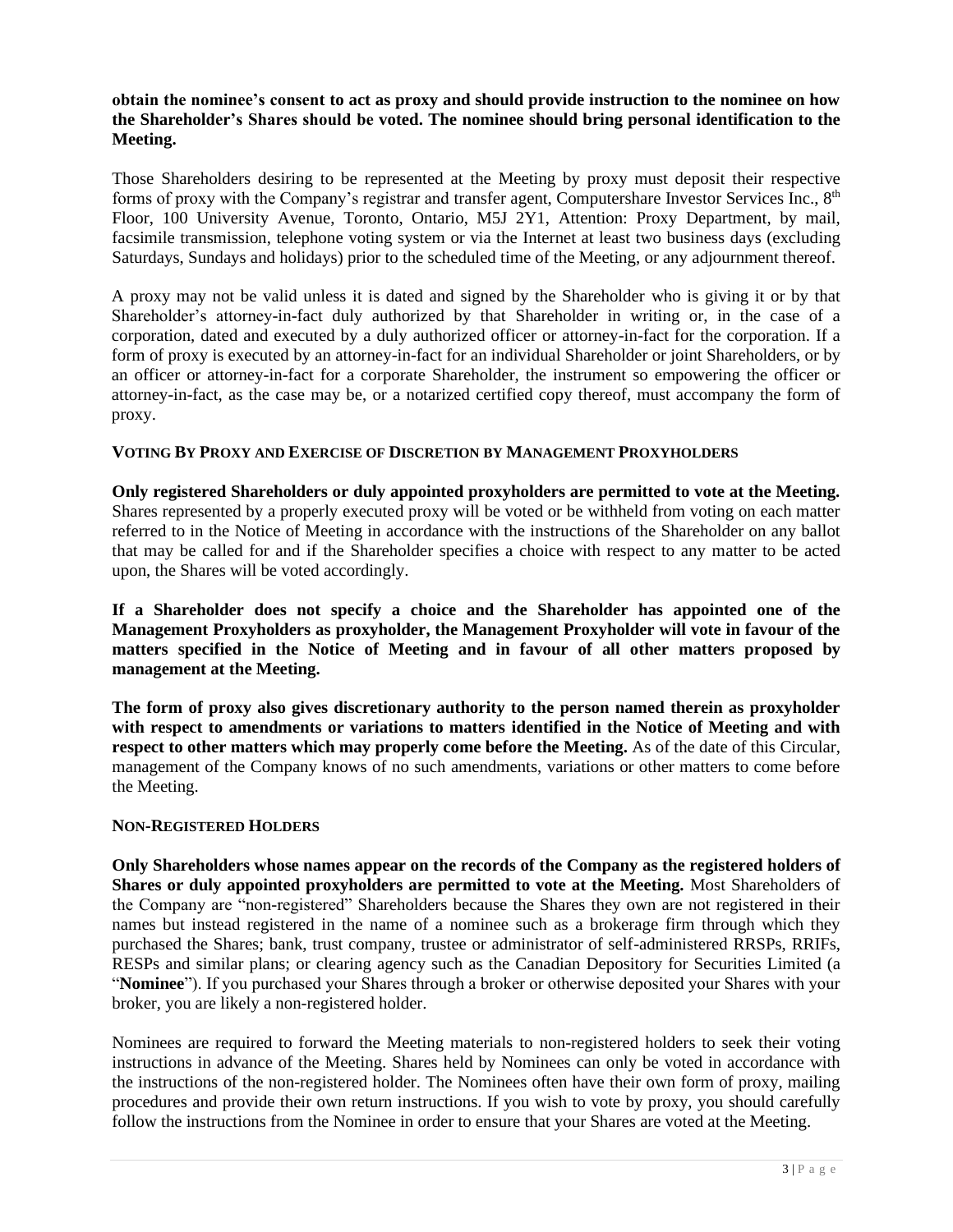If you, as a non-registered holder, wish to vote at the Meeting in person, you should appoint yourself as proxyholder by writing your name in the space provided on the request for voting instructions or proxy provided by the Nominee and return the form to the Nominee in the envelope provided. Do not complete the voting section of the proxy form as your vote will be taken at the Meeting.

Non-registered holders who have not objected to their Nominee disclosing certain ownership information about themselves to the Company are referred to as "non-objecting beneficial owners" ("**NOBOs**"). Those non-registered holders who have objected to their Nominee disclosing ownership information about themselves to the Company are referred to as "objecting beneficial owners" ("**OBOs**"). Hereinafter, NOBOS and OBOs will collectively be referred to as "**Non-Registered Shareholders**".

These securityholder materials are being sent to both registered and Non-Registered Shareholders. If you are a Non-Registered Shareholder and the Company or its agent has sent these materials directly to you, your name and address and information about your shareholdings, have been obtained in accordance with applicable securities regulatory requirements from the intermediary holding on your behalf.

By choosing to send these materials to you directly, the Company (and not the intermediary holding on your behalf) has assumed responsibility for (i) delivering these materials to you, and (ii) executing your proper voting instructions. Please return your voting instructions as specified in the request for voting instructions.

# **ADVICE TO NON-REGISTERED SHAREHOLDERS**

**The information in this section is of significant importance to many Shareholders, as a substantial number do not hold their Shares in their own name.** Non-Registered Shareholders are advised that only proxies from Shareholders of record can be recognized and voted upon at the Meeting. If Shares are listed in an account statement provided to a Shareholder by a broker, then in almost all cases those Shares will not be registered in the Shareholder's name on the records of the Company. Such Shares will more likely be registered under the name of the Shareholder's broker or an agent of that broker. In Canada, the vast majority of such Shares are registered under the name of CDS & Co. (the registration name for CDS Clearing and Depository Services Inc., which acts as nominee for many Canadian brokerage firms).

Shares held by brokers or their nominees can only be voted (for or against resolutions) upon the instructions of the Non-Registered Shareholder. Without specific instructions, brokers/nominees are prohibited from voting Shares for their clients. The directors and officers of the Company do not know for whose benefit the Shares registered in the name of CDS & Co. are held, and directors and officers of the Company do not necessarily know for whose benefit the Shares registered in the name of any broker or agent are held. Non-Registered Shareholders who complete and return a form of proxy must indicate thereon the person (usually a brokerage house) who holds their Shares as a registered Shareholder.

Applicable regulatory policy requires brokers and other intermediaries to seek voting instructions from Non-Registered Shareholders in advance of Shareholders' meetings. Every broker and other intermediary has its own mailing procedure, and provides its own return instructions, which should be carefully followed. The form of proxy supplied by brokers and other intermediaries to Non-Registered Shareholders may be very similar and, in some cases, identical to that provided to registered Shareholders. However, its purpose is limited to instructing the registered Shareholder how to vote on behalf of the Non-Registered Shareholder.

In Canada, the vast majority of brokers now delegate responsibility for obtaining instructions from clients to Broadridge Financial Solutions, Inc. ("**Broadridge**"). Broadridge typically prepares a machinereadable voting instruction form, mails those forms to Non-Registered Shareholders and asks Non-Registered Shareholders to return the forms to Broadridge, or otherwise communicate voting instructions to Broadridge (by way of the Internet or telephone, for example). Broadridge then tabulates the results of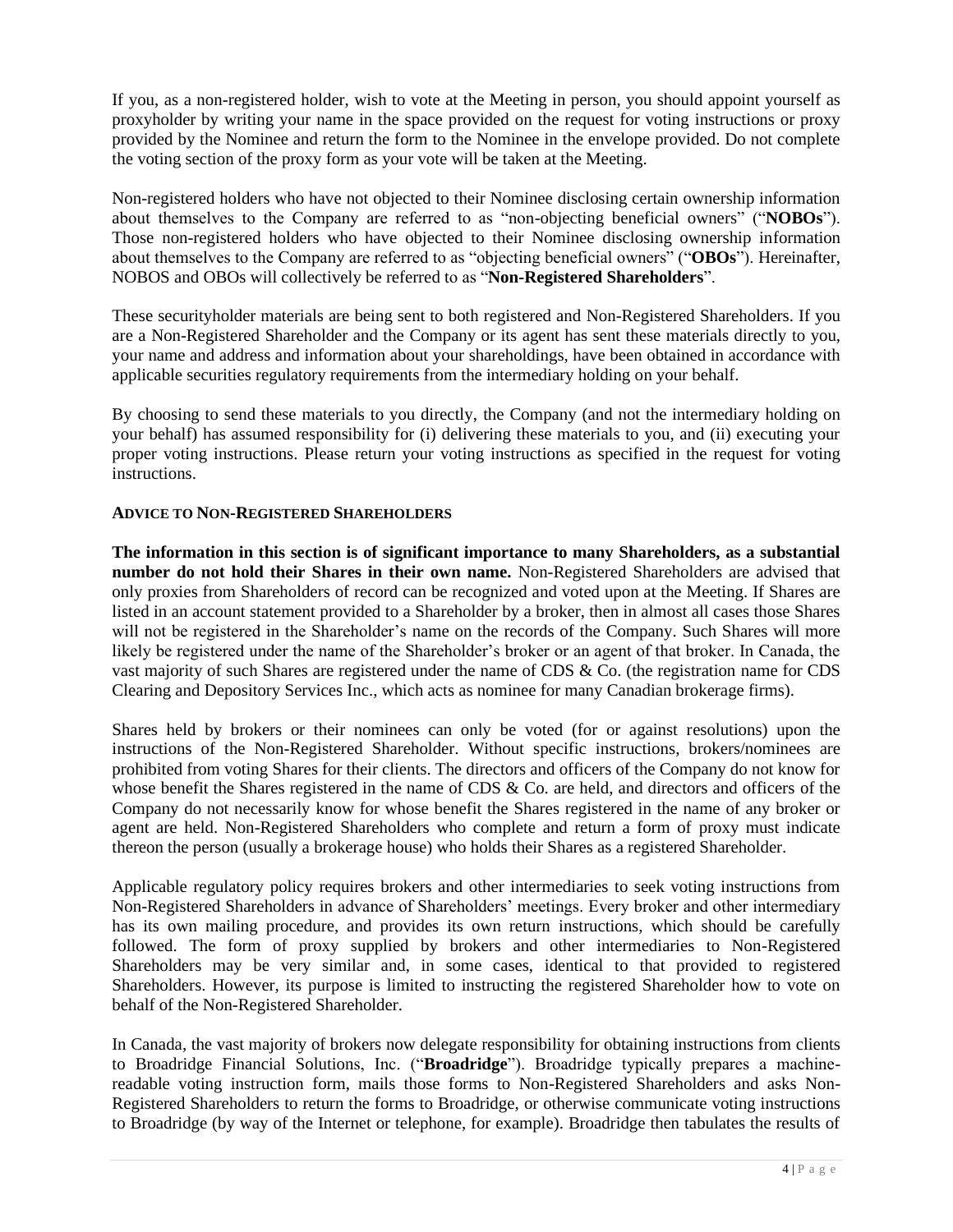all instructions received and provides appropriate instructions respecting the voting of shares to be represented at the Meeting. **A Non-Registered Shareholder who receives a Broadridge voting instruction form cannot use that form to vote Shares directly at the Meeting. The voting instruction forms must be returned to Broadridge (or instructions respecting the voting of Shares must otherwise be communicated to Broadridge) well in advance of the Meeting in order to have the Shares voted.**

Although a Non-Registered Shareholder may not be recognized directly at the Meeting for the purposes of voting Shares registered in the name of his broker, a Non-Registered Shareholder may attend the Meeting as proxyholder for the registered Shareholder and vote the Shares in that capacity. **Non-Registered Shareholders who wish to attend the Meeting and indirectly vote their Shares as proxyholder for the registered Shareholder, should enter their own names in the blank space on the form of proxy provided to them and return the same to their broker (or the broker's agent) in accordance with the instructions provided by such broker.** 

**Non-Registered Shareholders should contact their broker or other intermediary through which they hold Shares if they have any questions regarding the voting of such Shares.**

# **REVOCATION OF PROXIES**

A Shareholder who has submitted a proxy may revoke it at any time prior to the exercise thereof. If a person who has given a proxy attends personally at the Meeting at which such proxy is to be voted, such person may revoke the proxy and vote in person. In addition to revocation in any other manner permitted by law, a proxy may be revoked by instrument in writing executed by the Shareholder or by the Shareholder's attorney authorized in writing (or if the Shareholder is a corporation, under its seal or by an officer or attorney thereof duly authorized), deposited at Computershare Investor Services Inc., 8<sup>th</sup> Floor, 100 University Avenue, Toronto, Ontario, M5J 2Y1, Attention: Proxy Department, not later than fortyeight (48) hours (excluding Saturdays, Sundays and holidays in British Columbia) before the Meeting or any adjournment thereof, at any time up to and including the last business day preceding the day of the Meeting or any adjournment thereof or with the Chair of the Meeting on the day of the Meeting or any adjournment thereof, and upon either of such deposits, the proxy is revoked.

# **The Company may refuse to recognize any instrument of proxy deposited in writing or by the internet received later than forty-eight (48) hours (excluding Saturdays, Sundays and statutory holidays in British Columbia) prior to the Meeting or any adjournment thereof.**

# **NOTICE TO SHAREHOLDERS IN THE UNITED STATES**

The solicitation of proxies involves securities of an issuer located in Canada and is being effected in accordance with the corporate laws of the Province of British Columbia, Canada, and securities laws of the provinces of Canada. The proxy solicitation rules under the *United States Securities Exchange Act of 1934*, as amended, are not applicable to the Company or this solicitation, and this solicitation has been prepared in accordance with the disclosure requirements of the securities laws of the provinces of Canada. Shareholders should be aware that disclosure requirements under the securities laws of the provinces of Canada differ from the disclosure requirements under United States securities laws.

The enforcement by Shareholders of civil liabilities under United States federal securities laws may be affected adversely by the fact that the Company is incorporated under the *Business Corporations Act* (British Columbia), certain of its directors and its executive officers are residents of Canada and a substantial portion of its assets and the assets of such persons are located outside the United States. Shareholders may not be able to sue a foreign company or its officers or directors in a foreign court for violations of United States federal securities laws. It may be difficult to compel a foreign company and its officers and directors to subject themselves to a judgement by a United States court.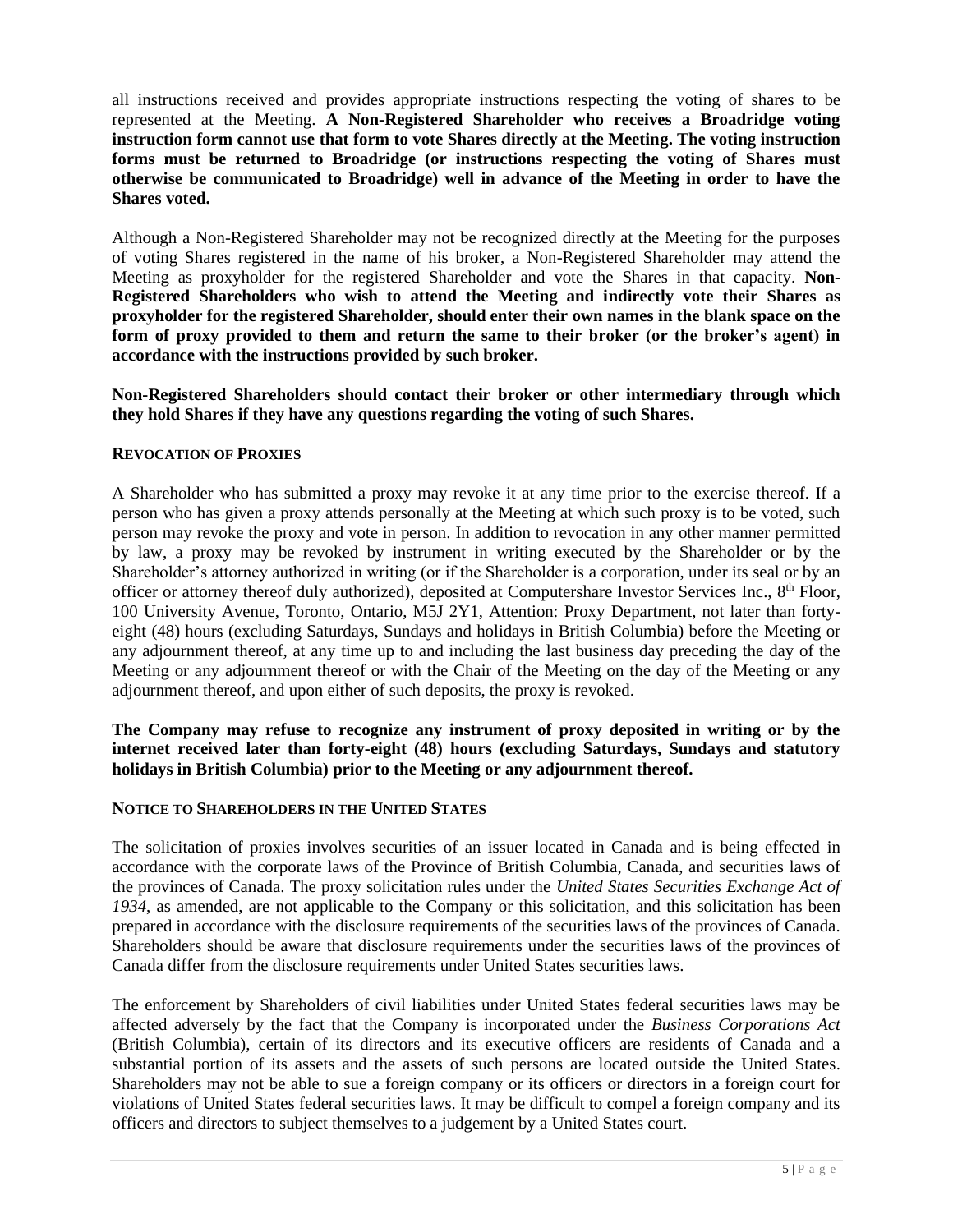# **RECORD DATE**

The board of directors of the Company (the "**Board**") has fixed May 31, 2022, as the record date (the "**Record Date**") for determination of persons entitled to receive Notice of Meeting. The Company will prepare or cause to be prepared a list of the Shareholders recorded as holders of Shares on its register of Shareholders as of the close of business on the Record Date, each of whom shall be entitled to vote the Shares shown opposite their name on the list at the Meeting or any adjournment thereof, except to the extent that: (a) any such Shareholder has transferred ownership of any of their Shares subsequent to the Record Date; and (b) the transferee produces properly endorsed share certificates evidencing the transfer or otherwise establishes that the transferee owns the transferred Shares and demands, not later than ten (10) days before the Meeting, that they be included on the list of Shareholders entitled to vote at the Meeting, in which case the transferee will be entitled to vote the transferred Shares at the Meeting or any adjournment thereof.

In addition, persons who are Non-Registered Shareholders as at the Record Date will be entitled to exercise their voting rights in accordance with the procedures established under NI 54-101. See "*Section 2 – Proxies and Voting Rights – Advice to Non-Registered Shareholders.*

# **VOTING RIGHTS**

The Company is authorized to issue an unlimited number of (i) Common shares without par value ("**Shares**"); and (ii) Preferred shares, issuable in series, without par value ("**Preferred Shares**"). As at the Record Date, there were 56,100,989 Shares issued and outstanding and no Preferred Shares were issued and outstanding. Each Shareholder is entitled to one vote for each Share registered in his or her name. Other than as described in this Circular, no group of Shareholders has the right to elect a specified number of directors, nor are there cumulative or similar voting rights attached to the Shares.

#### **PRINCIPAL HOLDERS OF SHARES**

To the knowledge of the directors and executive officers of the Company, no holder beneficially owns, or controls or directs, directly or indirectly, voting securities of the Company carrying 10% or more of the voting rights attached to any class of outstanding voting securities of the Company as at the Record Date.

# **QUORUM**

Pursuant to the Company's Articles, the quorum for the transaction of business at a meeting of Shareholders is at least two shareholders being present in person or by proxy who represent at least 5% of the issued shares of the Corporation.

# **SECTION 4 – PARTICULARS OF MATTERS TO BE ACTED UPON**

**MANAGEMENT OF THE CORPORATION KNOWS OF NO OTHER MATTERS TO COME BEFORE THE MEETING OTHER THAN THOSE REFERRED TO IN THE NOTICE OF MEETING. HOWEVER, IF ANY OTHER MATTERS THAT ARE NOT KNOWN TO MANAGEMENT SHOULD PROPERLY COME BEFORE THE MEETING, THE ACCOMPANYING FORM OF PROXY CONFERS DISCRETIONARY AUTHORITY UPON THE PERSONS NAMED THEREIN TO VOTE ON SUCH MATTERS IN ACCORDANCE WITH THEIR BEST JUDGMENT.**

Additional detail regarding each of the matters to be acted upon at the Meeting is set forth below.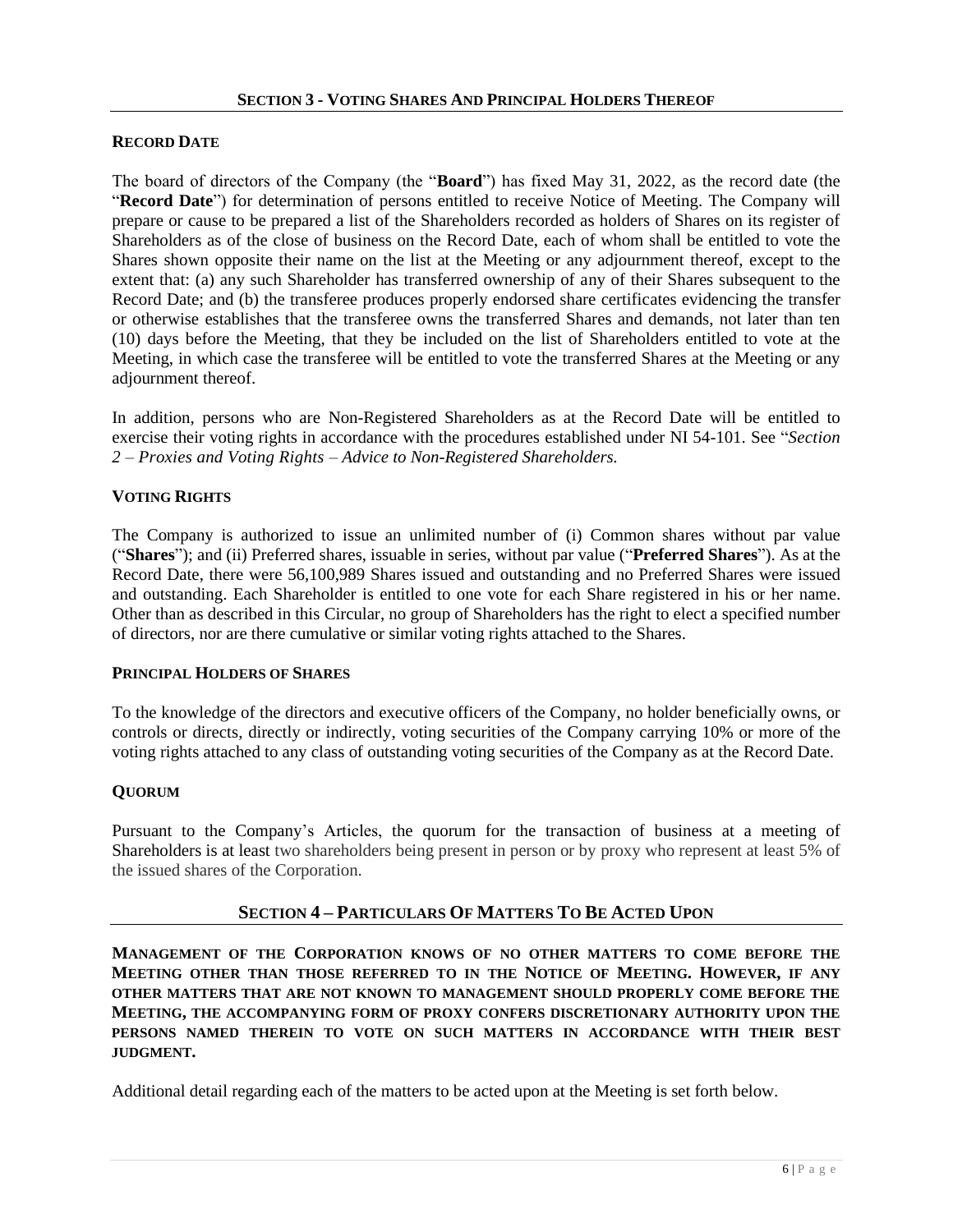# **1. FINANCIAL STATEMENTS**

The audited financial statements of the Corporation, together with the notes thereto and the auditor's report thereon, for the financial year ended April 30, 2021, and the unaudited interim financial statements of the Corporation for the three and nine months ended January 31, 2022 (together, the "**Financial Statements**"), will be presented to Shareholders at the Meeting.

Copies of these documents will be available at the Meeting and may also be obtained by a Shareholder upon request without charge from the Corporation, Suite 1430, 800 West Pender Street, Vancouver, British Columbia, V6C 2V6. These documents are also available on SEDAR at [www.sedar.com](http://www.sedar.com/) under the Corporation's profile.

Management will review the Corporation's financial results at the Meeting and Shareholders and proxyholders will be given an opportunity to discuss these results with management. **Shareholder approval is not required and no formal action will be taken at the Meeting to approve the Financial Statements.** 

# **2. FIXING THE NUMBER OF DIRECTORS**

The Corporation's constating documents stipulate there shall be not less than three (3) directors. The Board is currently composed of six (6) directors and five (5) directors are proposed for the ensuing year. At the Meeting, Shareholders will be asked to consider and, if deemed advisable, to approve an ordinary resolution, the text of which is as follows:

"**BE IT RESOLVED**, as an ordinary resolution of Shareholders, that the number of directors to be elected at the Meeting, to hold office until the close of the next annual meeting of Shareholders or until their successors are duly elected or appointed pursuant to the constating documents of the Corporation. unless their offices are earlier vacated in accordance with the provisions of the *Business Corporations Act*  (Ontario) or the Corporation's constating documents, be and is hereby fixed at five (5)."

In order for the foregoing resolution to be passed, it must be approved by a simple majority of the votes cast by Shareholders in person or by proxy at the Meeting

**Management believes the passing of the above resolution is in the best interests of the Corporation and recommends Shareholders vote in favour of the ordinary resolutions fixing the number of directors to be elected at the Meeting as set out above. Unless directed to the contrary, it is the intention of the Management Proxyholders named in the enclosed instrument of proxy to vote proxies FOR fixing the number of directors of the Corporation at five (5).**

# **3. ELECTION OF DIRECTORS**

The directors of the Corporation are elected at each annual meeting and hold office until the next annual meeting, or until their successors are duly elected or appointed in accordance with the Corporation's Articles or until such director's earlier death, resignation or removal.

# *Nominees for Election*

Management of the Corporation proposes to nominate the persons named in the table below for election by the Shareholders as directors of the Corporation. All of the nominees are current members of the Board and each has agreed to stand for election. Management of the Corporation does not contemplate that any of the nominees will be unable to serve as a director.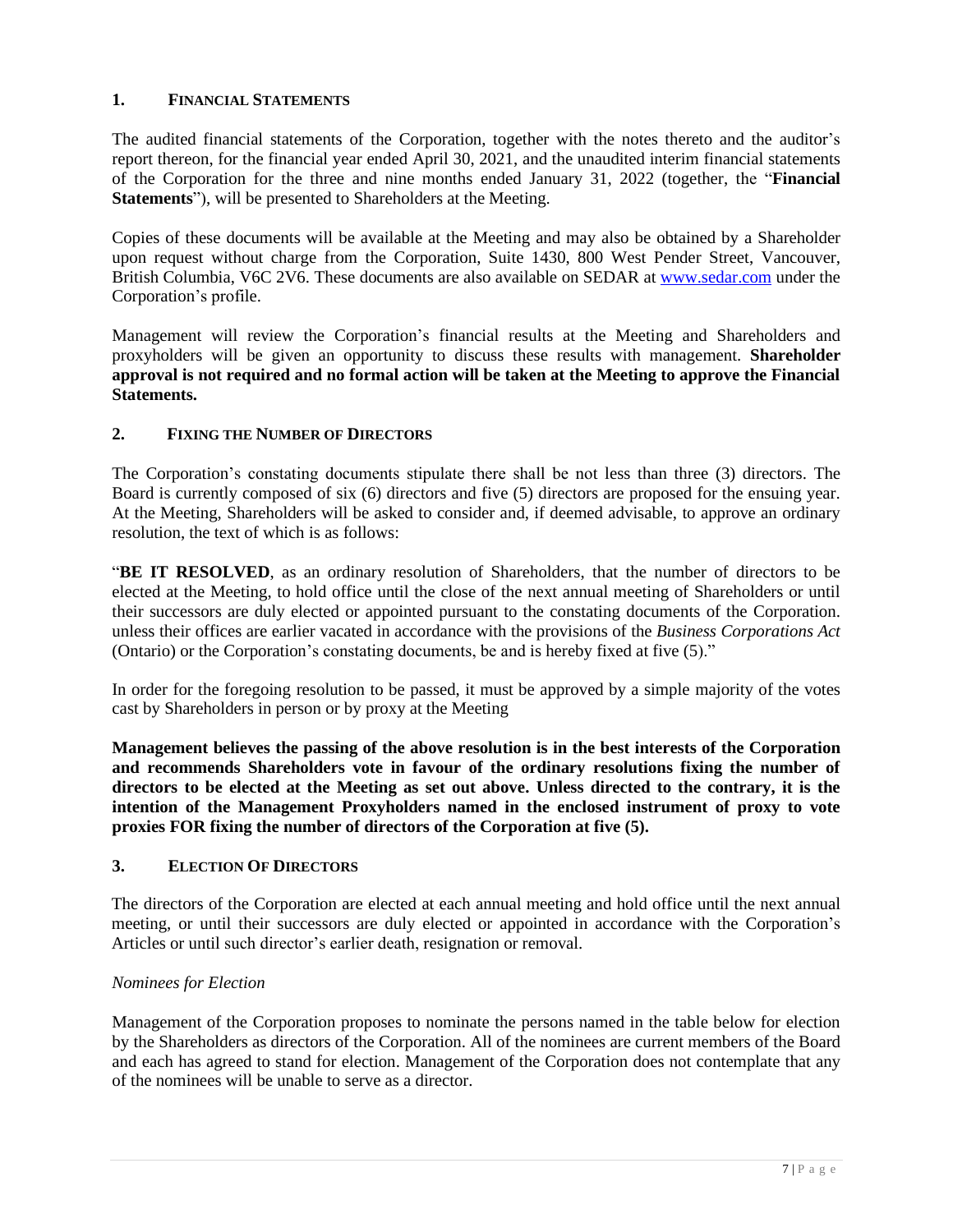The following table sets out the names of each person proposed to be nominated for election as a director, all major offices and positions with the Corporation and any of its significant affiliates each now holds, each nominee's principal occupation, business or employment for the five preceding years for new director nominees, the period of time during which each has been a director of the Corporation and the number of Shares beneficially owned by each, directly or indirectly, or over which each exercised control or direction, as at the Record Date:

| Name, province or state and<br>country of residence and<br>positions, current and former,<br>if any, held in the Corporation     | <b>Principal occupation for</b><br>last five years (1)                                                                                                                                                                                                                                                                                                                                                                                                          | <b>Served as</b><br>director since | Number of<br>common shares<br>beneficially owned<br>or controlled or<br>directed, directly<br>or indirectly, at<br>present <sup>(1)</sup> |
|----------------------------------------------------------------------------------------------------------------------------------|-----------------------------------------------------------------------------------------------------------------------------------------------------------------------------------------------------------------------------------------------------------------------------------------------------------------------------------------------------------------------------------------------------------------------------------------------------------------|------------------------------------|-------------------------------------------------------------------------------------------------------------------------------------------|
| Michael Murphy <sup>(3)(4)</sup><br>British Columbia, Canada<br><b>President, Chief Executive</b><br><b>Officer and Director</b> | <b>President and Chief Executive</b><br>Officer of the Corporation (2008 –<br>present; Director, Prospector Metals<br>Corp. (formerly Ethos Gold Corp.)<br>$(2018 - present)$ ; Director, Torex<br>Gold Resources Inc. $(2008 - 2021)$ ;<br>corporate finance consultant                                                                                                                                                                                        | December 18,<br>2008               | 1,572,552                                                                                                                                 |
| Alan Matthews <sup>(2)(3)</sup><br>Cornwall, United Kingdom<br><b>Director</b>                                                   | Private Consulting Mining Engineer<br>(current); Principal Partner and<br>Founder, Godolphin Mining Services<br>LLC, a consultancy and mineral<br>development company (2014 -<br>2021); Principal Partner and<br>Founder, Kernow Resources and<br>Developments Ltd. (1994 - 2007)                                                                                                                                                                               | March 9.<br>2006                   | 349,388                                                                                                                                   |
| Craig Roberts <sup>(2)(3)</sup><br>British Columbia, Canada<br><i>Director</i>                                                   | Co-Chair and Director, Prospector<br>Metals Corp. (formerly Ethos Gold<br>Corp.) $(2016 - present)$ ; Director,<br>Nevada King Gold Corp. (2019 -<br>present); Director, CopperCorp<br>Resources Inc. $(2020 - present)$ ;<br>CEO, New Found Gold Corp. (2020<br>$-2022$ ); Director, New Found Gold<br>Corp. (2019 – 2022); CEO,<br>Prospector Metals Corp. (formerly<br>Ethos Gold Corp.) $(2018 - 2021)$ ;<br>Director, K2 Gold Corporation (2016<br>$-2021$ | August 9,<br>2016                  | 50,000                                                                                                                                    |
| <b>Jean-Philippe Paiement</b><br>Quebec, Canada<br><b>Director</b>                                                               | Director of Global Consulting at<br>Mira Geoscience; Manager of<br><b>Resources for Waterton Global</b><br>Resources; Management and Senior<br><b>Consultant for SGS</b>                                                                                                                                                                                                                                                                                        | February 26,<br>2019               | N <sub>i</sub>                                                                                                                            |
| <b>Cameron Bell</b><br>Ontario, Canada<br><i>Director</i>                                                                        | Principal of Xploration Solutions<br>(mineral exploration consulting<br>company)                                                                                                                                                                                                                                                                                                                                                                                | December 4,<br>2017                | 50,000                                                                                                                                    |

**NOTES:**

(1) The information in as to common shares beneficially owned or controlled and the information as to principal occupation, business or employment has been furnished by the respective nominees.

(2) Member of the Audit Committee of the Corporation.

(3) Member of the Governance, Compensation and Nominating Committee ("**GC&N Committee**") of the Corporation.

(4) Member of Disclosure Committee of the Corporation.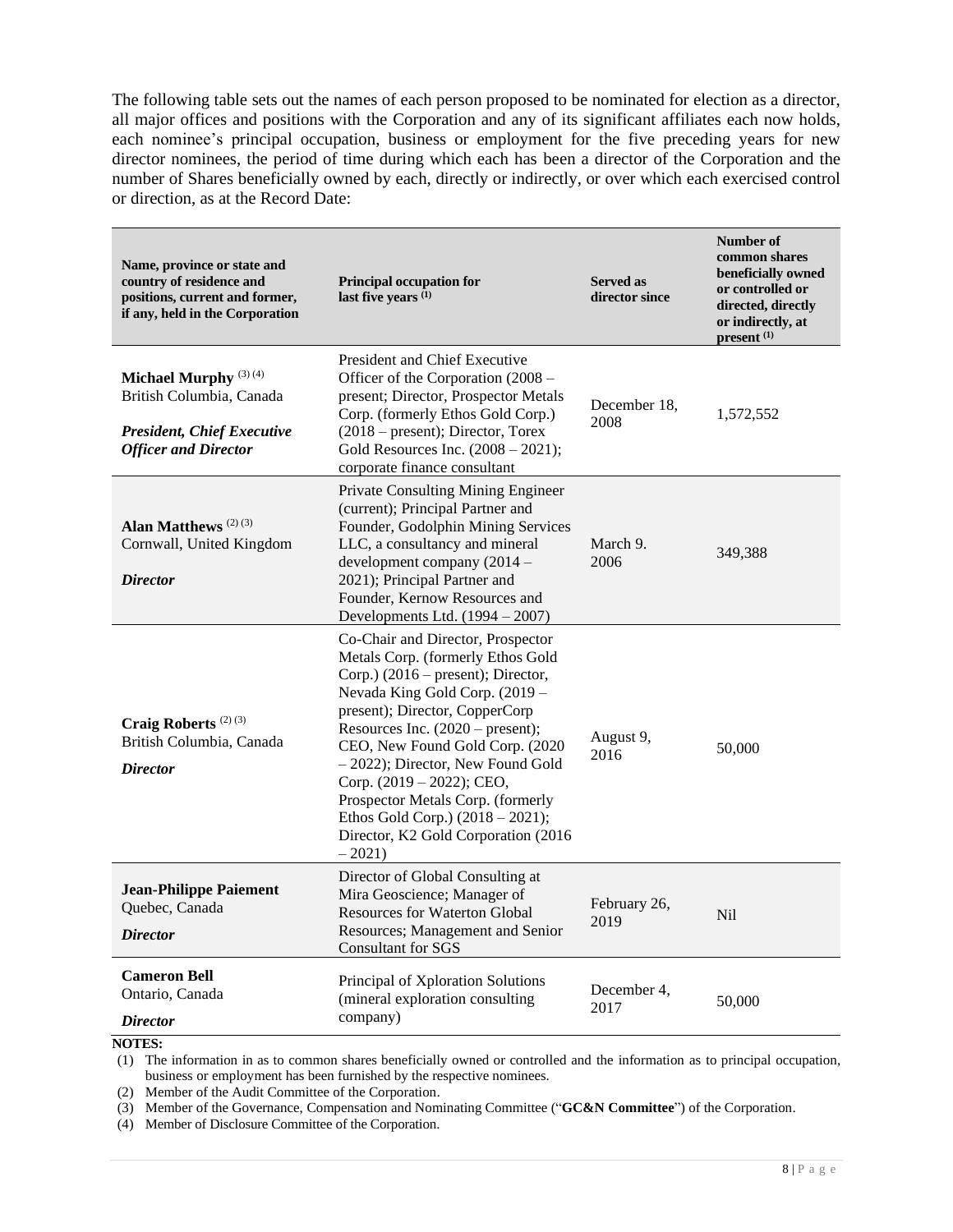# *Cease Trade Orders, Bankruptcies, Penalties and Sanctions*

To the knowledge of the management of the Corporation, no proposed nominee for election as a director of the Corporation:

- (a) is, at the date of this Circular, or has been within 10 years before the date of this Circular, a director, chief executive officer or chief financial officer of any company (including the Corporation) that,
	- (i) was subject to a cease trade order, an order similar to a cease trade order, or an order that denied the relevant company access to any exemption under securities legislation, that was in effect for a period of more than 30 consecutive days (an "**Order**") that was issued while the proposed director was acting in the capacity as a director, chief executive officer or chief financial officer; or
	- (ii) was subject to an Order that was issued after the proposed director ceased to be a director, chief executive officer or chief financial officer and which resulted from an event that occurred while that person was acting in the capacity as director, chief executive officer or chief financial officer,
- (b) is, at the date of this Circular, or has been within 10 years before the date of this Circular, a director or executive officer of any company (including the Corporation) that, while that person was acting in that capacity, or within a year of that person ceasing to act in that capacity, became bankrupt, made a proposal under any legislation relating to bankruptcy or insolvency or was subject to or instituted any proceedings, arrangement or compromise with creditors or had a receiver, receiver manager or trustee appointed to hold its assets,
- (c) has, within the 10 years before the date of this Circular, become bankrupt, made a proposal under any legislation relating to bankruptcy or insolvency, or become subject to or instituted any proceedings, arrangement or compromise with creditors, or had a receiver, receiver manager or trustee appointed to hold the assets of the proposed director, or
- (d) has been subject to any penalties or sanctions imposed by a court relating to securities legislation or by a securities regulatory authority or has entered into a settlement agreement with a securities regulatory authority or has been subject to any other penalties or sanctions imposed by a court or regulatory body that would be likely to be considered important to a reasonable shareholder in deciding whether to vote for a proposed director.

None of the proposed nominees for election as a director of the Corporation are proposed for election pursuant to any arrangement or understanding between the nominee and any other person or company, except the directors and executive officers of the Corporation acting solely in such capacity.

**A Shareholder can vote for all of the above nominees, vote for some of the above nominees and withhold for other of the above nominees, or withhold for all of the above nominees. Management recommends Shareholders vote in favour of the election of each of the nominees listed above for election as directors of the Corporation for the ensuing year. Unless directed to the contrary, it is the intention of the Management Proxyholders named in the enclosed instrument of proxy to vote proxies FOR each of the nominees.**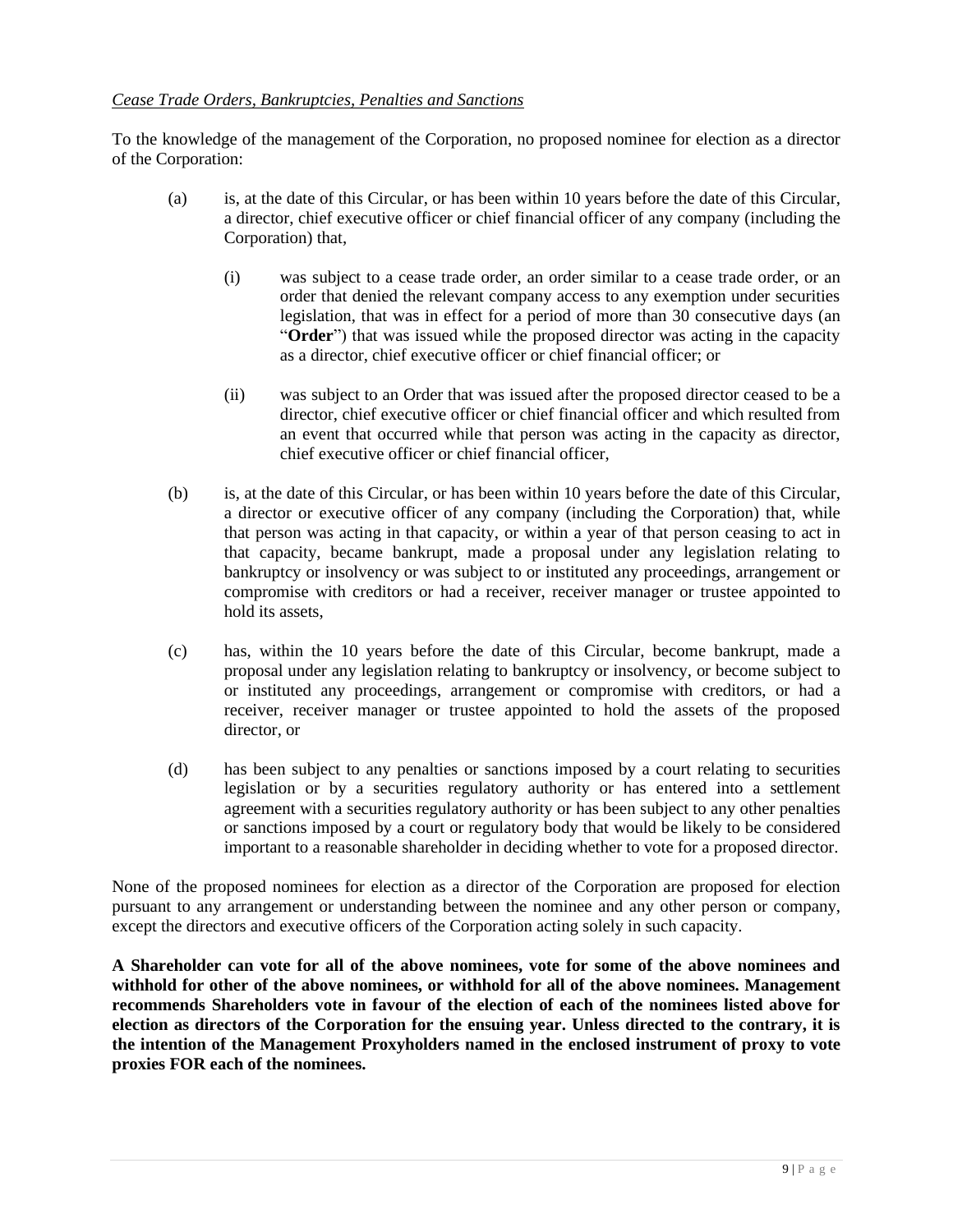# **4. APPOINTMENT OF AUDITOR**

Shareholders will be asked to vote for the re-appointment of PricewaterhouseCoopers LLP, Chartered Professional Accountants, located at Suite 1400, 250 Howe Street, Vancouver, BC, V6C 3S7, as auditor of the Corporation to hold office until the next annual meeting of Shareholders, or until a successor is appointed, and to authorize the directors of the Corporation to fix the remuneration of the auditor.

PricewaterhouseCoopers LLP, Chartered Professional Accountants, has served as auditor of the Corporation since February 25, 2013.

**Management recommends Shareholders vote in favour of the re-appointment of PricewaterhouseCoopers LLP, Chartered Professional Accountants, as auditor of the Corporation for the ensuing year and authorize the Board to fix the auditor's remuneration. Unless directed to the contrary, it is the intention of the Management Proxyholders named in the enclosed instrument of proxy to vote proxies FOR the appointment of PricewaterhouseCoopers LLP, Chartered Professional Accountants, as auditor of the Corporation until the close of its next annual meeting and to authorize the Board to fix the remuneration to be paid to the auditor.**

# **5. APPROVAL OF STOCK OPTION PLAN**

The Corporation has established a stock option plan under which directors, officers, employees and consultants of the Corporation may be granted options to acquire Shares. TSX Venture Exchange (the "**Exchange**") policies respecting the granting of stock options requires that all companies listed on the Exchange implement a stock option plan and that any "rolling" stock option plan must receive Shareholder approval on an annual basis.

The Corporation's current stock option plan is a "rolling" stock option plan, whereby the aggregate number of Shares reserved for issuance shall not exceed ten (10%) percent of the total number of issued Shares (calculated on a non-diluted basis) at the time an option is granted. The stock option plan was last approved by Shareholders at the Corporation's Annual General and Special Meeting of Shareholders held April 30, 2021.

On November 24, 2021, the Exchange updated its policy concerning security-based compensation (the "**Security-Based Compensation Policy**") and advised that any outstanding security-based compensation plan that does not comply with the Security-Based Compensation Policy will need to be amended to comply with the Security-Based Compensation Policy the next time it is placed before a company's shareholders for approval. In connection with the changes required by the Security-Based Compensation Policy, the Board has adopted certain amendments to the Stock Option Plan in order to bring the Stock Option Plan into compliance with the Security-Based Compensation Policy.

At the Meeting, Shareholders will be asked to consider and, if deemed advisable, to pass, with or without variation, an ordinary resolution approving the Stock Option Plan, as amended May 31, 2022, and dated for reference thereof (the "**Amended Stock Option Plan**"). The summary of amendments set out below is qualified in its entirety by the full text of the Amended Stock Option Plan, which will be available at the Meeting for review by Shareholders and is attached hereto as Schedule "A".

# **Summary of Amendments**

• The Security-Based Compensation Policy requires that certain limits apply with respect to the granting of stock options to insiders (as a group), any individual, consultants and to persons performing Investor Relations Activities. These limitations and any disinterested shareholder approval requirements related thereto have been updated in the Amended Stock Option Plan.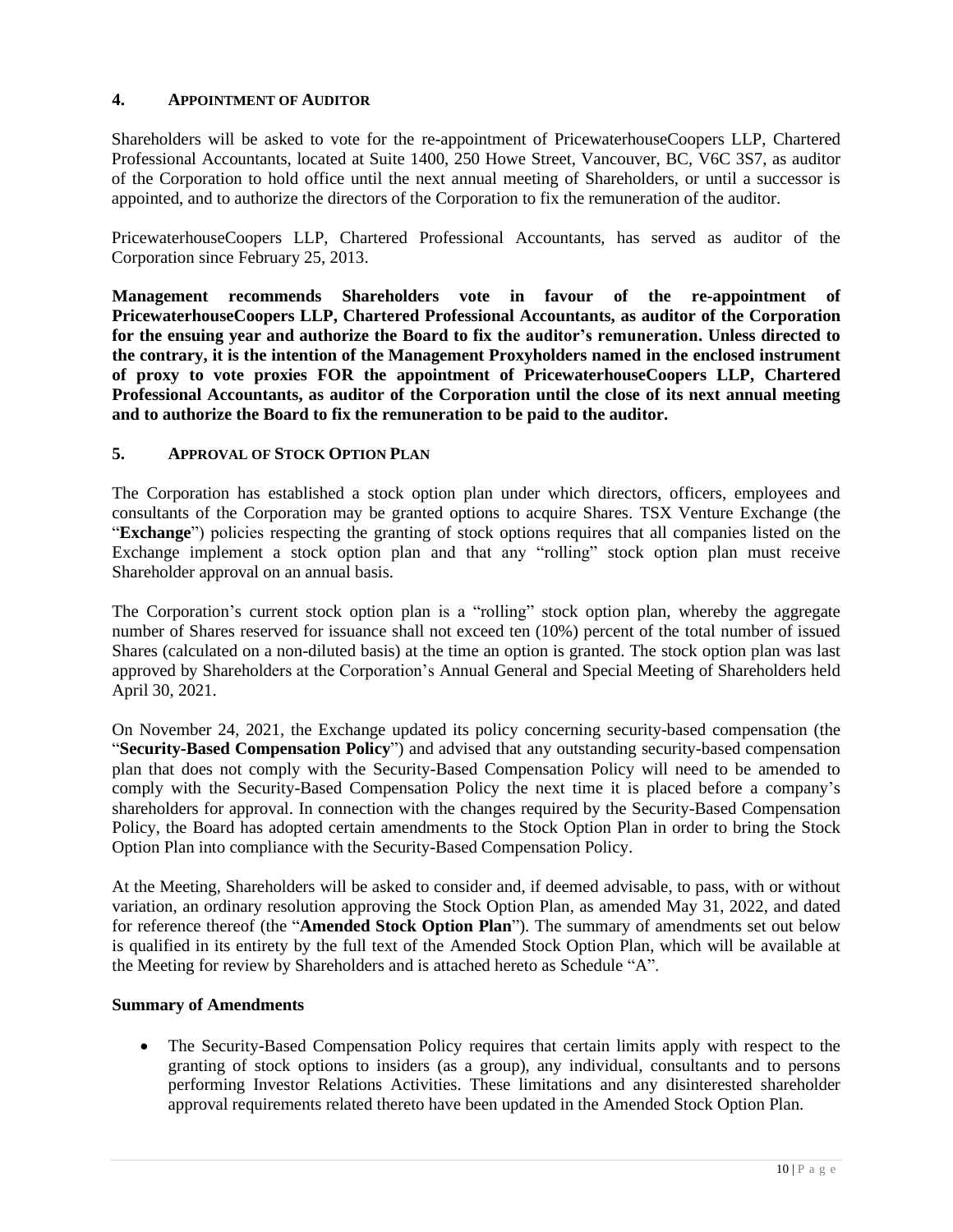- Vesting restrictions that apply to stock options granted to persons performing Investor Relations Activities have been clarified.
- The Security-Based Compensation Policy now contains specific restrictions with respect to adjustments to security-based compensation. Any adjustment to stock options granted or issued (except in relation to a consolidation or share split) is subject to the prior acceptance of the Exchange. As such, language in the Amended Stock Option Plan has been updated accordingly.
- Additional requirements have been added to the section regarding the automatic extension to the expiry date if such expiry date falls within a blackout period during which the Corporation prohibits the holders of stock options from exercising stock options.

# *Shareholder Approval*

The text of the Amended Stock Option Plan Resolution to be submitted to Shareholders at the Meeting is set forth below:

"**BE IT RESOLVED**, as an ordinary resolution of Shareholders, that:

- 1. the Amended Stock Option Plan, in the form attached as Schedule "A" to the management information circular of the Corporation, dated May 31, 2022, is hereby ratified, confirmed and approved as the stock option plan of the Corporation until such time as further ratification is required pursuant to the rules of the TSX Venture Exchange (the "**Exchange**") or other applicable regulatory requirements;
- 2. the board of directors of the Corporation be and is hereby authorized in its absolute discretion to administer the Stock Option Plan in accordance with its terms and conditions and to further amend or modify the Amended Stock Option Plan to ensure compliance with the policies of the Exchange; and
- 3. any one director or officer of the Corporation be and is hereby authorized and directed to do all such acts and things and to execute and deliver, under the corporate seal of the Company or otherwise, all such deeds, documents, instruments and assurances as in his opinion may be necessary or desirable to give effect to the foregoing resolutions, including, without limitation, making any changes to the Amended Stock Option Plan required by the Exchange or applicable securities regulatory authorities and to complete all transactions in connection with the administration of the Amended Stock Option Plan."

In order for the foregoing Amended Stock Option Plan Resolution to be passed, it must be approved by a simple majority of the votes cast by Shareholders in person or by proxy at the Meeting.

**Management of the Corporation has reviewed the Amended Stock Option Plan Resolution, concluded that it is fair and reasonable to the Shareholders and in the best interest of the Corporation, and recommends Shareholders vote in favour of ratifying, confirming and approving the Amended Stock Option Plan. Unless directed to the contrary, it is the intention of the Management Proxyholders named in the enclosed instrument of proxy to vote proxies FOR the Stock Option Plan Resolution.**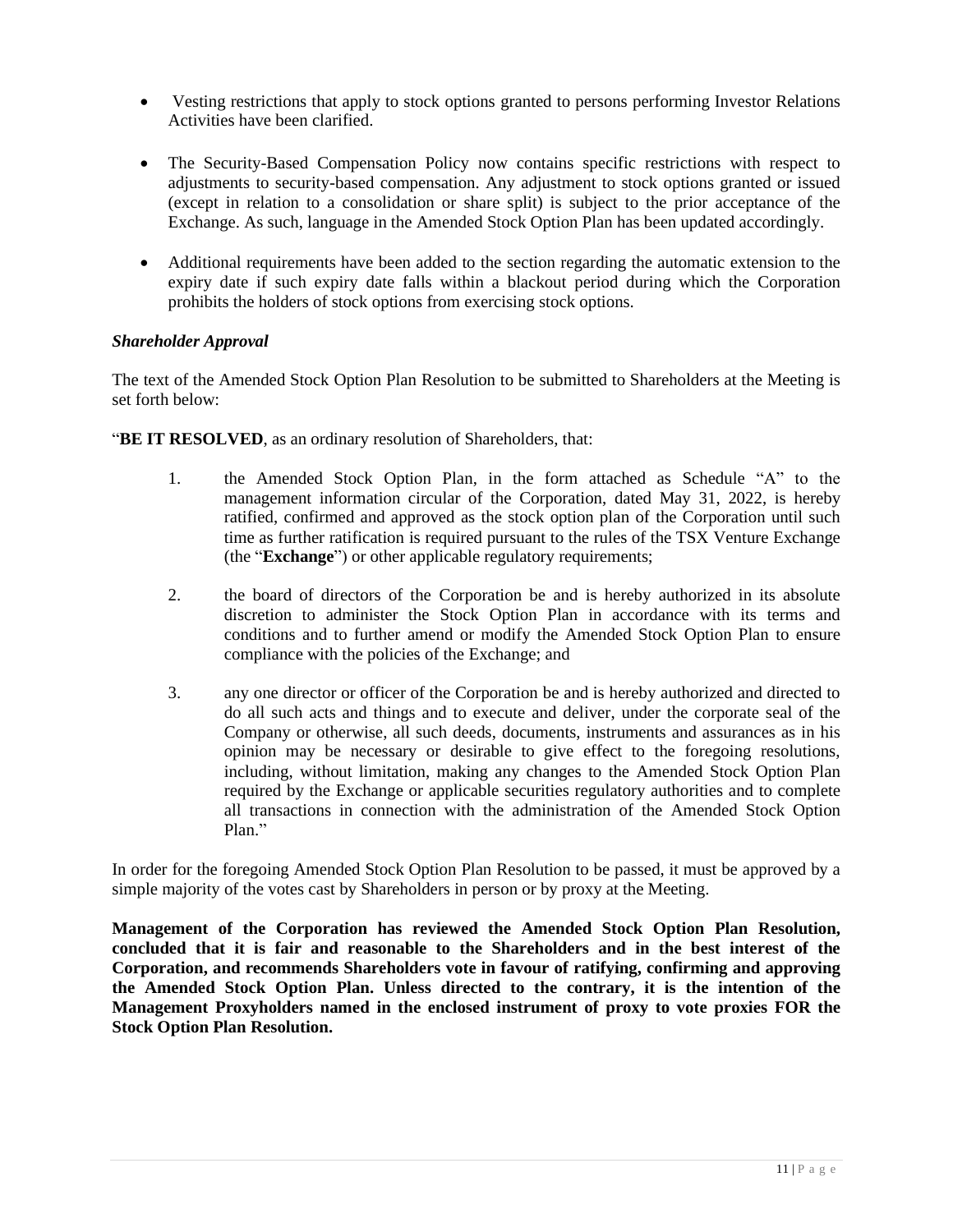# **6. APPROVAL OF ADVANCE NOTICE BY-LAW**

# **Background**

On May 31, 2022, the Board approved the adoption of By-Law No. 3, which sets out advance notice requirements that apply in certain circumstances involving nominations of individuals for election as directors of the Corporation (the "**Advance Notice By-Law**").

The summary of the Advance Notice By-Law set out below is qualified in its entirety by the full text of the Advance Notice By-Law, which will be available at the Meeting for review by Shareholders and is attached hereto as Schedule "B".

# **Purpose of the Advance Notice By-Law**

The purpose of the Advance Notice By-Law is to provide Shareholders, the Board and the Corporation's management with a clear framework for the nomination of directors, to help ensure:

- the orderly conduct of business at Shareholder meetings; and
- that Shareholders, including Shareholders who vote by proxy at an annual meeting of the Shareholders, will have adequate time and sufficient information to evaluate potential nominees to the Board.

Among other things, the Advance Notice By-Law fixes a deadline by which Shareholders must submit director nominations to the Corporation prior to any annual meeting of the Shareholders or any special meeting of the Shareholders at which directors are to be elected. It also specifies the information that a nominating Shareholder must include in a notice to the Corporation for the notice to be in proper form and for any proposed nominee to be eligible for election at the applicable meeting of the Shareholders.

# **Summary of Terms of the Advance Notice By-Law**

The Advance Notice By-Law provides that advance notice to the Corporation must be provided in circumstances where nominations of individuals for election to the Board are made pursuant to:

- (a) a "proposal" made in accordance with the Business Corporations Act (Ontario) (the "**OBCA**"), or
- (b) a requisition of a meeting made pursuant to the OBCA,

or by a person (a "**Nominating Shareholder**") who: (i) at the close of business on the date that notice of a proposed nomination is given to the Corporation (as contemplated by the Advance Notice By-Law) and at the close of business on the record date for determining Shareholders entitled to receive notice of, or to vote at, the applicable meeting, is entered the Corporation's securities register as a holder of one or more shares carrying the right to vote at such meeting or who beneficially owns shares that are entitled to be voted at such meeting and establishes such beneficial ownership to the satisfaction of the Chair of the meeting; and (ii) complies with the notice and other procedures set out in the Advance Notice By-Law.

The Advance Notice By-Law fixes a deadline by which notice of a proposed nomination must be provided to the Secretary of the Corporation prior to any annual meeting of the Shareholders or any special meeting of the Shareholders at which directors are to be elected, and outlines the specific information that a Nominating Shareholder must include in such notice. No person nominated by a Shareholder will be eligible for election as a director unless nominated in accordance with the provisions of the Advance Notice By-Law.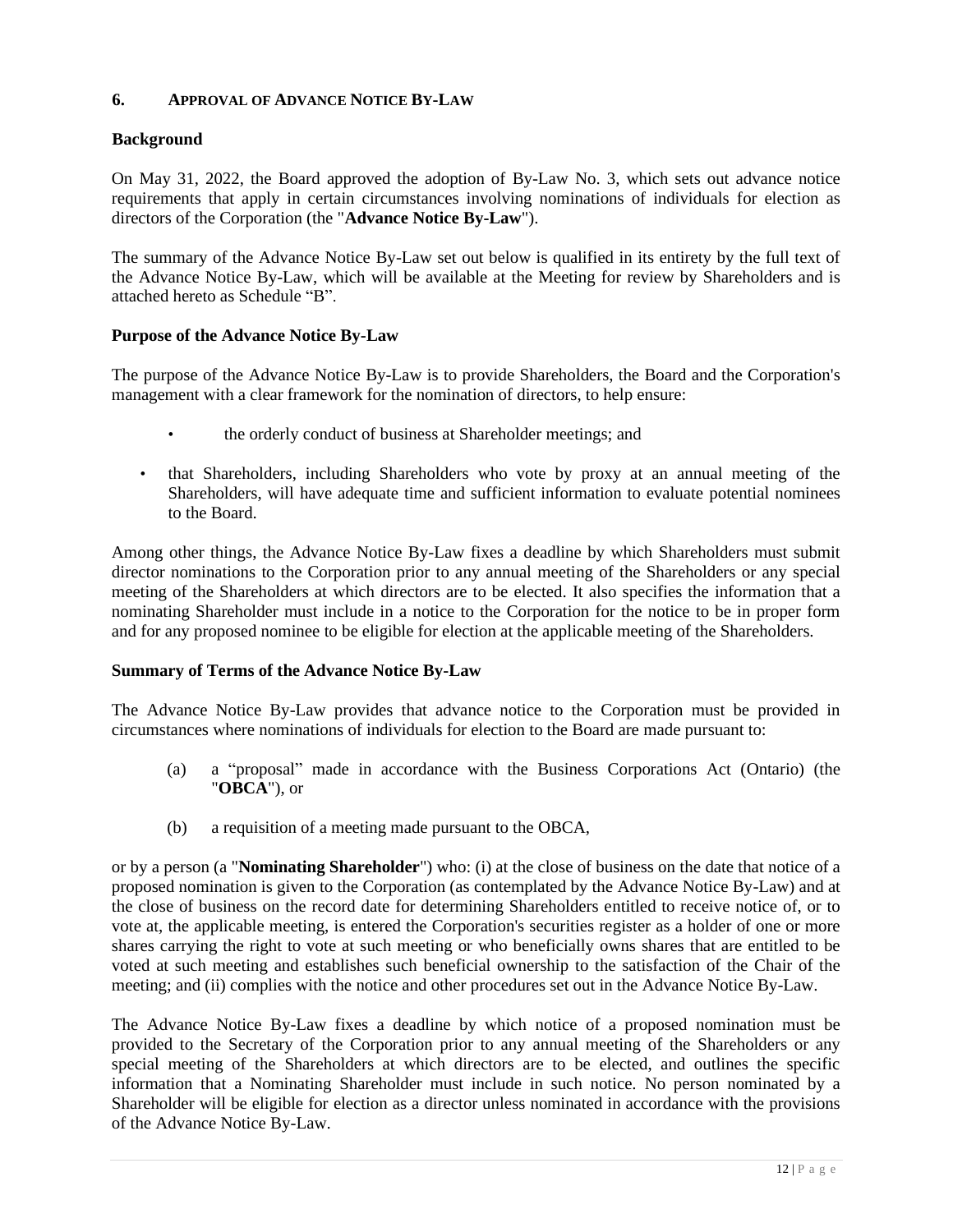In the case of an annual meeting of Shareholders (and including an annual and/or special meeting), notice to the Secretary of the Corporation must be given not less than 30 days (or 40 days where notice and access is used) prior to the date of the annual meeting; provided, however, that if the annual meeting is to be held on a date that is less than 50 days after the date on which the first public announcement of the date of the annual meeting was made, notice may be given not later than the close of business on the  $10<sup>th</sup>$  day following such public announcement. In the case of a special meeting of Shareholders that is not also an annual meeting called for the purpose of electing directors (whether or not called for other purposes), notice to the Secretary of the Corporation must be given not later than the close of business on the  $15<sup>th</sup>$ day following the day on which the first public announcement of the date of the special meeting was made.

The Board may, in its sole discretion, waive any requirement of the Advance Notice By-Law and may delegate such discretion to the Chair of any meeting of the Shareholders.

# *Shareholder Approval of Advance Notice By-Law*

In accordance with the OBCA, the Advance Notice By-Law is in effect until it is confirmed, confirmed as amended or rejected by Shareholders at the Meeting, and if confirmed or confirmed as amended, the Advance Notice By-Law will continue in effect in the form in which it is so confirmed. If Shareholders do not confirm the Advance Notice By-Law at the Meeting, it will thereafter cease to have effect. For greater certainty, the Corporation's existing by-laws are not affected by the Advance Notice By-Law and will continue in effect, unamended.

At the Meeting, Shareholders will be asked to consider and, if thought advisable, approve the following ordinary resolution respecting confirmation of the Advance Notice By-Law (the "**Advance Notice By-Law Resolution**"):

"**BE IT RESOLVED**, as an ordinary resolution of Shareholders that:

- 1. the Advance Notice By-Law providing, among other things, for advance notice of nominations of directors of the Corporation, in the form attached as Schedule "B" to the management information circular of the Corporation, dated May 31, 2022, is hereby ratified, confirmed and approved as a by-law of the Corporation;
- 2. notwithstanding that this resolution has been passed by the holders of common shares of the Corporation, the Board is hereby authorized and empowered, to revoke this resolution, without any further approval of the Shareholders, at any time if such revocation is considered necessary or advisable by the directors; and
- 3. any officer or director of the Corporation is hereby authorized and directed, for and on behalf of the Corporation, to execute (whether under the corporate seal of the Corporation or otherwise) and deliver, or cause to be executed and delivered, and to sign and/or file, or cause to be signed and/or filed, as the case may be, all applications, declarations, instruments and other documents, and to do or cause to be done all such other acts and things, as such officer or director may consider necessary or advisable to give effect to the foregoing paragraphs of this resolution including, without limitation, the execution, signing or filing of any such document or the doing of any such act or thing being conclusive evidence of such determination."

In order for the foregoing Advance Notice By-Law Resolution to be passed, it must be approved by a simple majority of the votes cast by Shareholders in person or by proxy at the Meeting.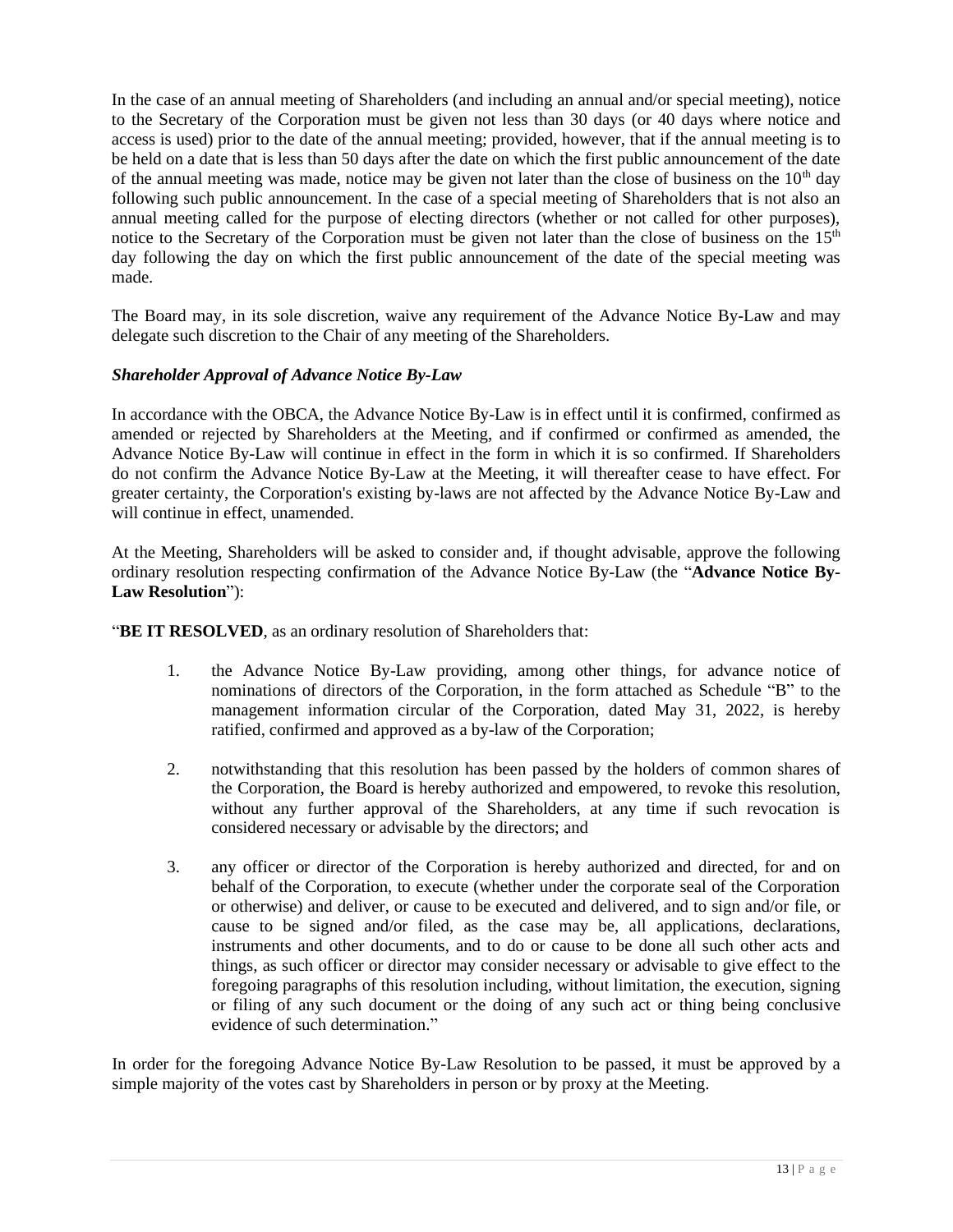**Management recommends Shareholders vote in favour of the Advance Notice By-Law Resolution. Unless directed to the contrary, it is the intention of the Management Proxyholders named in the enclosed instrument of proxy to vote proxies FOR the Advance Notice By-Law Resolution.**

### **SECTION 5 – STATEMENT OF EXECUTIVE COMPENSATION**

### **Objective:**

The objective of this disclosure is to communicate the compensation the Corporation paid, made payable, awarded, granted, gave or otherwise provided to each named executive officer and director for the financial year, and the decision-making process relating to compensation. This disclosure will provide insight into executive compensation as a key aspect of the overall stewardship and governance of the Corporation and will help investors understand how decisions about executive compensation are made.

# **Definitions**:

For the purpose of this Statement of Executive Compensation, in this form:

- (a) "**Corporation**" means Global Battery Metals Ltd.;
- (b) "**company**" includes other types of business organizations such as partnerships, trusts and other unincorporated business entities;
- (c) "**compensation securities**" includes stock options, convertible securities, exchangeable securities and similar instruments including stock appreciation rights, deferred share units and restricted stock units granted or issued by the Corporation or one of its subsidiaries for services provided or to be provided, directly or indirectly, to the Corporation or any of its subsidiaries;
- (d) "**named executive officer**" or "**NEO**" means each of the following individuals:
	- (i) each individual who, in respect of the Corporation, during any part of the most recently completed financial year, served as chief executive officer ("**CEO**"), including an individual performing functions similar to a CEO;
	- (ii) each individual who, in respect of the company, during any part of the most recently completed financial year, served as chief financial officer ("**CFO**"), including an individual performing functions similar to a CFO;
	- (iii) in respect of the company and its subsidiaries, the most highly compensated executive officer other than the individuals identified in paragraphs (a) and (b) at the end of the most recently completed financial year whose total compensation was more than \$150,000 for that financial year;
	- (iv) each individual who would be a named executive officer under paragraph (c) but for the fact that the individual was not an executive officer of the company, and was not acting in a similar capacity, at the end of that financial year;
- (e) "**plan**" includes any plan, contract, authorization, or arrangement, whether or not set out in any formal document, where cash, compensation securities or any other property may be received, whether for one or more persons; and
- (f) "**underlying securities**" means any securities issuable on conversion, exchange or exercise of compensation securities.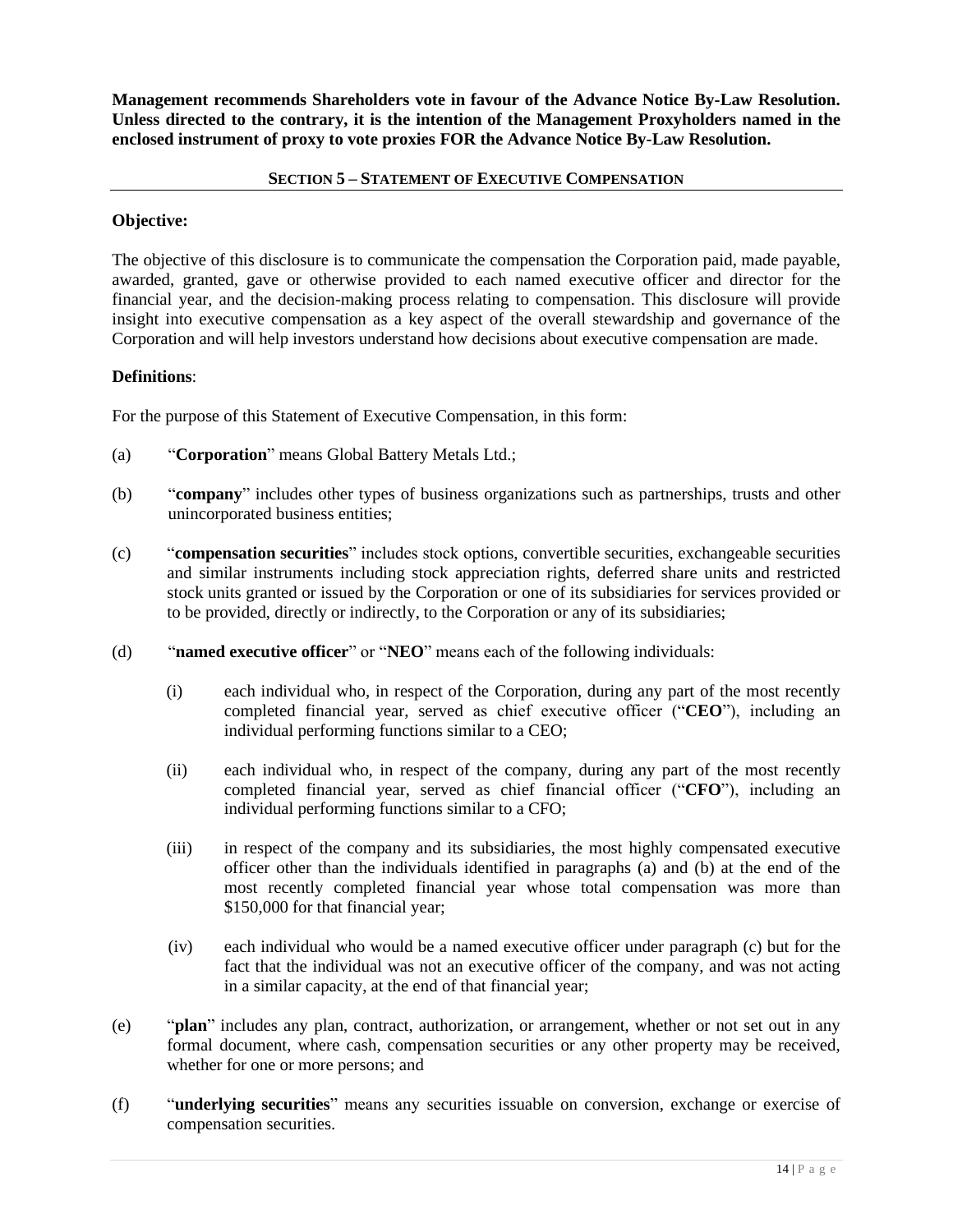#### **DIRECTOR AND NAMED EXECUTIVE OFFICER COMPENSATION**

During the financial year ended April 30, 2021, based on the definitions in this section, the NEOs of the Corporation were (a) Michael Murphy, the President and Chief Executive Officer ("**CEO**") of the Corporation; and (b) Rebecca Moriarty, the Chief Financial Officer ("**CFO**") of the Corporation. Individuals serving as Directors of the Company who were not NEOs during the financial year ended April 30, 2021, were Cameron Bell, Gary Brown, Alan Matthews, Jean-Philippe Paiement and Craig Roberts.

#### **Director and NEO compensation, excluding compensation securities**

The following table sets forth all compensation, excluding options and compensation securities, paid, payable, awarded, granted, given, or otherwise provided, directly or indirectly, by the Corporation, or a subsidiary of the Corporation, for the two most recently completed financial years, to each NEO and director of the Corporation, in any capacity, including, for greater certainty, all plan and non-plan compensation, direct and indirect pay, remuneration, economic or financial award, reward, benefit, gift or perquisite paid, payable, awarded, granted, given or otherwise provided to the NEO or director of the Corporation for services provided and for services to be provided, directly or indirectly, to the Corporation or a subsidiary of the Corporation.

| Table of compensation excluding compensation securities         |                         |                                                                   |                        |                                               |                                                      |                                              |                                     |  |
|-----------------------------------------------------------------|-------------------------|-------------------------------------------------------------------|------------------------|-----------------------------------------------|------------------------------------------------------|----------------------------------------------|-------------------------------------|--|
| <b>Name</b><br>and<br>position                                  | Year<br>End<br>April 30 | Salary,<br>consulting<br>fee,<br>retainer or<br>commission<br>\$) | <b>Bonus</b><br>$($ \$ | <b>Committee</b><br>or meeting<br>fees<br>\$) | Value of<br>perquisites<br>$\left( \text{\$}\right)$ | Value of all<br>other<br>compensation<br>\$) | <b>Total</b><br>compensation<br>\$) |  |
| Michael Murphy <sup>(1)</sup><br>President, CEO and<br>Director | 2021<br>2020            | 150,000<br>150,000                                                | Nil<br>Nil             | Nil<br>Nil                                    | Nil<br>Nil                                           | Nil<br>Nil                                   | 150,000<br>150,000                  |  |
| Rebecca Moriarty <sup>(2)</sup>                                 | 2021                    | $29,060^{(3)}$<br>$31.925^{(3)}$                                  | Nil                    | Nil                                           | Nil                                                  | Nil                                          | $29,060^{(3)}$                      |  |
| <b>CFO</b><br>Cameron Bell <sup>(4)</sup>                       | 2020<br>2021            | 39,685                                                            | Nil<br>Nil             | Nil<br>Nil                                    | Nil<br>Nil                                           | Nil<br>Nil                                   | $31,925^{(3)}$<br>Nil               |  |
| Director                                                        | 2020                    | 25,462                                                            | Nil                    | Nil                                           | Nil                                                  | Nil                                          | 25,462                              |  |
| Alan Matthews $(5)$                                             | 2021                    | Nil                                                               | Nil                    | Nil                                           | <b>Nil</b>                                           | Nil                                          | Nil                                 |  |
| Director                                                        | 2020                    | Nil                                                               | Nil                    | Nil                                           | <b>Nil</b>                                           | Nil                                          | Nil                                 |  |
| Jean-Philippe Paiement <sup>(6)</sup>                           | 2021                    | 8,100                                                             | Nil                    | Nil                                           | Nil                                                  | Nil                                          | 8,100                               |  |
| Director                                                        | 2020                    | 9,225                                                             | Nil                    | Nil                                           | Nil                                                  | Nil                                          | 9,225                               |  |
| Craig Roberts <sup>(7)</sup>                                    | 2021                    | Nil                                                               | Nil                    | Nil                                           | <b>Nil</b>                                           | Nil                                          | Nil                                 |  |
| Director                                                        | 2020                    | Nil                                                               | Nil                    | Nil                                           | <b>Nil</b>                                           | Nil                                          | Nil                                 |  |
| Gary Brown <sup>(8)</sup>                                       | 2021                    | Nil                                                               | Nil                    | Nil                                           | Nil                                                  | Nil                                          | Nil                                 |  |
| Director                                                        | 2020                    | Nil                                                               | Nil                    | Nil                                           | Nil                                                  | Nil                                          | Nil                                 |  |

**NOTES:**

(1) Michael Murphy has served as President and CEO of the Corporation since January 14, 2010, and as Director of the Corporation since December 18, 2008.

(2) Rebecca Moriarty has served as Chief Financial Officer of the Corporation since August 1, 2011.

(3) Rebecca Moriarty is an employee of Malaspina Consultants Inc. ("**Malaspina**"). Amount represents consulting fees paid to Malaspina for CFO and financial reporting services, pursuant to a consulting agreement between Malaspina and the Corporation.

(4) Cameron Bell has served as Director of the Corporation since December 4, 2017.

- (5) Alan Matthews has served as Director of the Corporation since March 9, 2006.
- (6) Jean-Philippe Paiement has served as Director of the Corporation since February 26, 2019.

(7) Craig Roberts has served as Director of the Corporation since August 9, 2016.

(8) Gary Brown has served as Director of the Corporation since August 29, 2011.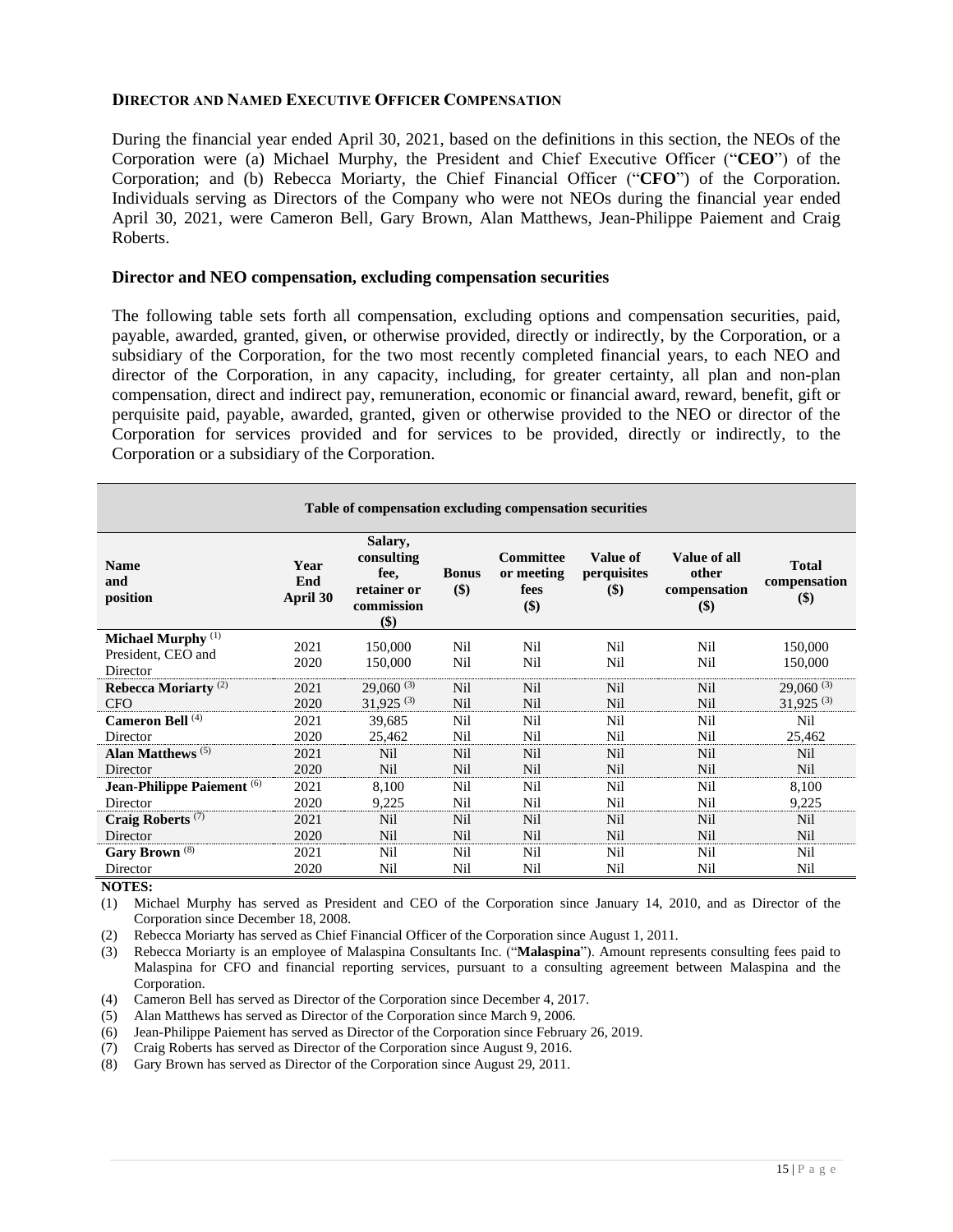# **Stock Options and Other Compensation Securities**

The following table sets out all compensation securities granted or issued to each NEO and director by the Corporation or one of its subsidiaries during the financial year ended April 30, 2021, for services provided or to be provided, directly or indirectly, to the Corporation or any subsidiary thereof:

| <b>Compensation Securities</b>                      |                                           |                                                                                                                                      |                                     |                                                                      |                                                                                                              |                                                                                                                |                              |
|-----------------------------------------------------|-------------------------------------------|--------------------------------------------------------------------------------------------------------------------------------------|-------------------------------------|----------------------------------------------------------------------|--------------------------------------------------------------------------------------------------------------|----------------------------------------------------------------------------------------------------------------|------------------------------|
| <b>Name and</b><br><b>Position</b>                  | Type of<br>Compensation<br>Security $(1)$ | <b>Number of Compensation</b><br><b>Securities, Number of</b><br>Underlying<br>Securities, and<br>Percentage of Class <sup>(2)</sup> | Date of<br><b>Issue or</b><br>Grant | Issue,<br>Conversion<br>or<br><b>Exercise</b><br><b>Price</b><br>\$) | <b>Closing Price</b><br>of<br><b>Security or</b><br>Underlying<br><b>Security on</b><br>Date of Grant<br>\$) | <b>Closing</b><br>Price of<br><b>Security or</b><br>Underlying<br><b>Security at</b><br><b>Year End</b><br>\$) | <b>Expiry</b><br><b>Date</b> |
| <b>Michael Murphy</b>                               | Options                                   | 200,000 Options -<br>4.55%<br>$(200,000$ underlying<br>Shares - 0.37%)                                                               | September<br>27, 2020               | 0.10                                                                 | 0.10                                                                                                         | 0.315                                                                                                          | September<br>27, 2025        |
| President, CEO and<br>Director                      | Options                                   | 1,000,000 Options -<br>22.73%<br>$(1,000,000$ underlying<br>Shares - 1.83%)                                                          | April 7,<br>2021                    | 0.37                                                                 | 0.365                                                                                                        | 0.315                                                                                                          | April 7,<br>2026             |
| <b>Rebecca Moriarty</b><br><b>CFO</b>               | Options                                   | 10,000 Options -<br>0.23%<br>(10,000 underlying<br>Shares $-0.02\%$ )                                                                | September<br>27, 2020               | 0.10                                                                 | 0.10                                                                                                         | 0.315                                                                                                          | September<br>27, 2025        |
|                                                     | Options                                   | $50,000$ Options $-$<br>1.14%<br>$(50,000$ underlying<br>Shares - 0.09%)                                                             | April 7,<br>2021                    | 0.37                                                                 | 0.365                                                                                                        | 0.315                                                                                                          | April 7,<br>2026             |
| <b>Cameron Bell</b><br>Director                     | Options                                   | $100,000$ Options $-$<br>2.27%<br>$(100,000$ underlying<br>Shares - 0.18%)                                                           | September<br>27, 2020               | 0.10                                                                 | 0.10                                                                                                         | 0.315                                                                                                          | September<br>27, 2025        |
|                                                     | Options                                   | $250,000$ Options $-$<br>5.68%<br>$(250,000$ underlying<br>Shares - 0.46%)                                                           | April 7,<br>2021                    | 0.37                                                                 | 0.365                                                                                                        | 0.315                                                                                                          | April 7,<br>2026             |
| <b>Alan Matthews</b>                                | Options                                   | $75,000$ Options $-$<br>1.70%<br>$(75,000$ underlying<br>Shares - 0.14%)                                                             | September<br>27, 2020               | 0.10                                                                 | 0.10                                                                                                         | 0.315                                                                                                          | September<br>27, 2025        |
| Director                                            | Options                                   | $250,000$ Options $-$<br>5.68%<br>(250,000 underlying<br>Shares - 0.46%)                                                             | April 7,<br>2021                    | 0.37                                                                 | 0.365                                                                                                        | 0.315                                                                                                          | April 7,<br>2026             |
| <b>Jean-Philippe</b><br><b>Paiement</b><br>Director | Options                                   | $75,000$ Options $-$<br>1.70%<br>(75,000 underlying<br>Shares - 0.14%)                                                               | September<br>27, 2020               | 0.10                                                                 | 0.10                                                                                                         | 0.315                                                                                                          | September<br>27, 2025        |
|                                                     | Options                                   | $250,000$ Options $-$<br>5.68%<br>(250,000 underlying<br>Shares - 0.46%)                                                             | April 7,<br>2021                    | 0.37                                                                 | 0.365                                                                                                        | 0.315                                                                                                          | April 7,<br>2026             |
| <b>Craig Roberts</b><br>Director                    | Options                                   | $100,000$ Options $-$<br>2.27%<br>(100,000 underlying                                                                                | September<br>27, 2020               | 0.10                                                                 | 0.10                                                                                                         | 0.315                                                                                                          | September<br>27, 2025        |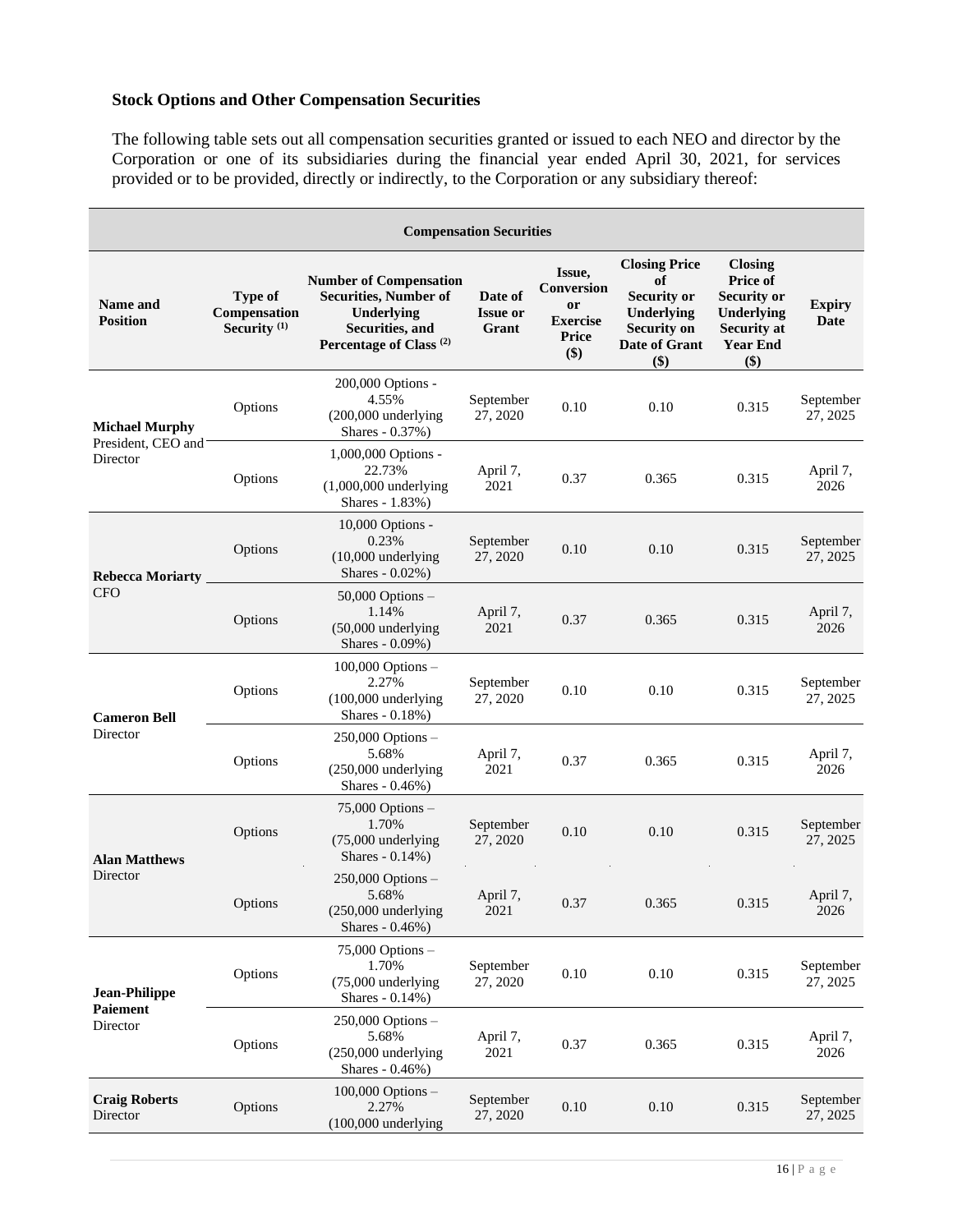|                   |         | Shares $-0.18%$ )                                                                   |                       |      |       |       |                       |
|-------------------|---------|-------------------------------------------------------------------------------------|-----------------------|------|-------|-------|-----------------------|
|                   | Options | $350,000$ Options $-$<br>7.95%<br>$(350,000$ underlying<br>Shares: 0.64%)           | April 7,<br>2021      | 0.37 | 0.365 | 0.315 | April 7,<br>2026      |
| <b>Gary Brown</b> | Options | $100,000$ Options $-$<br>2.27%<br>$(100,000 \text{ underlying})$<br>Shares - 0.18%) | September<br>27, 2020 | 0.10 | 0.10  | 0.315 | September<br>27, 2025 |
| Director          | Options | $350,000$ Options $-$<br>7.95%<br>$(350,000$ underlying<br>Shares: 0.64%)           | April 7,<br>2021      | 0.37 | 0.365 | 0.315 | April 7,<br>2026      |

# **NOTES:**

(1) Unless otherwise disclosed, stock options fully vest on date of grant.

(2) Percentages based on 4,400,000 Option and 54,772,378 Shares outstanding as at April 30, 2021.

As at April 30, 2021, in addition to the Options disclosed above, the NEOs and directors of the Corporation held the following compensation securities from Options granted prior to the commencement of the financial year ended April 30, 2021:

- (1) Michael Murphy, President, CEO and Director of the Corporation held (i) 75,000 stock options granted February 24, 2017, whereby each stock option was exercisable into a common share in the capital of the Corporation at an exercise price of \$0.18 until February 24, 2022; (ii) 100,000 stock options granted November 30, 2017, whereby each stock option was exercisable into a common share in the capital of the Corporation at an exercise price of \$0.14 until November 30, 2022; and (iii) 250,000 stock options granted May 30, 2018, whereby each stock option was exercisable into a common share in the capital of the Corporation at an exercise price of \$0.20 until May 30, 2023.
- (2) Rebecca Moriarty, CFO of the Corporation, held 10,000 stock options granted May 30, 2018, whereby each stock option was exercisable into a common share in the capital of the Corporation at an exercise price of \$0.20 until May 30, 2023.
- (3) Cameron Bell, a director of the Corporation, held no stock options.
- (4) Alan Matthews, a director of the Corporation, held (i) 75,000 stock options granted February 24, 2017, whereby each stock option was exercisable into a common share in the capital of the Corporation at an exercise price of \$0.18 until February 24, 2022; (ii) 100,000 stock options granted November 30, 2017, whereby each stock option was exercisable into a common share in the capital of the Corporation at an exercise price of \$0.14 until November 30, 2022; and (iii) 100,000 stock options granted May 30, 2018, whereby each stock option was exercisable into a common share in the capital of the Corporation at an exercise price of \$0.20 until May 30, 2023.
- (5) Jean-Philippe Paiement, a director of the Corporation, held 200,000 stock options granted May 30, 2018, whereby each stock option was exercisable into a common share in the capital of the Corporation at an exercise price of \$0.20 until May 30, 2023.
- (6) Craig Roberts, a director of the Corporation, held no stock options.
- (7) Gary Brown, a director of the Corporation, held (i) 75,000 stock options granted February 24, 2017, whereby each stock option was exercisable into a common share in the capital of the Corporation at an exercise price of \$0.18 until February 24, 2022; (ii) 100,000 stock options granted November 30, 2017, whereby each stock option was exercisable into a common share in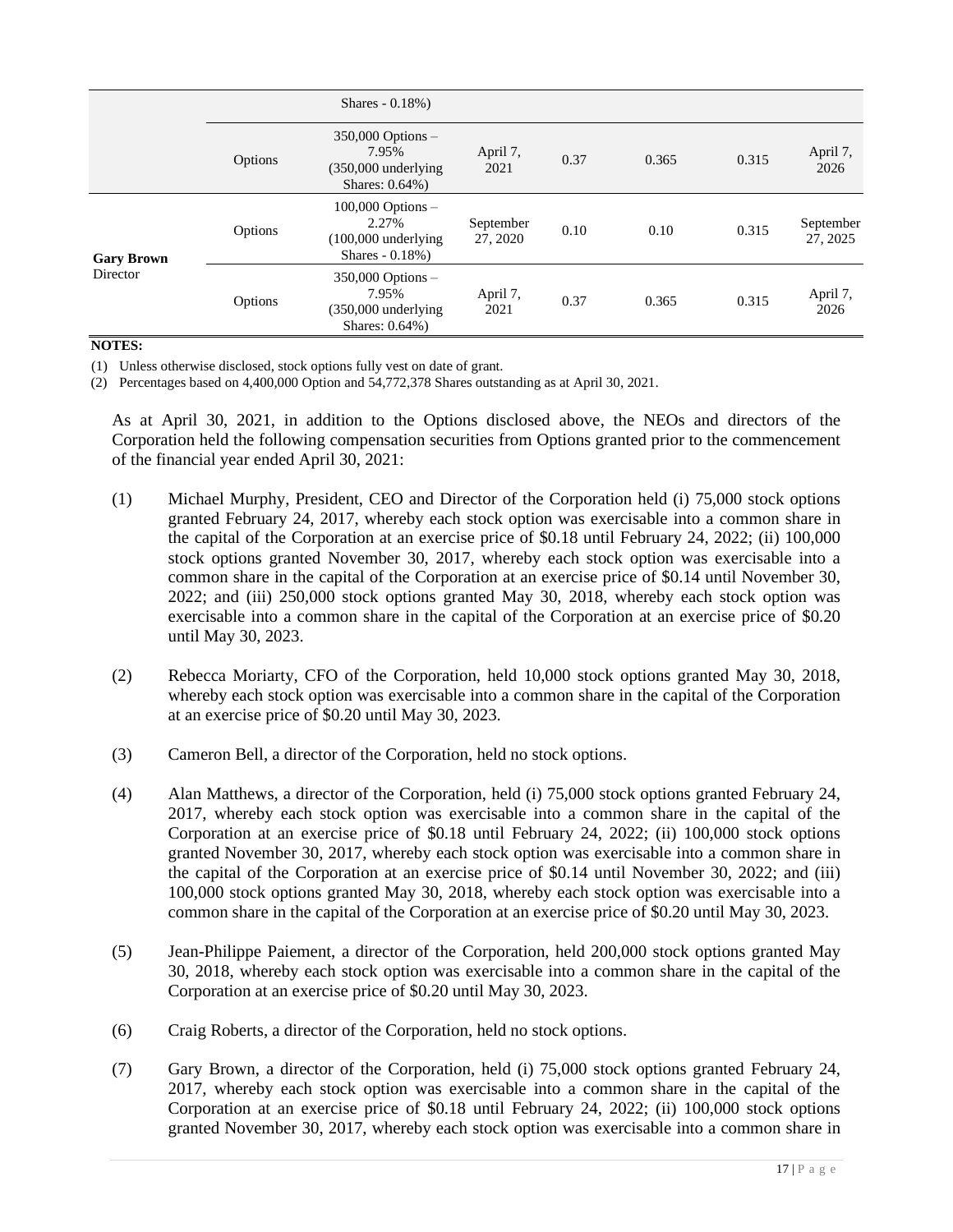the capital of the Corporation at an exercise price of \$0.14 until November 30, 2022; and (iii) 100,000 stock options granted May 30, 2018, whereby each stock option was exercisable into a common share in the capital of the Corporation at an exercise price of \$0.20 until May 30, 2023.

### *Exercise of Compensation Securities by Directors and NEOs*

The following table discloses stock options exercised by each NEOs and directors of the Corporation during the financial year ended April 30, 2021.

| <b>Exercise of Compensation Securities by Directors and NEOs</b> |                                                   |                                                    |                                                 |                      |                                                                        |                                                                                                   |                                                |  |
|------------------------------------------------------------------|---------------------------------------------------|----------------------------------------------------|-------------------------------------------------|----------------------|------------------------------------------------------------------------|---------------------------------------------------------------------------------------------------|------------------------------------------------|--|
| Name and<br><b>Position</b>                                      | <b>Type of</b><br>Compensation<br><b>Security</b> | Number of<br>underlying<br>securities<br>exercised | <b>Exercise</b><br>price per<br>security<br>\$) | Date of<br>exercise  | <b>Closing</b><br>price per<br>security on<br>date of<br>exercise (\$) | <b>Difference</b><br>between exercise<br>price and closing<br>price on date of<br>$exercise (\$)$ | <b>Total</b><br>value on<br>exercise<br>date() |  |
| <b>Michael Murphy</b><br>President, CEO and<br>Director          | Options                                           | 78,000                                             | 0.10                                            | February 3,<br>2021  | 0.80                                                                   | 0.70                                                                                              | 54,600.00                                      |  |
| <b>Cameron Bell</b><br>Director                                  | Options                                           | 200,000                                            | 0.14                                            | February 3,<br>2021  | 0.80                                                                   | 0.66                                                                                              | 132,000.00                                     |  |
|                                                                  | Options                                           | 50,000                                             | 0.20                                            | February 3,<br>2021  | 0.80                                                                   | 0.60                                                                                              | 30,000.00                                      |  |
|                                                                  | Options                                           | 100,000                                            | 0.20                                            | February<br>10, 2021 | 1.41                                                                   | 1.21                                                                                              | 121,000.00                                     |  |
| <b>Alan Matthews</b><br>Director                                 | Options                                           | 78,000                                             | 0.10                                            | March 15,<br>2021    | 0.59                                                                   | 0.49                                                                                              | 38,220.00                                      |  |
| <b>Jean-Philippe</b><br><b>Paiement</b><br>Director              | Options                                           | 75,000                                             | 0.10                                            | February 3,<br>2021  | 0.80                                                                   | 0.70                                                                                              | 52,500.00                                      |  |
|                                                                  | Options                                           | 150,000                                            | 0.20                                            | February 3,<br>2021  | 0.80                                                                   | 0.60                                                                                              | 90,000.00                                      |  |
| <b>Craig Roberts</b><br>Director                                 | Options                                           | 75,000                                             | 0.18                                            | February 3,<br>2021  | 0.80                                                                   | 0.62                                                                                              | 46,500.00                                      |  |
|                                                                  | Options                                           | 100,000                                            | 0.14                                            | February 3,<br>2021  | 0.80                                                                   | 0.66                                                                                              | 66,000.00                                      |  |
|                                                                  | Options                                           | 150,000                                            | 0.20                                            | February 3,<br>2021  | 0.80                                                                   | 0.60                                                                                              | 90,000.00                                      |  |
| <b>Gary Brown</b><br>Director                                    | Options                                           | 78,000                                             | 0.10                                            | March 19,<br>2021    | 0.49                                                                   | 0.39                                                                                              | 30,420.00                                      |  |

# *Stock Option Plans and Other Incentive Plans*

The Corporation's stock option plan was the only equity compensation plan the Corporation had in place during the financial year ended April 30, 2021, and remains the only equity compensation plan the Corporation as at the date hereof. The stock option plan was established to provide the Corporation with a share-related mechanism to advance the interests of the Corporation through the motivation, attraction and retention of directors, officers, employees, consultants of the Corporation (the "**Eligible Persons**") and to secure for the Corporation and the shareholders of the Corporation the benefits inherent in the ownership of Shares by the Eligible Persons through the granting of non-transferable stock options under the stock option plan.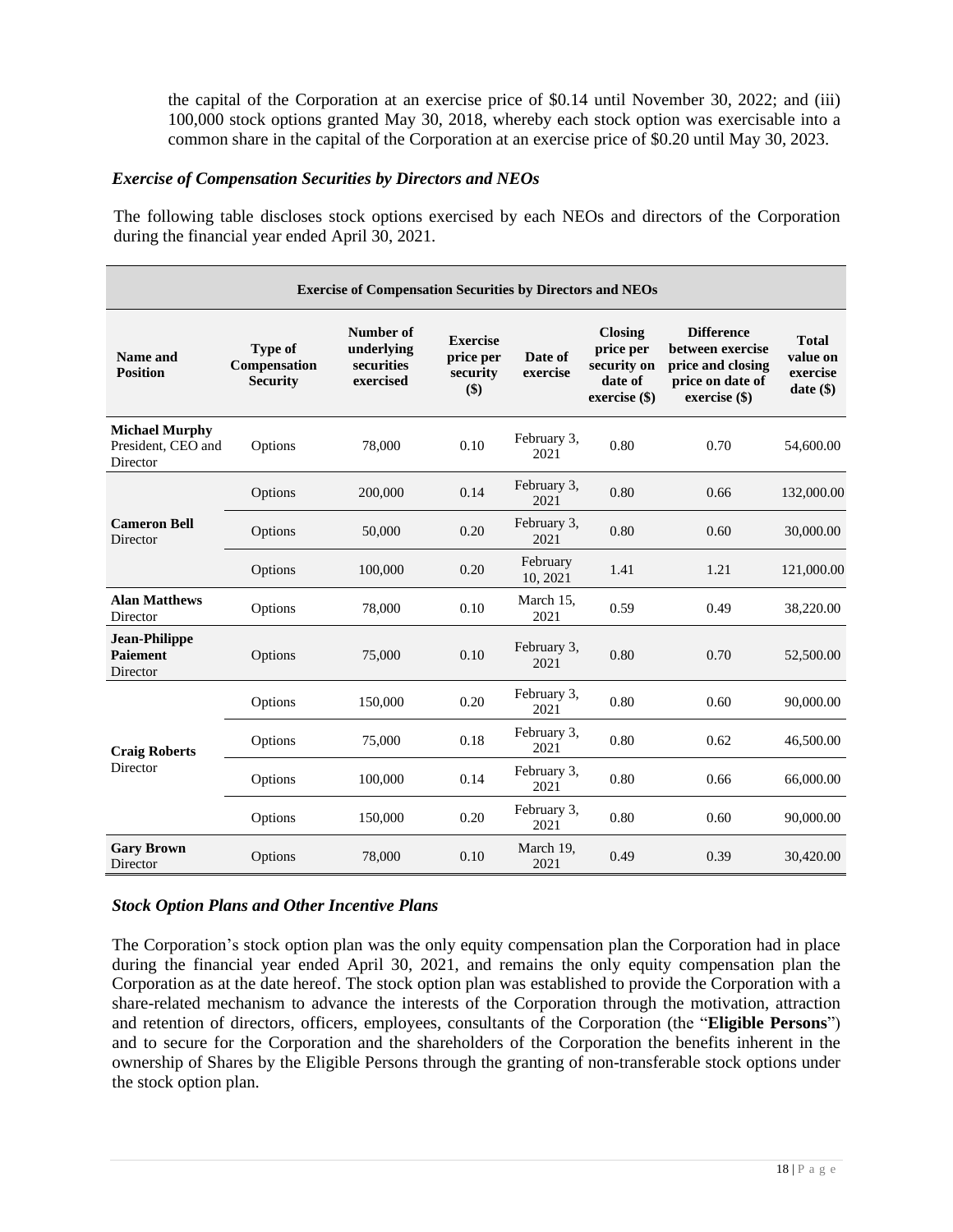Subsequent to shareholder approval of the stock option plan on April 30, 2021, the Exchange implemented an updated Security-Based Compensation Policy and the Board, in turn, adopted certain amendments to the stock option plan in order to bring the stock option plan into compliance with the Security-Based Compensation Policy. See *"Section 4 - Particulars of Matters to be Acted Upon – 4. Approval of Stock Option Plan"*

The stock option plan is a "rolling" stock option plan, whereby the aggregate number of Shares reserved for issuance, in combination with the aggregate number of Shares which may be issuable under any other share-based compensation plan, shall not exceed ten (10%) percent of the total number of issued Shares (calculated on a non-diluted basis) of the Corporation at the time an option is granted.

The material terms of the stock option plan, as amended May 31, 2022 (the "**Amended Stock Option Plan**") are as follows:

- 1. The maximum aggregate number of Shares that may be reserved for issuance pursuant to the Amended Stock Option Plan to all Eligible Persons (as such term is defined in the Amended Stock Option Plan), in combination with the aggregate number of Shares which may be issuable under any other share-based compensation plan, shall not exceed 10% of the issued and outstanding Shares of the Corporation at the time of grant, provided that if any stock options granted under the Amended Stock Option Plan expire, are cancelled or terminated without being exercised in full, the Shares subject to those stock options shall again be available to be granted under the Amended Stock Option Plan.
- 2. The maximum aggregate number of Shares that are issuable pursuant to all share-based compensation plans, including the Amended Stock Option Plan, granted or issued to insiders (as a group) shall not exceed 10% of the Shares issued and outstanding at any point in time unless the Corporation has obtained any requisite disinterested shareholder approval pursuant to the policies of the Exchange.
- 3. The maximum aggregate number of Shares that are issuable pursuant to all share-based compensation plans, including the Amended Stock Option Plan, granted or issued in any 12 month period to insiders (as a group) shall not exceed 10% of the Shares issued and outstanding (on a non-diluted basis) at the time of the grant or issuance to any insider, unless the Corporation has obtained any requisite disinterested shareholder approval pursuant to the policies of the Exchange.
- 4. The maximum aggregate number of Shares that are issuable pursuant to all share-based compensation plans, including the Amended Stock Option Plan, granted or issued in any 12 month period to any one individual shall not exceed 5% of the Shares issued and outstanding (on a non-diluted basis) at the time of the grant or issuance, unless the Corporation has obtained any requisite disinterested shareholder approval pursuant to the policies of the Exchange.
- 5. The maximum aggregate number of Shares that are issuable pursuant to all share-based compensation plans, including the Amended Stock Option Plan, granted or issued in any 12 month period to any once Consultant shall not exceed 2% of the Shares issued and outstanding (on a non-diluted basis) at the time of the grant or issuance.
- 6. The maximum aggregate number of Shares that are issuable pursuant to all Options granted in any 12-month period to all persons providing investor relations services in aggregate shall not exceed 2% of the Shares issued and outstanding (on a non-diluted basis) at the time of the grant (on a non-diluted basis) to a person providing investor relations services.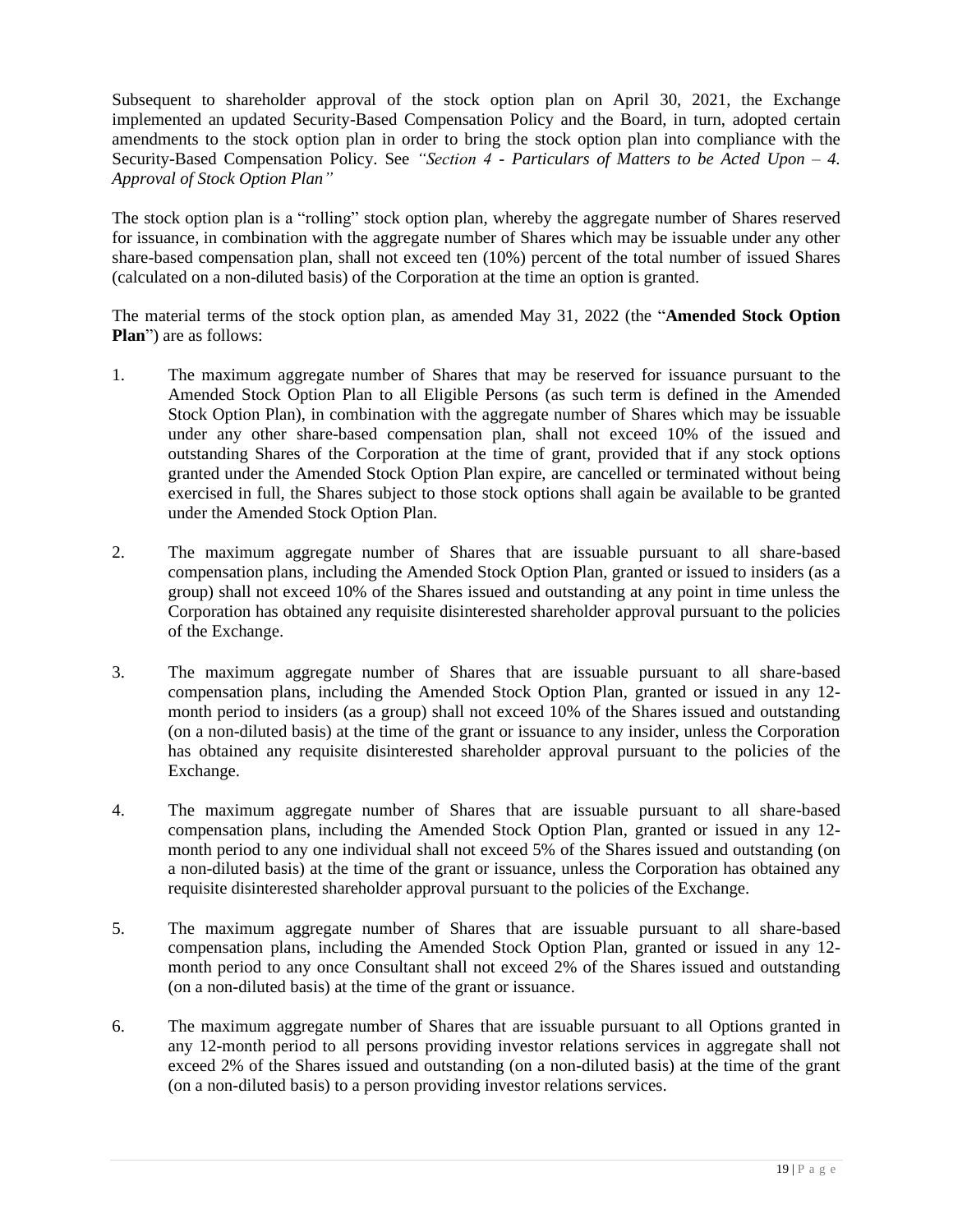- 7. The approval of disinterested shareholders of the Corporation will be required for any extension of the term of a previously granted Option to an optionee, if at the time of the proposed amendment, the optionee is an insider of the Corporation, and for any reduction in the exercise price of a previously granted stock option to an insider of the Corporation.
- 8. The Board shall determine to whom stock options shall be granted, the terms and provisions of the respective stock option agreements, the time or times at which such stock options shall be granted, and the number of shares to be subject to each stock option. The stock options shall vest and may be exercised (in each case to the nearest full share) during the option period in such manner as the Board may fix by resolution, provided that if required by any stock exchange on which the shares of the Corporation trade, options issued to persons providing investor relations services must vest in stages over not less than 12 months with no more than one-quarter  $(½)$  of the stock options vesting no sooner than three months after the stock options were granted, no more than one-quarter  $(\frac{1}{4})$  of the stock options vesting no sooner than six months after the stock options were granted, no more than one-quarter  $(4)$  of the stock options vesting no sooner than nine months after the stock options were granted, and no more than one-quarter  $(1/4)$  of the stock options vesting no sooner than 12 months after the stock options were granted.

Stock options which have vested may be exercised in whole or in part at any time and from time to time during the option period.

- 9. The exercise price of the stock options is determined by the Board and shall not be less than the last closing price of the Shares on the Exchange, less any allowable discounts, subject to a minimum price of \$0.10.
- 10. The shares to be purchased upon each exercise of any stock option shall be paid for in full at the time of such exercise.
- 11. The stock option period shall be a period of time (not to exceed five years from the date of grant) fixed by the Board, subject to the death of the optionee. In the event of the death of an optionee, the stock option will be exercisable but only within the period of one year following the optionee's death, unless such period is extended by the Board or a committee of the Board, and approval is obtained from the Exchange on which the shares of the Corporation trade and in no event after the natural expiry date of option.
- 12. If an optionee ceases to be an Eligible Person for any reason (other than death), the optionee may, but only within 90 days, or 30 days if the optionee provided investor relations services, following the optionee ceasing to be an Eligible Person, exercise the optionee's stock options to the extent that the optionee was entitled to exercise it at the date of such cessation, subject to an extension of up to a maximum of one year from the date of such cessation, as approved by the Board or committee of the Board.
- 13. The aggregate number and kinds of shares available under the Amended Stock Option Plan shall be appropriately adjusted in the event of a reorganization, recapitalization, stock split, stock dividend, combination of shares, merger, consolidation, rights offering or any other change in the corporate structure or shares of the Corporation. Any adjustment to stock options granted or issued (except in relation to a consolidation or share split) shall be subject to the prior acceptance of the Exchange.
- 14. The Amended Stock Option Plan contains a provision allowing for the automatic extension to the expiry date of a stock option if such date falls within a period during which the Corporation prohibits an Eligible Person from exercising stock options. The expiry date of the affected stock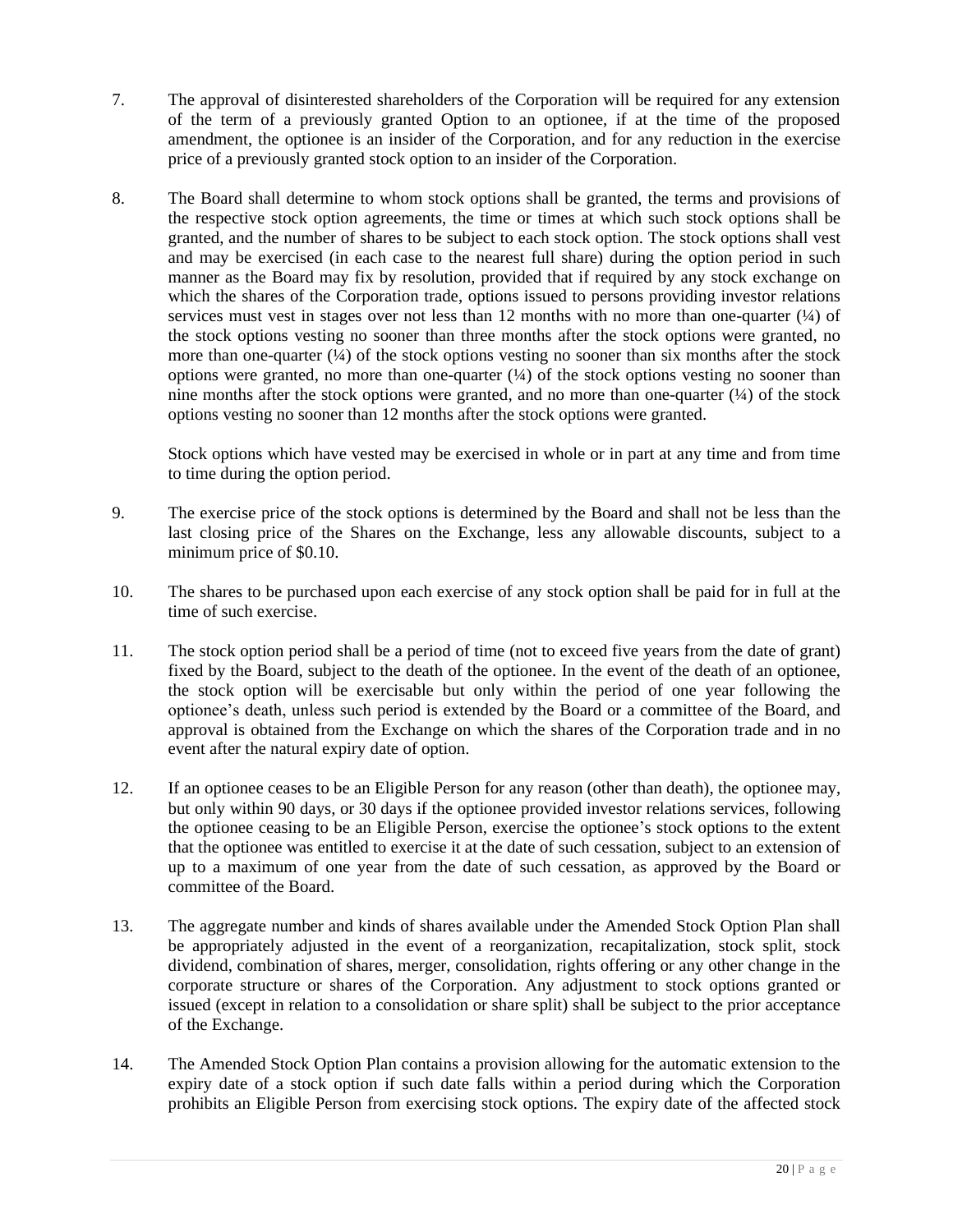option can be extended to no later than ten (10) business days after the expiry of the blackout period.

- 15. The Board may at any time amend or terminate the Amended Stock Option Plan, but where amended, such amendment is subject to regulatory approval.
- 16. The stock options are non-assignable and non-transferable.

The above summary of material terms is qualified in its entirety by the full text of the Amended Stock Option Plan attached hereto as Schedule "A".

# *Employment, Consulting and Management Agreements*

# *Michael Murphy*

The Corporation entered into an Executive Employment Agreement dated January 19, 2010 (the "**Employment Agreement**") with Michael Murphy, President and CEO of the Corporation. Pursuant to the terms of the Employment Agreement, Mr. Murphy is employed by the Corporation as CEO for an indefinite term commencing January 19, 2010, at a base annual salary of \$100,000 (increased to \$150,000 effective December 2010), less any amount paid to Mr. Murphy pursuant to any other employment or consulting agreement or arrangement between Mr. Murphy and the Corporation or any of its affiliates. Additionally, Mr. Murphy is entitled to receive a performance bonus in the amounts and manner as determined by the GC&N Committee, with the approval of the Board. See "Termination and Change of Control Benefits" for information regarding the termination provisions of Mr. Murphy's Employment Agreement.

# *Rebecca Moriarty*

The Corporation entered into a consulting agreement with Malaspina dated May 12, 2011 (the "**Malaspina Agreement**") pursuant to which Malaspina agreed to provide accounting and related services to the Corporation, including the services of the CFO, commencing July 1, 2011, until the cancellation of the Malaspina Agreement, which may be cancelled by the Corporation or Malaspina by giving 60 days' written notice. Malaspina's fees for providing these services are \$47 to \$125 per hour and \$170 per hour for the services of the CFO, plus other office expenses. The Malaspina Agreement also provides that Malaspina will be granted stock options commensurate with the CFO's contribution to the Corporation's business plan.

# *Termination and Change of Control Benefits*

Except as noted below, the Corporation, including its subsidiaries, has not entered into any other contract, agreement, plan or arrangement that provides for payments to an NEO at, following or in connection with any termination (whether voluntary, involuntary or constructive), resignation, retirement, change in control of the Corporation or a change in an NEOs responsibilities.

The Corporation entered into the Employment Agreement with its President and CEO, Michael Murphy, pursuant to which Mr. Murphy is paid annual remuneration of \$100,000 (increased to \$150,000 effective December 2010) plus benefits, and an annual bonus in an amount and subject to such personal and corporate factors as shall be determined by the GC&N Committee, with the approval of the Board in its sole discretion. The Employment Agreement may be terminated on notice by Mr. Murphy to the Corporation by giving thirty (30) days' written notice, which notice may be waived in whole or in part by the Corporation. The Corporation may terminate the Employment Agreement as follows: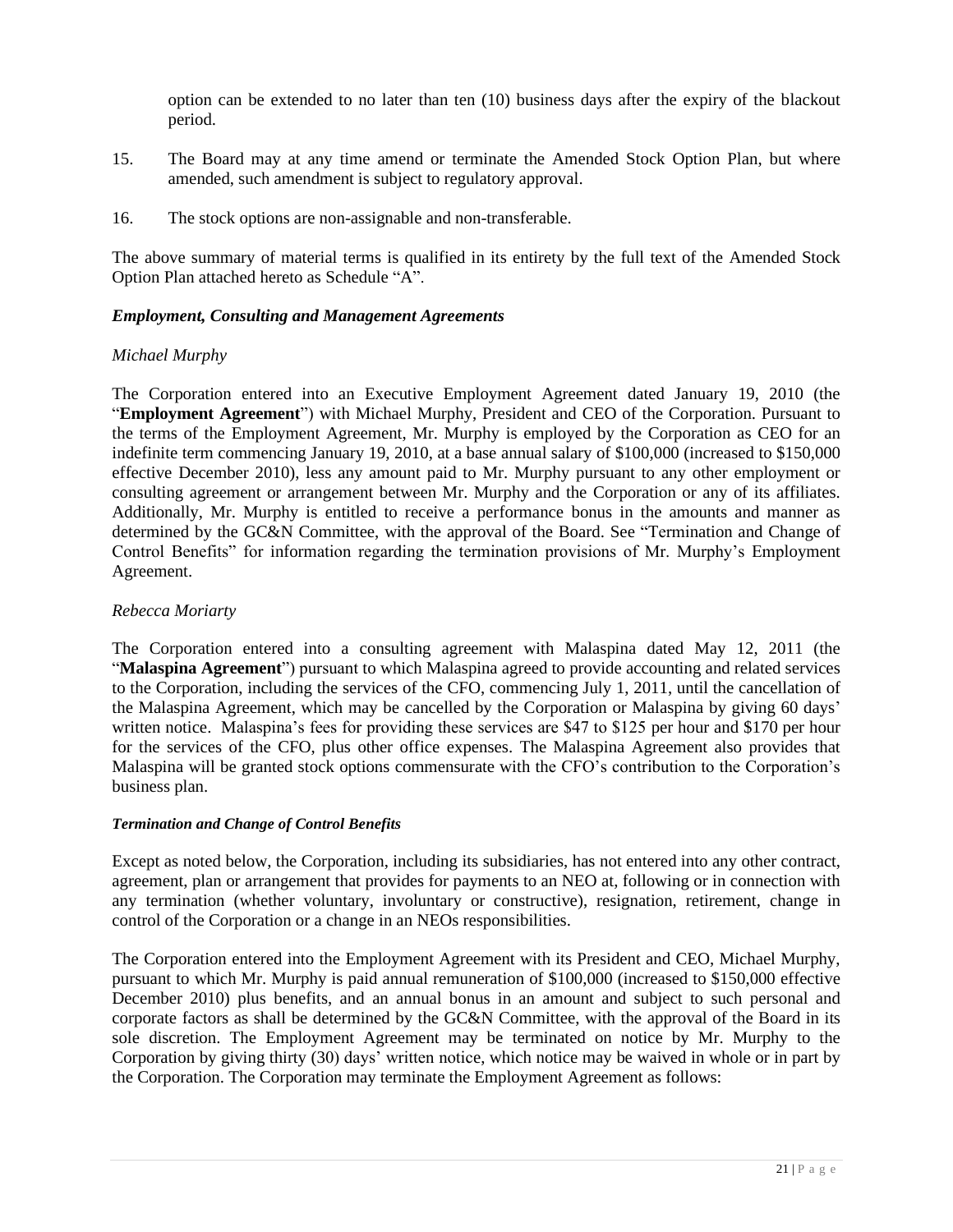- (a) without notice or payment in lieu of notice, severance payments, benefits, damages or any sums whatsoever for "just cause";
- (b) without cause upon provision of (1) the greater of (a) such minimum notice or pay in lieu of notice as is required under applicable law; and (b) one months' base salary; (2) payment in lieu of any bonus for the period noted in (1), at the discretion of the Board; (3) payment in lieu of accrued and unused vacation; and (4) continuing benefits under applicable health and benefit plans at the expense of the Corporation until the earlier of Mr. Murphy obtaining alternative coverage under any new employment or the length of the period noted in (1) above, or payment in lieu thereof; or
- (c) upon the disability of Mr. Murphy either (1) for a period in excess of 24 months; or (2) for a lesser period where the position of Mr. Murphy (or a comparable position) is not available upon Mr. Murphy's recovery from such disability, in the event that the Corporation provides the payments noted in item (b) above, all subject to the terms and conditions of the Employment Agreement.

The table below sets out the estimated incremental payments, payables and benefits due to Mr. Murphy on termination:

- (a) without cause, assuming termination on April 30, 2021; and
- (b) on a change of control or resignation for good cause, following a change of control assuming termination or resignation on April 30, 2021.

| <b>Name</b>                          | <b>Base Salary</b><br>\$) | <b>Bonus</b><br>\$) | <b>Option-Based</b><br>Awards<br>(\$) | <b>All Other</b><br><b>Compensation</b><br>\$) | <b>Total</b><br>\$) |
|--------------------------------------|---------------------------|---------------------|---------------------------------------|------------------------------------------------|---------------------|
| Michael Murphy,<br>President and CEO | $$12,500^{(1)}$           | Ni1 <sup>(2)</sup>  | $Ni1^{(3)}$                           | Nil                                            | \$12,500            |

**NOTES:**

(1) Or such greater amount as Mr. Murphy is entitled to receive under the *Employment Standards Act* (British Columbia).

(2) Payment in lieu of bonus in any amount to be determined by the Board at its sole discretion.

(3) All options vest and are exercisable until termination date, notwithstanding provisions of the Corporation's Plan or other agreements.

### *Oversight and Description of Director and NEO Compensation*

The compensation program of the Board is designed to provide competitive levels of compensation, a significant portion of which is dependent upon individual and corporate performance and contribution to increasing shareholder value. The Board recognizes the need to provide a compensation package that will attract and retain qualified and experienced executives as well as align the compensation level of each executive to that executive's level of responsibility. The Corporation's compensation arrangements for the NEOs may, in addition to salary, include compensation in the form of bonuses and, over a longer term, benefits arising from the grant of stock options. Given the stage of development of the Corporation, compensation of the NEOs to date has emphasized meaningful stock option awards to attract and retain NEOs and, to a certain extent, to conserve cash. This policy may be re-evaluated in the future to instead emphasize increased base salaries and/or cash bonuses with a reduced reliance on option awards, depending upon the future development of the Corporation and other factors which may be considered relevant by the Board from time to time. The compensation of the Corporation's NEOs is determined by the Board, based upon the recommendations of the GC&N Committee.

The objectives and reasons for this system of compensation are generally to allow the Corporation to remain competitive compared to its peers in attracting experienced personnel.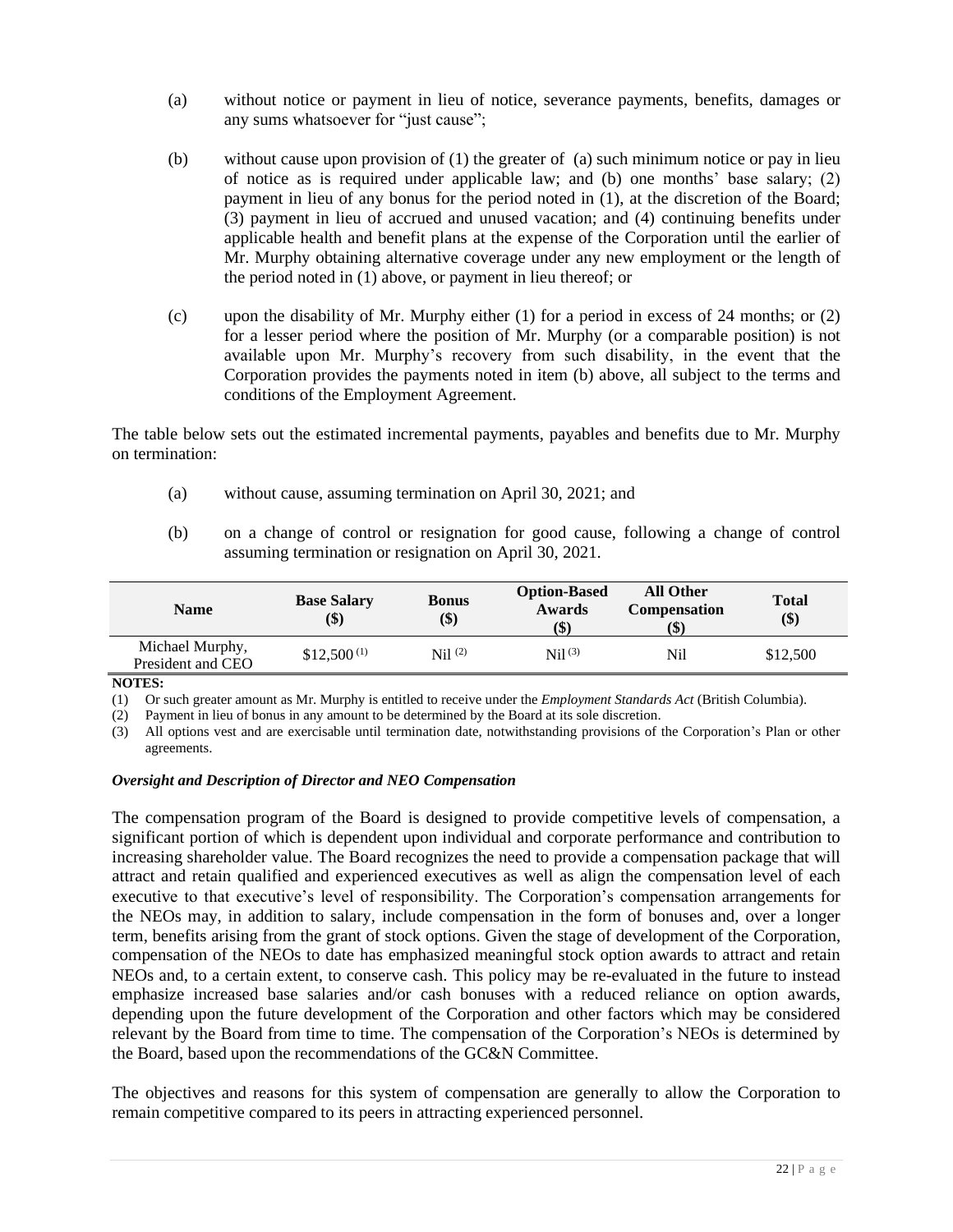The Board, on the recommendations of the GC&N Committee, establishes and reviews the Corporation's overall compensation philosophy and its general compensation policies with respect to the CEO and other officers, including the corporate goals and objectives and the annual performance objectives relevant to such officers. The Board evaluates each officer's performance in light of these goals and objectives and based on its evaluation, determines and approves the salary, bonus, options and other benefits for such officers.

The Corporation's NEOs and directors are not permitted to purchase financial instruments, including for greater certainty, prepaid variable forward contracts, equity swaps, collars or units of exchange funds that are designed to hedge or offset a decrease in market value of equity securities granted as compensation or held, directly or indirectly, by the NEO or director.

Stock option grants are designed to reward the NEOs for success on a similar basis as the shareholders of the Corporation, but these rewards are highly dependent upon the volatile stock market, much of which is beyond the control of the NEOs.

Neither the Board nor the GC&N Committee has proceeded to a formal evaluation of the implications of the risks associated with the Corporation's compensation policies and practices. Risk management is a consideration of the Board when implementing its compensation program, and the Board and the GC&N Committee does not believe that the Corporation's compensation program results in unnecessary or inappropriate risk-taking including risks that are likely to have a material adverse effect on the Corporation.

# *Pension Disclosure*

The Corporation does not have any pension, retirement, defined benefit, defined contribution or deferred compensation plans that provides for payments or benefits to its directors and NEOs at, following, or in connection with retirement and none are proposed at this time.

# **SECTION 6 - AUDIT COMMITTEE**

National Instrument 52-110 - *Audit Committees* ("**NI 52-110**") requires the Corporation, as a venture issuer, to disclose annually in its Circular certain information concerning the constitution of its Audit Committee and its relationship with its independent auditor.

# **AUDIT COMMITTEE CHARTER**

The overall purpose of the Audit Committee is to ensure that management has designed and implemented an effective system of internal financial controls, to review and report on the integrity of the consolidated financial statements and to evaluate their compliance with regulatory and statutory requirements as they relate to financial statements, taxation matters and disclosure of material facts.

The full text of the Corporation's Audit Committee Charter is attached as Schedule "C" to this Circular.

# **COMPOSITION OF AUDIT COMMITTEE**

As at the date hereof, the Corporation's audit committee is composed of Gary Brown, Alan Matthews and Craig Roberts.

NI 52-110 provides that a member of an audit committee is "independent" if the member has no direct or indirect material relationship with the Corporation, which could, in the view of the Board, reasonably interfere with the exercise of the member's independent judgment. All of the Corporation's current audit committee members, are considered "independent" within the meaning of NI 52-110.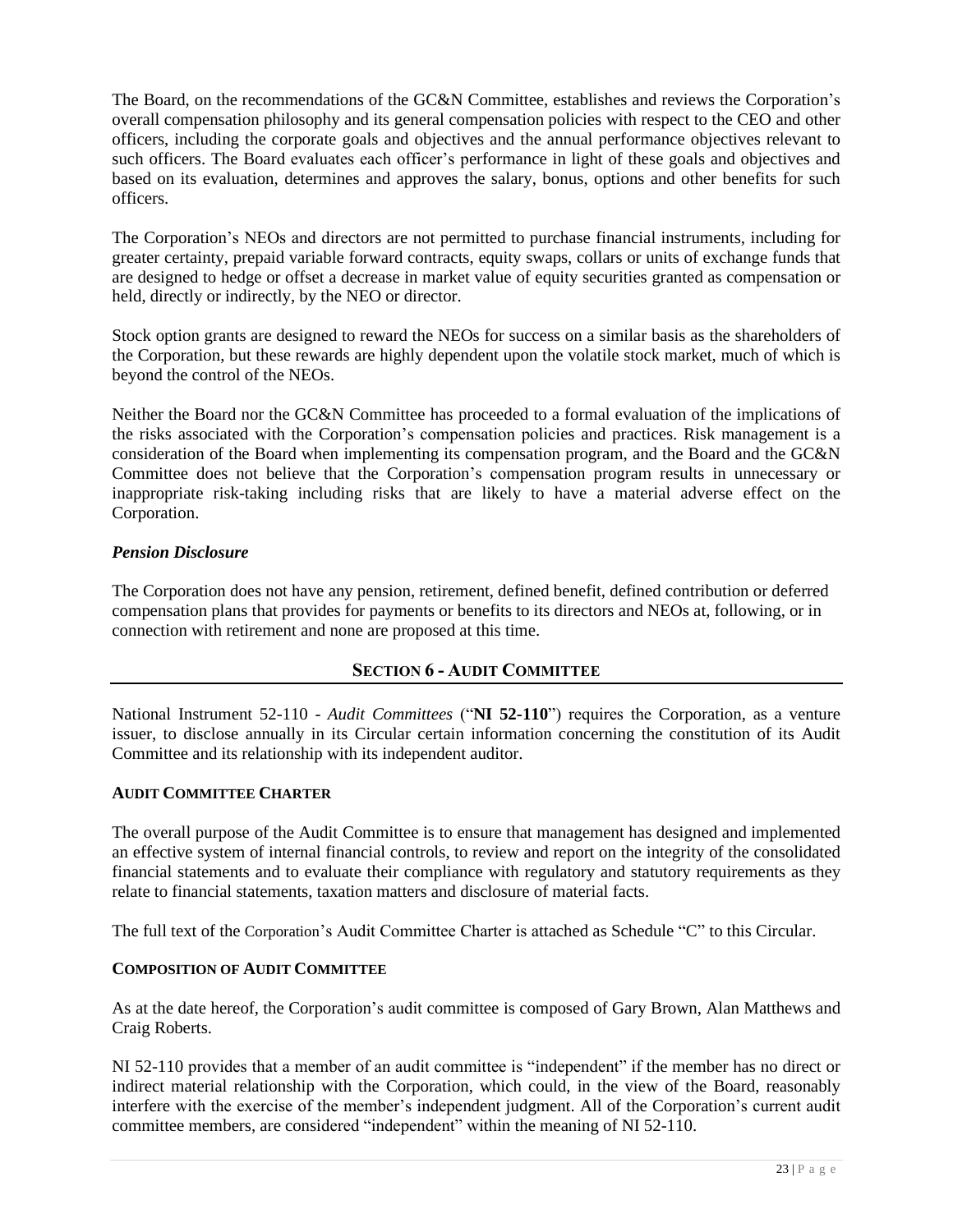NI 52-110 provides that an individual is "financially literate" if he or she has the ability to read and understand a set of financial statements that present a breadth and level of complexity of accounting issues that are generally comparable to the breadth and complexity of the issues that can reasonably be expected to be raised by the Corporation's financial statements. All of the members of the Corporation's audit committee are financially literate as that term is defined.

# **RELEVANT EDUCATION AND EXPERIENCE**

Each member of the Corporation's Audit Committee has adequate education and experience that is relevant to his performance as an Audit Committee member and, in particular, the requisite education and experience that have provided the member with:

- (a) an understanding of the accounting principles used by the Corporation to prepare its financial statements and the ability to assess the general application of those principles in connection with estimates, accruals and reserves;
- (b) experience preparing, auditing, analyzing or evaluating financial statements that present a breadth and level of complexity of accounting issues that are generally comparable to the breadth and complexity of issues that can reasonably be expected to be raised by the Corporation's financial statements or experience actively supervising individuals engaged in such activities; and
- (c) an understanding of internal controls and procedures for financial reporting.

All of the Audit Committee members are senior-level businessmen with experience in financial matters. Each has an understanding of accounting principles used to prepare financial statements and varied experience as to general application of such accounting principles, as well as the internal controls and procedures necessary for financial reporting, garnered from working in their individual fields of endeavour.

# Gary Brown

Mr. Brown is a director of the Corporation and also Senior Vice President and CFO of Wheaton Precious Metals Corp., a position which he has held since June 2008. Prior to that, Mr. Brown was the CFO of TIR Systems Ltd. He has also held senior finance positions at CAE Inc., Westcoast Energy Inc. and Creo Inc. and holds designations as both a Chartered Professional Accountant and a Chartered Financial Analyst.

Mr. Brown is not standing for re-election at the Meeting; therefore, a vacancy will be created on the Audit Committee of the Corporation and filled with an elected director immediately following the Meeting.

# Alan Matthews

Mr. Matthews is a Mining Engineer and a Professional Member of the Institute of Materials, Minerals and Mining and a Chartered Engineer (C.Eng.) with over 40 years' mining and exploration experience. He has for several years acted as a Member of the Audit Committee for several public companies including International Minerals Inc., Kernow Resources and Developments Ltd. and Galena International Resources Ltd.

# Craig Roberts

Mr. Roberts, P.Eng., is a mining engineer with over 35 years of operations, consulting and investment banking experience. In addition to being a director of the Corporation, he is Co-Chair and Director of Prospector Metals Corp. (formerly Ethos Gold Corp.), and Director of Nevada King Gold Corp. He has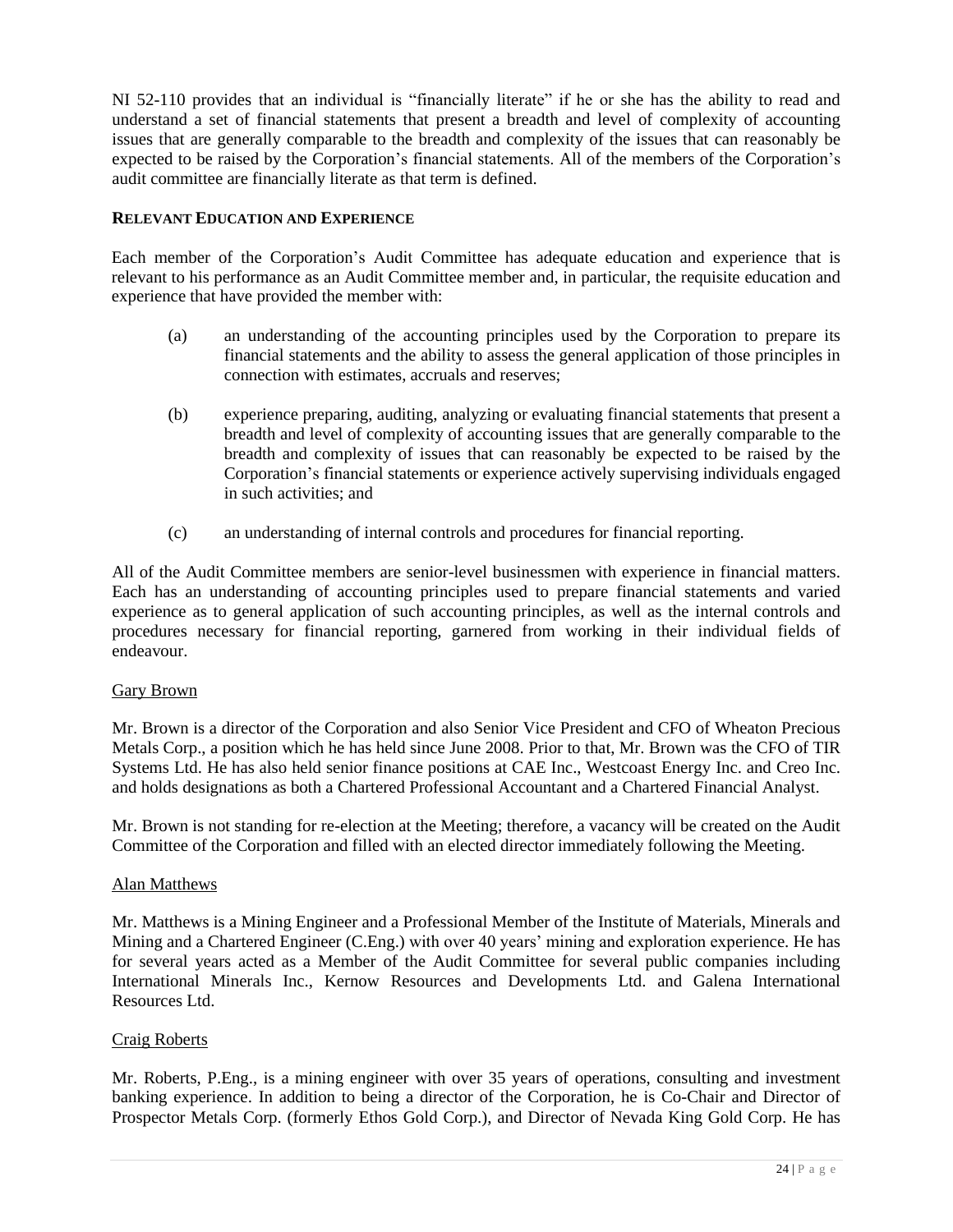approximately 20 years of mining investment banking experience with First Marathon Securities Ltd., National Bank Financial, PI Financial, and Axemen Resource Capital. He is very familiar with managing junior listed companies, including financing and compliance with reporting requirements.

In addition, each of the members of the Audit Committee have knowledge of the role of an audit committee in the realm of reporting issuers from their years of experience as directors of public companies other than the Corporation.

# **AUDIT COMMITTEE OVERSIGHT**

At no time since the commencement of the Corporation's most recently completed financial year ended April 30, 2021, was a recommendation of the Audit Committee to nominate or compensate an external auditor not adopted by the Board.

### **RELIANCE ON CERTAIN EXEMPTIONS**

At no time since the commencement of the Corporation's most recently completed financial year ended April 30, 2021, has the Corporation relied on the exemption in section 2.4 of NI 52-110 - *Audit Committees (De Minimis Non-audit Services)*, the exemption in section 6.1.1(4) (*Circumstance Affecting the Business or Operations of the Venture Issuer)*, the exemption in subsection 6.1.1(5) (*Events Outside Control of Member*), the exemption in subsection 6.1.1(6) (*Death, Incapacity or Resignation*), or an exemption, in whole or in part, granted under Part 8 of NI 52-110.

As the Corporation is a "Venture Issuer" pursuant to relevant securities legislation, the Corporation is relying on the exemption in section 6.1 of NI 52-110 - *Audit Committees*, from the requirement of Parts 3 (*Composition of the Audit Committee*) and 5 (*Reporting Obligations*) of NI 52-110.

#### **PRE-APPROVAL POLICIES AND PROCEDURES**

The Audit Committee has not adopted specific policies and procedures for the engagement of non-audit services. The Audit Committee will review the engagement of non-audit services as required.

#### **EXTERNAL AUDITOR SERVICE FEES (BY CATEGORY)**

| <b>Financial Year</b><br><b>Ending April 30</b> | Audit Fees <sup>(1)</sup><br>$($ \$) | <b>Audit-Related Fees</b> <sup>(2)</sup> | Tax Fees $(3)$<br>$($ \$) | All Other Fees <sup>(4)</sup> |
|-------------------------------------------------|--------------------------------------|------------------------------------------|---------------------------|-------------------------------|
| 2021                                            | 33,223                               |                                          | Nil                       | Nil                           |
| 2020                                            | 27,820                               |                                          | Nil                       | Ni1                           |

The aggregate fees billed by the Corporation's external auditor in each of the last two financial years with respect to the Corporation, by category, are as follows:

**NOTES:**

(1) "Audit Fees" include fees necessary to perform the annual audit and quarterly reviews of the Corporation's consolidated financial statements. Audit Fees include fees for review of tax provisions and for accounting consultations on matters reflected in the financial statements. Audit Fees also include audit or other attest services required by legislation or regulation, such as comfort letters, consents, reviews of securities filings and statutory audits.

<sup>(2)</sup> "Audit-Related Fees" include services that are traditionally performed by the auditor. These audit-related services include employee benefit audits, due diligence assistance, accounting consultations on proposed transactions, internal control reviews and audit or attest services not required by legislation or regulation.

(3) "Tax Fees" include fees for all tax services other than those included in "Audit Fees" and "Audit-Related Fees". This category includes fees for tax compliance, tax planning and tax advice. Tax planning and tax advice includes assistance with tax audits and appeals, tax advice related to mergers and acquisitions, and requests for rulings or technical advice from tax authorities.

(4) "All Other Fees" include all other non-audit services.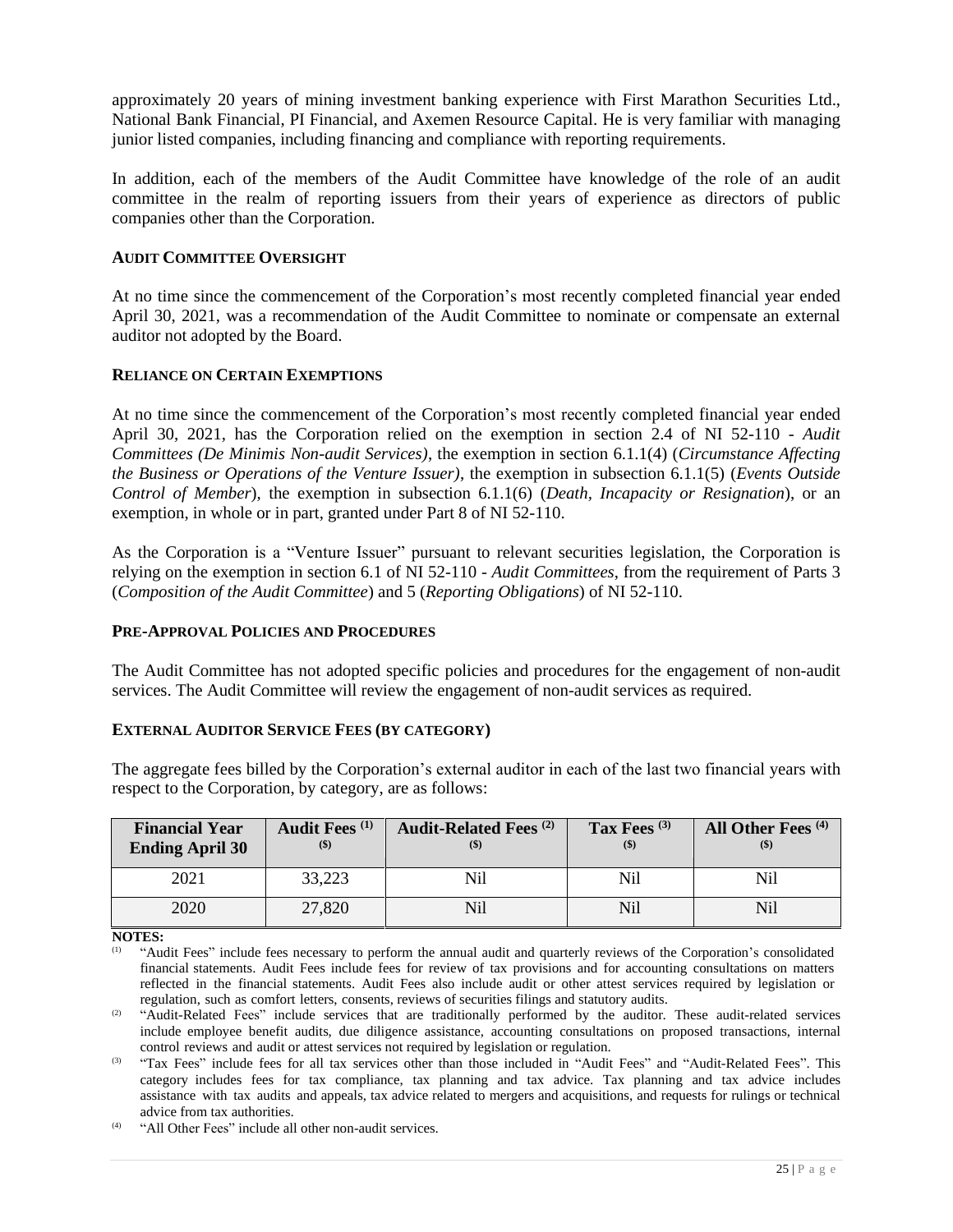### **GENERAL**

Pursuant to National Instrument 58-101 – *Disclosure of Corporate Governance Practices* ("**NI 58-101**"), the Corporation is required to disclose its corporate governance practices. Corporate governance relates to the activities of the Board, the members of which are elected by and are accountable to the Shareholders, and takes into account the role of the individual members of management who are appointed by the Board and who are charged with the day-to-day management of the Corporation.

National Policy 58-201 – *Corporate Governance Guidelines* ("**NP 58-201**") establishes corporate governance guidelines which apply to all public companies. These guidelines are not intended to be prescriptive but to be used by issuers in developing their own corporate governance practices. The Board is committed to sound corporate governance practices and believes the Corporation's corporate governance practices are appropriate and effective for the Corporation given its current size.

### **BOARD OF DIRECTORS**

Management is nominating five individuals to the Board, all of whom are current directors of the Corporation.

NP 58-201 suggests that the board of directors of every reporting issuer should be constituted with a majority of individuals who qualify as "independent" directors under NI 52-110, which provides that a director is independent if he or she has no direct or indirect "material relationship" with the Corporation. "Material relationship" is defined as a relationship which could, in the view of the Corporation's Board, reasonably interfere with the exercise of a director's independent judgement. Of the proposed nominees, Michael Murphy, is not considered to be "independent" within the meaning of NI 52-110 by virtue of the fact that he also serves the Corporation in the capacities of President and CEO. The remaining four directors – Cameron Bell, Alan Matthews, Jean-Philippe Paiement and Craig Roberts – are considered by the Board to be "independent" within the meaning of NI 52-110.

The Corporation does not currently have a Chairman of the Board.

The Board has a stewardship responsibility to supervise the management of and oversee the conduct of the business of the Corporation, provide leadership and direction to Management, evaluate Management, set policies appropriate for the business of the Corporation and approve corporate strategies and goals. The day-to-day management of the business and affairs of the Corporation is delegated by the Board to the CEO and the CFO. The Board will give direction and guidance through the President to Management and will keep Management informed of its evaluation of the senior officers in achieving and complying with goals and policies established by the Board.

The Board recommends nominees to the shareholders for election as directors and, immediately following each annual general meeting of Shareholders, appoints an Audit Committee, a GC&N Committee and a Disclosure Committee and the chairperson of each committee. The Board establishes and periodically reviews and updates the committee mandates, duties and responsibilities of each committee, elects a chairperson of the Board, if deemed appropriate, and establishes his or her duties and responsibilities, appoints the CEO, CFO and President of the Corporation and establishes the duties and responsibilities of those positions and on the recommendation of the CEO, appoints the senior officers of the Corporation and approves the senior management structure of the Corporation.

The Board exercises its independent supervision over Management by its policies, including requirements that (a) periodic meetings of the Board be held to obtain an update on significant corporate activities and plans, and (b) all material transactions of the Corporation be subject to prior approval of the Board. The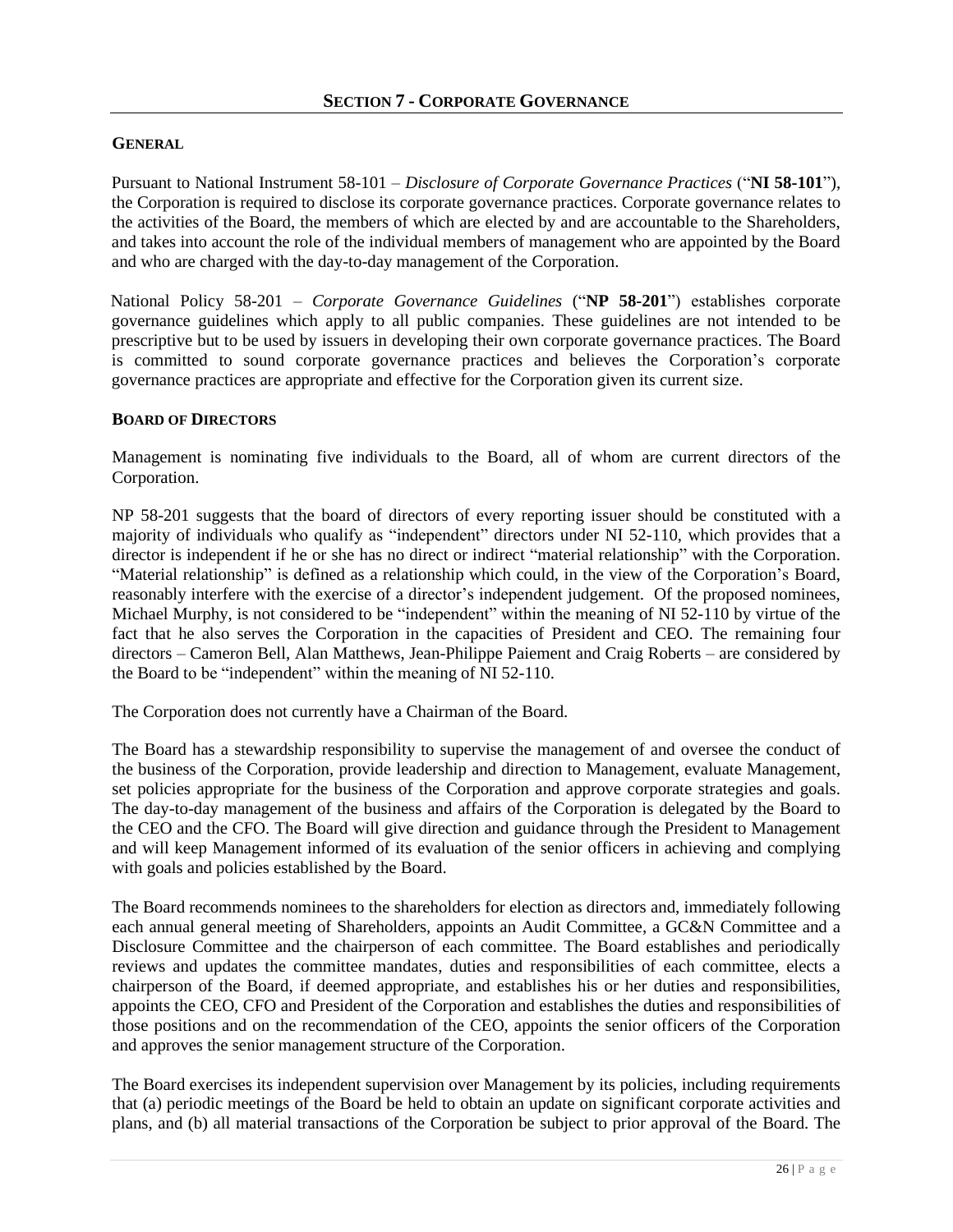Board shall meet not less than four times during each year and will endeavour to hold at least one meeting in each fiscal quarter. The Board will also meet at any other time at the call of the President, or subject to the by-laws of the Corporation, of any director.

The mandate of the Board is to manage or supervise Management of the business and affairs of the Corporation and to act with a view to the best interests of the Corporation. In doing so, the Board oversees the management of the Corporation's affairs directly and through its committees.

### **DIRECTORSHIPS IN OTHER REPORTING ISSUERS**

Certain of the Corporation's directors are also directors of other reporting issuers (or the equivalent) in a jurisdiction or a foreign jurisdiction as follows:

| <b>Name of Director</b> | Other Reporting Issuer (or the equivalent)                                                                 |
|-------------------------|------------------------------------------------------------------------------------------------------------|
| Michael Murphy          | Prospector Metals Corp. (formerly Ethos Gold Corp.)                                                        |
| Craig Roberts           | CopperCorp Resources Inc.<br>Nevada King Gold Corp.<br>Prospector Metals Corp. (formerly Ethos Gold Corp.) |

# **ORIENTATION AND CONTINUING EDUCATION**

The Board's practice is to recruit for the Board only persons with extensive experience in the mining and mineral exploration business and in public company matters. Prospective new board members are provided a reasonably detailed level of background information, verbal and documentary, on the Corporation's affairs and plans prior to obtaining their consent to act as a director.

The Board provides training courses to the directors as needed, to ensure that the Board is complying with current legislative and business requirements.

# **ETHICAL BUSINESS CONDUCT**

The Board has adopted a formal written Code of Business Conduct and Ethics (the "**Code**") for its directors, officers and employees.

The Board promotes ethical business conduct through the nomination of Board members it considers ethical, through avoiding and minimizing conflicts of interest and by having a majority of its Board members independent of corporate matters. Where a director has a material interest in a transaction or agreement concerning the Corporation, the Board takes such steps as may be prudent to isolate and eliminate or reduce the potential for such a conflict of interest to interfere with the Board's exercise of independent judgment.

In accordance with applicable corporate law, any director who is in a position of conflict must refrain from voting on any resolution of the Board with respect to the conflict. The Board may also require the director to excuse himself from deliberations of the Board or may alternatively refer the matter for consideration by a committee of independent directors of the Board.

#### **WHISTLEBLOWER POLICY**

The Corporation has adopted a Whistleblower Policy which allows its directors, officers and employees who feel that a violation of the Code has occurred, or who have concerns regarding financial statement disclosure issues, accounting, internal accounting controls or auditing matters to report such violation or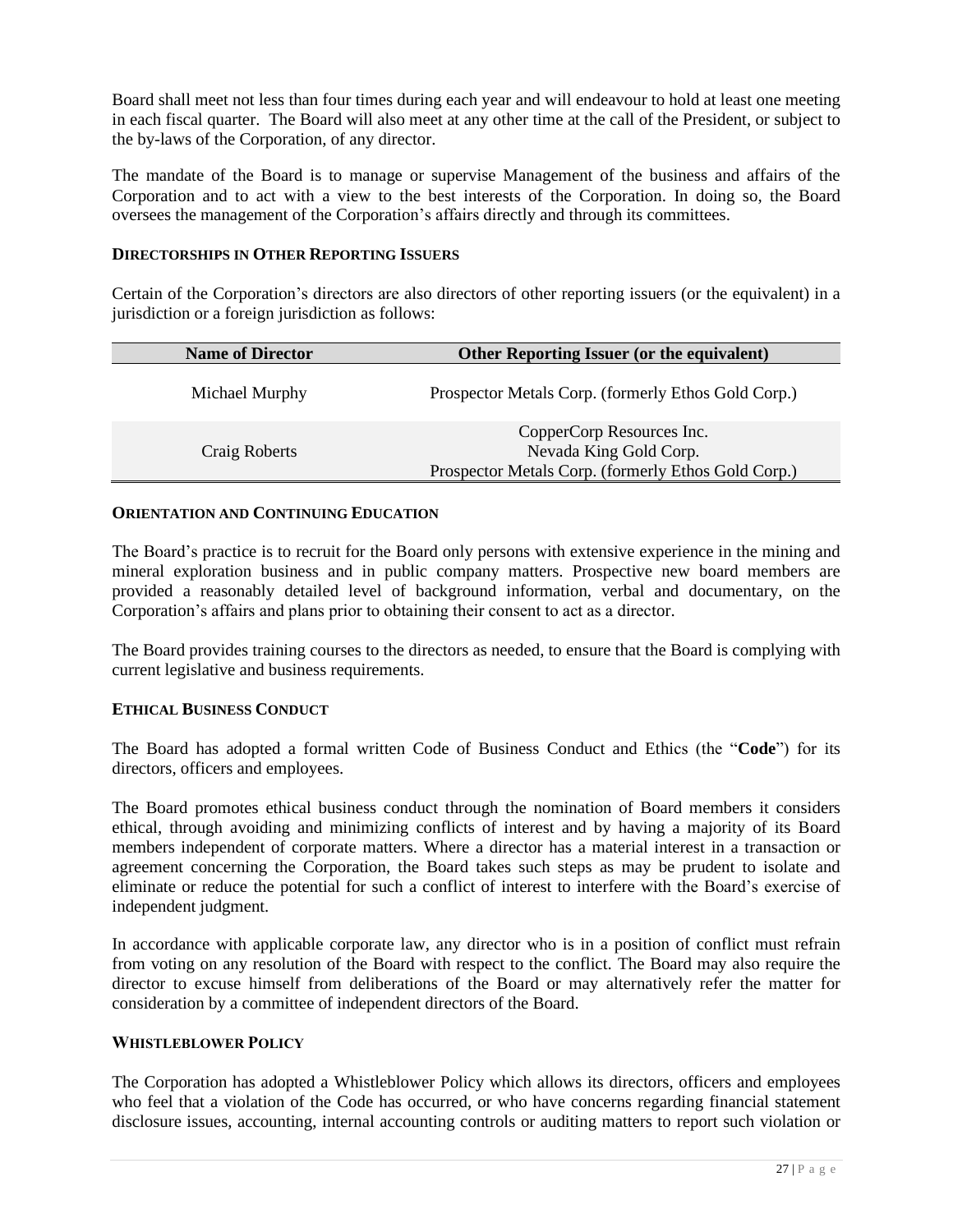concerns on a confidential and anonymous basis. Such reporting can be made to the members of the Corporation's Audit Committee who then investigate each matter so reported and takes corrective and disciplinary action, if appropriate.

# **NOMINATION OF DIRECTORS**

The GC&N Committee is responsible for identifying individuals qualified to become new board members and for recommending to the Board the new director nominees for the next annual meeting of shareholders. The Board has not adopted a formal procedure for nominating new directors, and the powers in this respect of the GC&N Committee are limited to making recommendations to the Board.

The GC&N Committee's primary role is to: (i) develop and monitor the effectiveness of the Corporation's system of corporate governance; (ii) establish procedures for the identification of new nominees to the Board and lead the candidate selection process; (iii) develop and implement orientation procedures for new directors; (iv) assess the effectiveness of directors, the Board and the various committees of the Board; (v) ensure appropriate corporate governance and the proper delineation of the roles, duties and responsibilities of Management, the Board, and its committees; (vi) assist the Board in setting the objectives for the CEO of the Corporation and evaluate the CEO's performance; (vii) establish a remuneration and benefits plan for directors, executives and other key employees; (viii) review the adequacy and form of compensation of directors and senior management; (ix) establish a plan of succession; (x) undertake the performance evaluation of the CEO in consultation with the Chair; and (xi) make recommendations to the Board.

The GC&N Committee currently consists of three members, namely, Alan Matthews, Michael Murphy and Craig Roberts. Messrs. Matthews and Roberts are considered independent. Mr. Murphy is not considered independent as he also serves as President and CEO of the Corporation.

# **COMPENSATION OF DIRECTORS AND CHIEF EXECUTIVE OFFICER**

The quantity and quality of the Board compensation, typically through the granting of stock options, is reviewed on an annual basis by the GC&N Committee. At present, the Board is satisfied that the current compensation arrangements adequately reflect the responsibilities and risks involved in being an effective director of the Corporation. As well, the number of stock options to be granted is determined by the Board as a whole, on the recommendations of the GC&N Committee, which allows the independent directors to have input into compensation decisions.

The following is a summary description of the mandate and responsibilities of the GC&N Committee as it relates to NEO compensation:

- (a) to review and approve corporate goals and objectives relevant to NEO compensation, including the evaluation and performance of the CEO in light of those corporate goals and objectives, and to make recommendations to the Board with respect to NEO compensation levels (including the award of any cash bonuses or share ownership opportunities);
- (b) to consider the implementation of short and long-term incentive plans, including equitybased plans, proposed by Management, to make recommendations to the Board with respect to these plans and to annually review such plans after their implementation; and
- (c) to annually review any other benefit plans proposed by Management and to make recommendations to the Board with respect to their implementation.

In addition, the GC&N Committee is responsible for recruiting, retaining and motivating employees and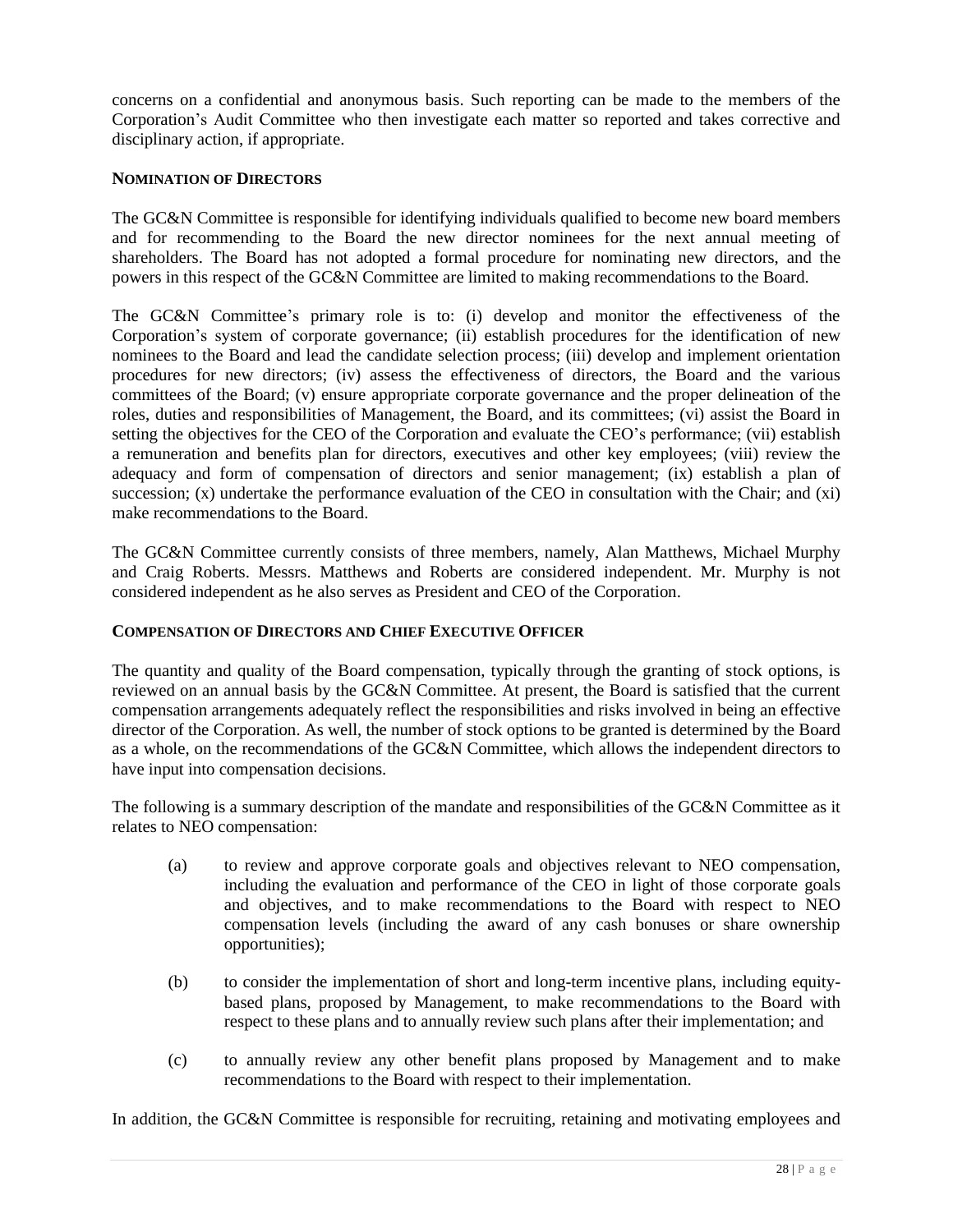ensuring conformity between compensation and other corporate objectives and reviewing and recommending for Board consideration, all compensation packages, both present and future, for the Corporation's Management and directors (including annual retainer, meeting fees, bonuses and option grants) including any severance packages.

In exercising its mandate, the GC&N Committee sets the standards for the compensation of directors, employees and officers based on industry data and with the goal to attract, retain and motivate key persons to ensure the long-term success of the Corporation. Compensation generally includes the three (3) following components: base salary, annual bonus based on performance and grant of stock options. The GC&N Committee takes into account the increased competition in the market for its key personnel while also taking into account the performance and objectives set forth for the Corporation.

All members of the GC&N Committee have direct experience which is relevant to their responsibilities as GC&N Committee members hold or have held senior executive roles within public companies, and therefore have a good understanding of compensation programs. Each has good financial understanding which allows them to assess the costs versus benefits of compensation plans and the members' combined experience in the resource sector provides them with the understanding of the Corporation's success factors and risks, which is very important when determining metrics for measuring success.

The GC&N Committee is accountable to the Board and reports to the Board at its next regular meeting all deliberations and actions it has taken since any previous report. Minutes of GC&N Committee meetings will be available for review by any member of the Board on request to the GC&N Committee.

The GC&N Committee makes recommendations to the Board with respect to the Corporation's Stock Option Plan, the grant of stock options to executive officers, and general allotment of options for Management's allocation to employees, consultants and other non-executive personnel.

In considering the recommendations by the GC&N Committee, the Board may consider a number of factors, including the Corporation's performance, the relative time commitment that the Corporation's executive officers are required to devote to corporate matters, the nature of the Corporation's operations, the awards given in the past years and other factors it considers relevant. The current overall objective of the Corporation's compensation strategy is to reward Management for their efforts, while seeking to conserve cash given current market conditions. With respect to any bonuses or incentive plan grants which may be awarded to executive officers in the future, the Corporation has not currently set any objective criteria and will instead rely upon any recommendations and discussion at the Board level with respect to the above-noted considerations and any other matters which the Board may consider relevant on a going-forward basis, including the cash position of the Corporation.

# **COMMITTEES OF THE BOARD OF DIRECTORS**

The Board currently has three committees, being the Audit Committee, the GC&N Committee, and the Disclosure Committee.

The members of the Audit Committee are Gary Brown, Alan Matthews, and Craig Roberts. A description of the function of the Audit Committee can be found in this Circular under *"Section 6 - Audit Committee."*

The members of the GC&N Committee are Alan Matthews, Michael Murphy and Craig Roberts. The purpose of the GC&N Committee is to monitor and to generally be responsible for developing the Corporation's governance and human resources policies and guidelines and overseeing their implementation and administration. The GC&N Committee is responsible for ensuring a compensation policy and practice that is supportive of the Corporation's business strategies and that appropriately links senior management performance and compensation. In addition, the GC&N Committee shall ensure the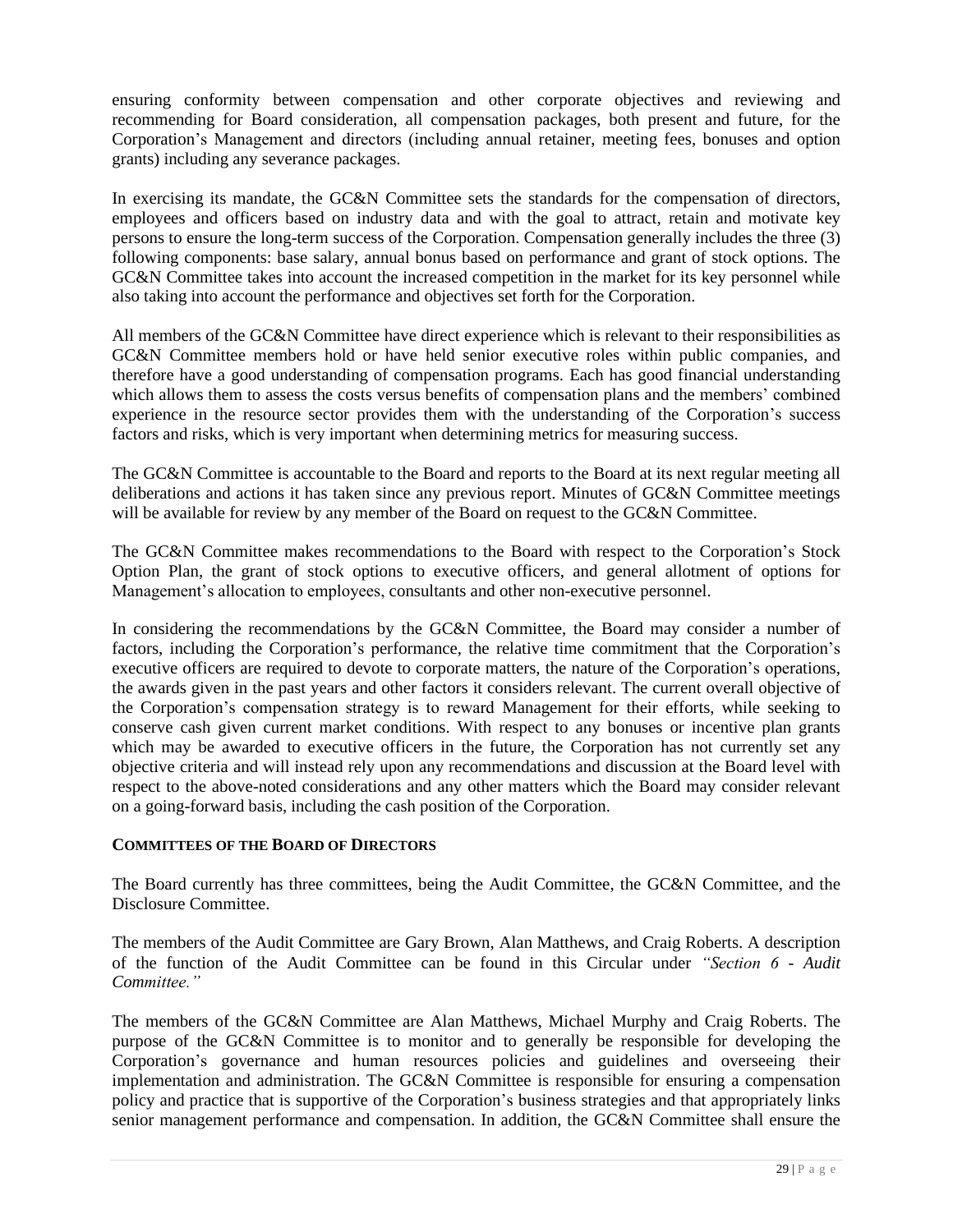recruitment, ongoing long-term development and deployment of high calibre senior management. In particular, the GC&N Committee establishes levels of salary, bonus, benefits and incentives provided to persons acting as officers of the Corporation.

Annually, following the annual general meeting of the Shareholders, the Board elects from its members at least two directors to serve on the GC&N Committee. Each member holds office until the close of the next annual general meeting of the Corporation or until a member resigns or is replaced, whichever first occurs. The Board appoints one of the directors on the GC&N Committee as the chairperson whose duties include overseeing the proper functioning of the GC&N Committee to ensure the proper discharge of its duties, to schedule meetings and to ensure timely reporting to the Board.

In addition to the Audit Committee and the GC&N Committee, the Board has established a Disclosure Committee, which is responsible for overseeing the Corporation's regulatory disclosure and the Corporation's disclosure practices. The members of the Disclosure Committee are presently Michael Murphy and Gary Brown.

# **ASSESSMENTS**

The GC&N Committee is responsible for overseeing and evaluating the Board, the committees of the Board, and the contribution of individual directors. The GC&N Committee is obliged to prepare an annual performance evaluation of the Board, which report compares the performance of the Board with the requirements of its written mandate. The GC&N Committee is also obliged to conduct an annual performance evaluation of each director, which evaluation assesses the contribution of each director. The performance evaluations undertaken by the GC&N Committee will be conducted in such manner as the members thereof deem appropriate.

The Board believes its corporate governance practices are appropriate and effective for the Corporation, given its size and operations. The Corporation's corporate governance practices allow the Corporation to operate efficiently, with checks and balances that control and monitor Management and corporate functions without excessive administration burden.

# **SECTION 8 - OTHER INFORMATION**

# **SECURITIES AUTHORIZED FOR ISSUANCE UNDER EQUITY COMPENSATION PLANS**

The Corporation has a 10% rolling stock option plan in place. See *"Section 4 - Particulars of Matters to be Acted Upon – 4. Approval of Stock Option Plan"* and *"Section 5 - Statement of Executive Compensation – Stock Option Plans and Other Incentive Plans."*

The following table provides information as at April 30, 2021, regarding the number of common shares to be issued pursuant to the Corporation's stock option plan. The Corporation does not have any equity compensation plans that have not been approved by Shareholders.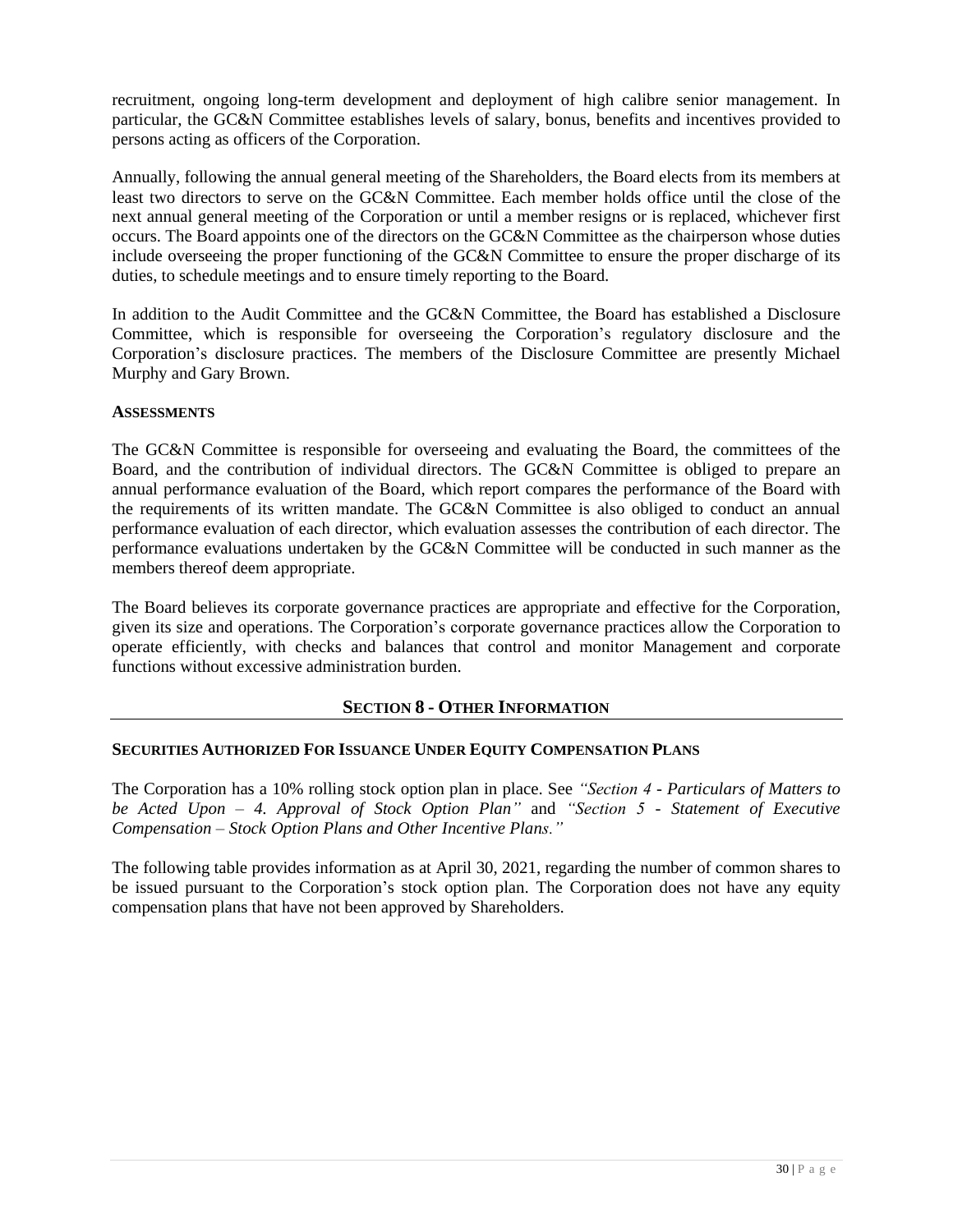| <b>Plan Category</b>                                                    | <b>Number of securities</b><br>to be issued upon<br>exercise of outstanding<br>options, warrants and<br>rights<br>(a) | Weighted-average<br>exercise price of<br>outstanding options,<br>warrants and rights<br>(b) | <b>Number of securities</b><br>remaining available<br>for future issuance<br>under equity<br>compensation plans<br>(excluding securities<br>reflected in column<br>(a)<br>$\left( \mathbf{c}\right)$ |
|-------------------------------------------------------------------------|-----------------------------------------------------------------------------------------------------------------------|---------------------------------------------------------------------------------------------|------------------------------------------------------------------------------------------------------------------------------------------------------------------------------------------------------|
| Equity compensation plans<br>approved by securityholders <sup>(1)</sup> | 4,400,000                                                                                                             | \$0.29                                                                                      | 1,077,237                                                                                                                                                                                            |
| Equity compensation plans not<br>approved by securityholders            | N/A                                                                                                                   | N/A                                                                                         | N/A                                                                                                                                                                                                  |
| <b>Total:</b>                                                           | 4.400.000                                                                                                             | \$0.29                                                                                      | 1.077.237                                                                                                                                                                                            |

NOTE:

(1) Represents the Stock Option Plan of the Corporation. As at April 30, 2021, the Stock Option Plan reserved shares equal to a maximum of 10% of the issued and outstanding common shares of the Corporation. As at April 30, 2021, the Corporation had 54,772,378 common shares issued and outstanding.

### **INDEBTEDNESS OF DIRECTORS AND EXECUTIVE OFFICERS**

Other than "routine indebtedness" as defined in applicable securities legislation, since the beginning of the financial year ended April 30, 2021, none of:

- (a) the executive officers, directors, employees and former executive officers, directors and employees of the Corporation or any of its subsidiaries;
- (b) the proposed nominees for election as a director of the Corporation; or
- (c) any associates of the foregoing persons,

is or has been indebted to the Corporation or any of its subsidiaries or has been indebted to any other entity where that indebtedness was the subject of a guarantee, support agreement, letter of credit or other similar arrangement or understanding provided by the Corporation or any of its subsidiaries, and which was not entirely repaid on or before the date of this Circular.

# **INTEREST OF CERTAIN PERSONS OR COMPANIES IN MATTERS TO BE ACTED UPON**

Except as disclosed herein, no director or executive officer of the Corporation, nor any person who has held such a position since the beginning of the last completed financial year of the Corporation, nor any proposed nominee for election as a director of the Company, nor any associate or affiliate of the foregoing persons, has any material interest, direct or indirect, by way of beneficial ownership of securities or otherwise, in any matter to be acted on at the Meeting other than the election of directors and the approval of the stock option plan of the Company.

# **INTEREST OF INFORMED PERSONS IN MATERIAL TRANSACTIONS**

Other than as set forth in this Information Circular or as disclosed in the Company's financial statements, no informed person of the Corporation, or proposed director of the Corporation, or any associate or affiliate of any informed person or proposed director, had any material interest, direct or indirect, in any transaction since the commencement of the Corporation's most recently completed financial year, or in any proposed transaction which has materially affected or would materially affect the Corporation or any of its subsidiaries.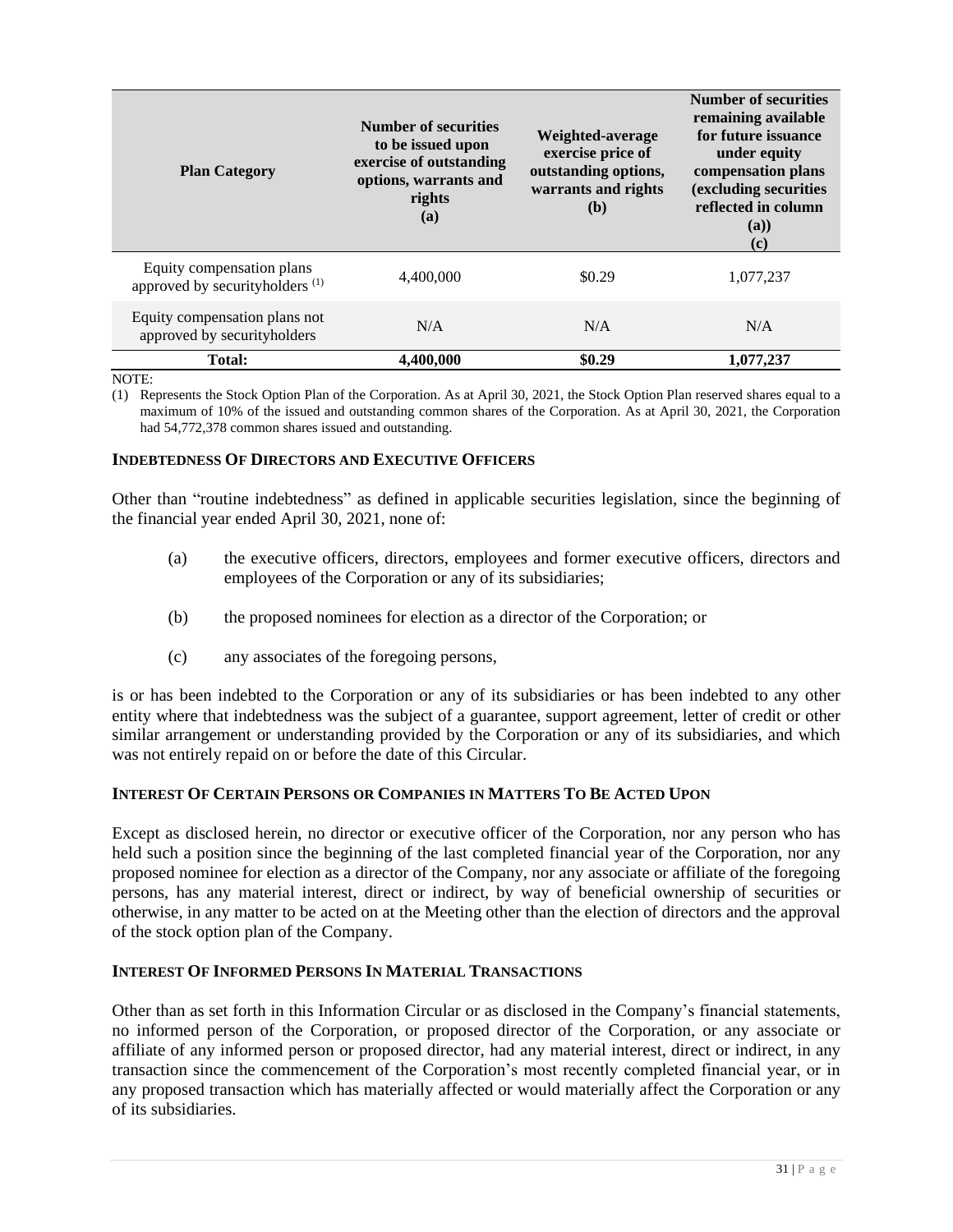An "informed person" means: (a) a director or executive officer of the Corporation; (b) a director or executive officer of a person or company that is itself an informed person or subsidiary of the Corporation; (c) any person or company who beneficially owns, directly or indirectly, voting securities of the Corporation or who exercises control or direction over voting securities of the Corporation or a combination of both carrying more than 10% of the voting rights other than voting securities held by the person or company as underwriter in the course of a distribution; and (d) the Corporation itself, if and for so long as it has purchased, redeemed or otherwise acquired any of its shares.

# **MANAGEMENT CONTRACTS**

Since the beginning of the Corporation's most recently completed financial year ended April 30, 2021, management functions of the Corporation are not, and have not been, to any substantial degree performed by any person other than the executive officers and directors of the Corporation. See *"Section 5 - Statement of Executive Compensation – Employment, Consulting and Management Agreements."*

### **ADDITIONAL INFORMATION**

Financial information about the Corporation is included in the Corporation's comparative annual financial statements for the year ended April 30, 2021, and the related Management's Discussion and Analysis, which have been electronically filed with regulators and are also available on SEDAR online at [www.sedar.com](http://www.sedar.com/) under the Corporation's profile. Copies may be obtained without charge upon request to the Corporation, Suite 1430, 800 West Pender Street, Vancouver, British Columbia, V6C 2V6 - telephone 604-649-2350.

You may also access the Corporation's other public disclosure documents on SEDAR at [www.sedar.com](http://www.sedar.com/) under the Corporation's profile. Additional information about the Corporation can be found on the Corporation's website at [www.gbml.ca.](http://www.gbml.ca/)

# **REQUEST FOR FINANCIAL STATEMENTS**

National Instrument 51-102 – *Continuous Disclosure Obligations* sets out the procedures for a shareholder to receive financial statements. If you wish to receive financial statement, you may use the enclosed form or provide instructions in any other written format.

### **APPROVAL OF THE BOARD OF DIRECTORS**

The contents of this Circular have been approved and the delivery of it to each Shareholder entitled thereto and to the appropriate regulatory agencies has been authorized by the Board.

DATED at Vancouver, British Columbia, this 31<sup>st</sup> day of May 2022.

ON BEHALF OF THE BOARD

# **GLOBAL BATTERY METALS LTD.**

*/s/ Michael Murphy* Michael Murphy President, Chief Executive Officer and Director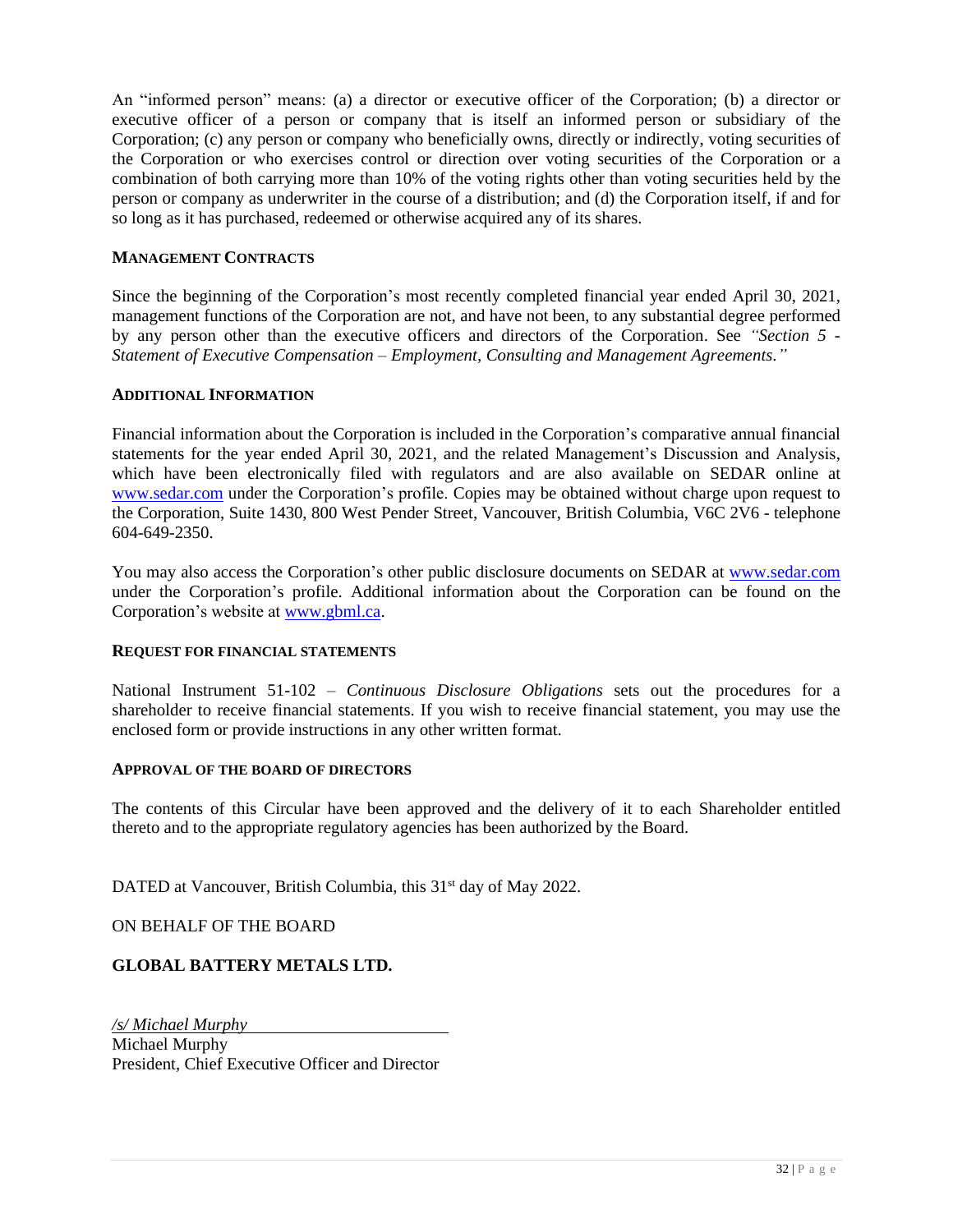### **SCHEDULE "A"**

#### **GLOBAL BATTERY METALS LTD. (the "Corporation")**

### **STOCK OPTION PLAN**

#### **(as amended May 31, 2022)**

#### **1. Purpose**

The purpose of this stock option plan (the "**Plan**") is to authorize the grant to Eligible Persons (as such term is defined below) of Global Battery Metals Ltd. (the "**Corporation**") of stock options ("**Options**") to purchase common shares ("**Shares**") in the Corporation's capital and thus benefit the Corporation by enabling it to attract, retain and motivate Eligible Persons by providing them with the opportunity, through Options, to acquire an increased proprietary interest in the Corporation.

#### **2. Administration**

The Plan shall be administered by the board of directors (the "**Board**") of the Corporation or a committee established by the Board for that purpose (the "**Committee**"). Subject to approval of the granting of Options by the Board or Committee, as applicable, the Corporation shall grant Options under the Plan.

#### **3. Eligibility**

Options shall be granted only to Eligible Persons, any registered savings plan established by an Eligible Person or any corporation wholly-owned by an Eligible Person. The term "**Eligible Person**" means:

- (a) a senior officer or director of the Corporation or any of its subsidiaries;
- (b) either:
	- (i) an individual who is considered an employee of the Corporation or of any of its subsidiaries under the Income Tax Act (Canada) and for whom income tax, employment insurance and Canada Pension Plan deductions must be made at source;
	- (ii) an individual who works full-time for the Corporation or any of its subsidiaries providing services normally provided by an employee and who is subject to the same control and direction by the Corporation or any of its subsidiaries over the details and methods of work as an employee of the Corporation or of any of its subsidiaries, as the case may be, but for whom income tax deductions are not made at source; or
	- (iii) an individual who works for the Corporation or any of its subsidiaries on a continuing and regular basis for a minimum amount of time per week (the number of hours should be disclosed in the submission) providing services normally provided by an employee and who is subject to the same control and direction by the Corporation or any of its subsidiaries over the details and methods of work as an employee of the Corporation or of any of the subsidiaries, as the case may be, but for whom income tax deductions are not made at source,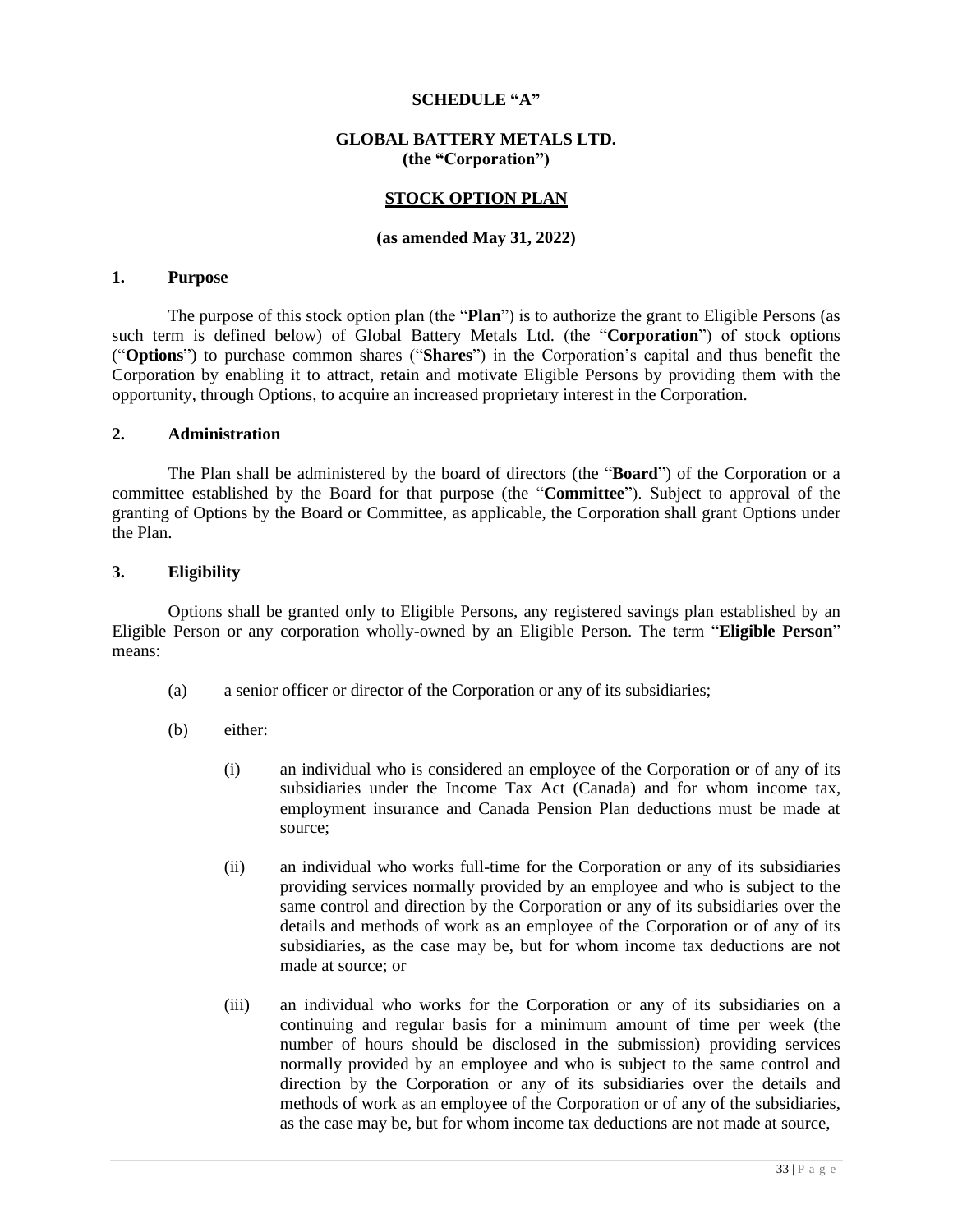any such individual, an "**Employee**";

- (c) an individual employed by a corporation, incorporated association or organization, body corporate, partnership, trust, association or other entity other than an individual (a "**Company**") or an individual (together with a Company, a "**Person**") providing management services to the Corporation, which are required for the ongoing successful operation of the business enterprise of the Corporation, but excluding a Person engaged in Investor Relations Activities (as hereafter defined) (a "**Management Company Employee**");
- (d) an individual (or a company or partnership of which the individual is an employee, shareholder or partner), other than an Employee, Management Company Employee, director or senior officer, who:
	- (i) provides ongoing consulting services to the Corporation or an Affiliate of the Corporation under a written contract;
	- (ii) possesses technical, business or management expertise of value to the Corporation or an Affiliate of the Corporation;
	- (iii) spends a significant amount of time and attention on the business and affairs of the Corporation or an Affiliate of the Corporation;
	- (iv) has a relationship with the Corporation or an Affiliate of the Corporation that enables the individual to be knowledgeable about the business and affairs of the Corporation; and
	- (v) does not engage in Investor Relations Activities (as hereafter defined)

any such individual, a "**Consultant**";

- (e) an individual (or a company or partnership of which the individual is an employee, shareholder or partner), other than an Employee, Management Company Employee, director or senior officer, that falls within the definition of Consultant contained in subsections  $4(d)(i)$  through (iv) which provides Investor Relations Activities (an "**Investor Relations Consultant**"); or
- (f) a Person that falls within the definition of Eligible Person contained in any of subsections 5(a), (b) or (d) which provides Investor Relations Activities (an "**Investor Relations Person**").

Investor Relations Consultant and Investor Relations Persons shall hereinafter together be referred to as "**Investor Relations Service Providers**".

For purposes of the foregoing, a Company is an "**Affiliate**" of another Company if: (a) one of them is the subsidiary of the other; or (b) each of them is controlled by the same Person.

The term "**Investor Relations Activities**" means any activities or oral or written communications, by or on behalf of the Corporation or shareholder of the Corporation, that promote or reasonably could be expected to promote the purchase or sale of securities of the Corporation, but does not include: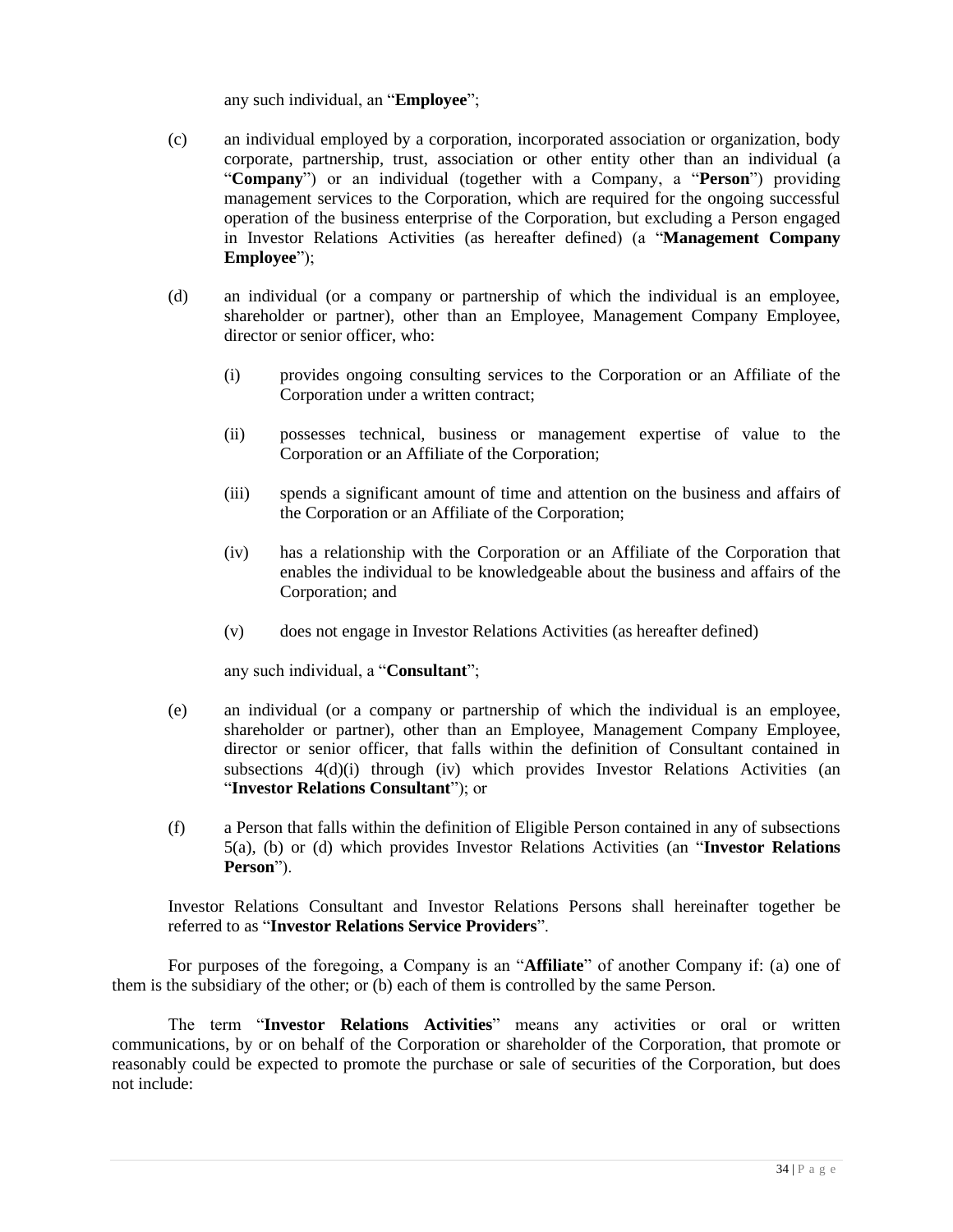- (a) the dissemination of information provided, or records prepared, in the ordinary course of business of the Corporation
	- (i) to promote the sale of products or services of the Corporation, or
	- (ii) to raise public awareness of the Corporation,
	- (iii) that cannot reasonably be considered to promote the purchase or sale of securities of the Corporation;
- (b) activities or communications necessary to comply with the requirements of
	- (i) applicable securities laws, policies or regulations,
	- (ii) the rules, and regulations of any stock exchange upon which the Shares trade from time to time (the "**Exchange**"), or the by-laws, rules or other regulatory instruments of any other self regulatory body or exchange having jurisdiction over the Corporation;
	- (iii) communications by a publisher of, or writer for, a newspaper, magazine or business or financial publication, that is of general and regular paid circulation, distributed only to subscribers to it for value or to purchasers of it, if
		- (1) the communication is only through the newspaper, magazine or publication, and
		- (2) the publisher or writer received no commission or other consideration other than for acting in the capacity of publisher or writer; or
- (c) activities or communications that may be otherwise specified by the Exchange.

For Options to Employees, Consultants, Management Company Employees or Investor Relations Service Providers, the Corporation and the optionee must represent that the optionee is a bona fide Employee, Consultant, Management Company Employee or Investor Relations Service Provider as the case may be. The terms "**insider**", "**controlled**" and "**subsidiary**" shall have the meanings ascribed thereto in the Securities Act (Ontario) from time to time. Subject to the foregoing, the Board or Committee, as applicable, shall have full and final authority to determine the persons who are to be granted Options under the Plan and the number of Shares subject to each Option.

On the effective date of the Plan, the Plan shall entirely replace and supersede prior stock option plans enacted by the Corporation. Any incentive options previously granted by the Corporation which remain outstanding on the effective date of the Plan will be deemed to have been issued under and will be governed by the terms of the Plan and, in the event of any inconsistency between the terms of the agreements governing the previously granted options and the terms of the Plan, the terms of the Plan shall govern. Any Shares issuable upon exercise of the previously granted options will be included for the purpose of calculating the amounts set out in sections 4 and 5 hereof.

### **4. Shares Subject to Plan**

Subject to adjustment under the provisions of section 13 hereof, the aggregate number of Shares which may be issuable under the Plan, in combination with the aggregate number of Shares which may be issuable under any other Share Compensation Arrangement (as such term is defined below), shall not exceed 10% of the total number of Shares of the Corporation issued and outstanding from time to time.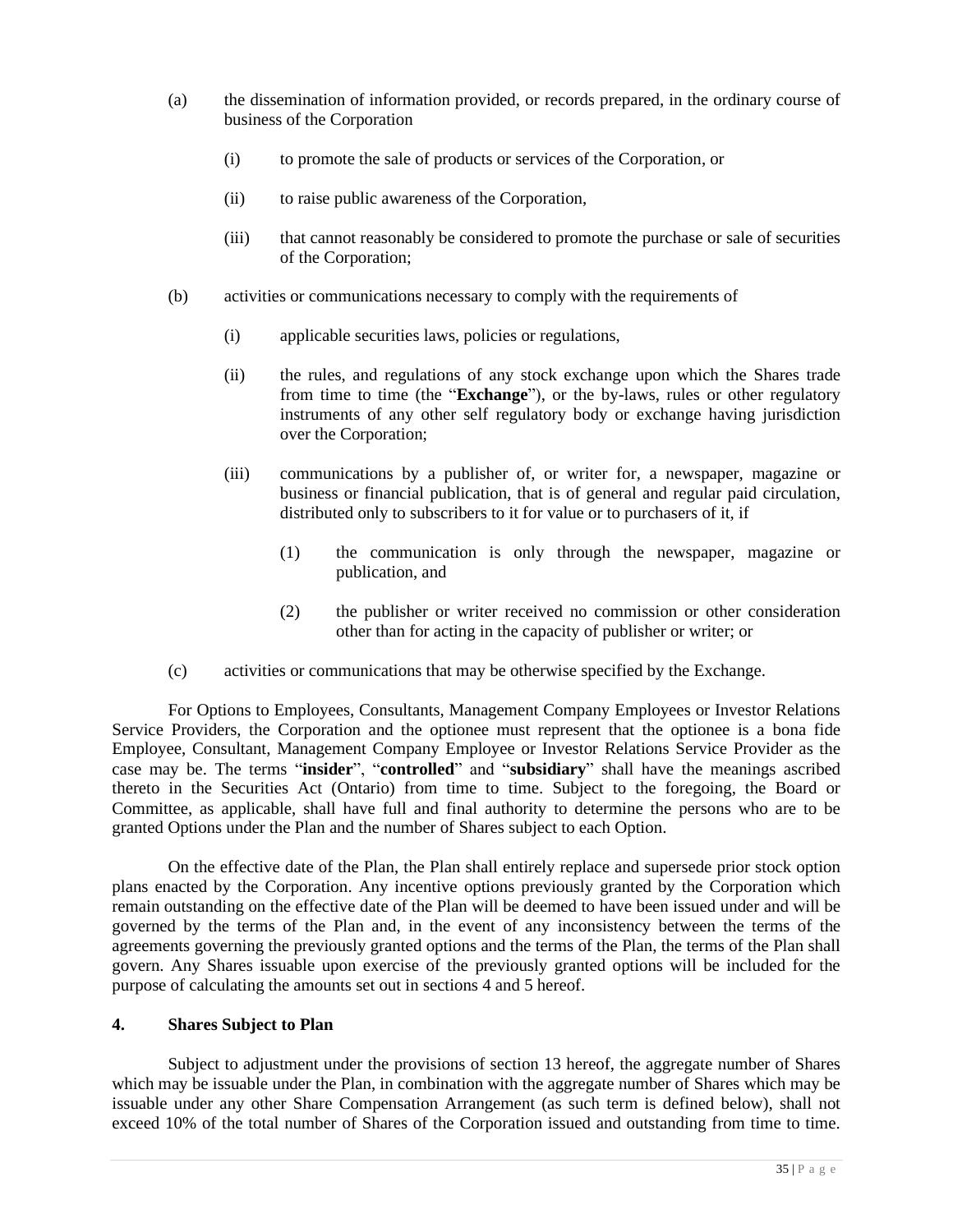The Corporation shall not, upon the exercise of any Option, be required to issue or deliver any Shares prior to (a) the admission of such Shares to listing on any stock exchange on which the Shares of the Corporation may then be listed, and (b) the completion of such registration or other qualification of such Shares under any law, rules or regulation as the Corporation shall determine to be necessary or advisable. If any Shares cannot be issued to any optionee for whatever reason, the obligation of the Corporation to issue such Shares shall terminate and any Option exercise price paid to the Corporation shall be returned to the optionee.

The term "**Share Compensation Arrangement**" means any Option, stock option plan, employee stock purchase plan or any other compensation or incentive mechanism, involving the issuance or potential issuance of Shares of the Corporation from treasury, including a Share purchase from treasury which is financially assisted by the Corporation by way of a loan, guarantee or otherwise.

# **5. Limits with Respect to Insiders and Individuals**

- (a) The maximum aggregate number of Shares of the Corporation that are issuable pursuant to all Share Compensation Arrangements, including the Plan, granted or issued to insiders (as a group) shall not exceed 10% of the Shares issued and outstanding at any point in time unless the Corporation has obtained any requisite disinterested shareholder approval pursuant to the policies of the Exchange.
- (b) The maximum aggregate number of Shares of the Corporation that are issuable pursuant to all Share Compensation Arrangements, including the Plan, granted or issued in any 12 month period to insiders (as a group) shall not exceed 10% of the Shares issued and outstanding (on a non-diluted basis) at the time of the grant or issuance to any insider, unless the Corporation has obtained any requisite disinterested shareholder approval pursuant to the policies of the Exchange.
- (c) The maximum aggregate number of Shares of the Corporation that are issuable pursuant to all Share Compensation Arrangements, including the Plan, granted or issued in any 12 month period to any one individual shall not exceed 5% of the Shares issued and outstanding (on a non-diluted basis) at the time of the grant or issuance, unless the Corporation has obtained any requisite disinterested shareholder approval pursuant to the policies of the Exchange.

# **6. Limits with Respect to Consultants and Investor Relations Service Providers**

- (a) The maximum aggregate number of Shares of the Corporation that are issuable pursuant to all Share Compensation Arrangements, including the Plan, granted or issued in any 12 month period to any once Consultant shall not exceed 2% of the Shares issued and outstanding (on a non-diluted basis) at the time of the grant or issuance.
- (b) The maximum aggregate number of Shares of the Corporation that are issuable pursuant to all Options granted in any 12-month period to all Investor Relations Service Providers in aggregate shall not exceed 2% of the Shares issued and outstanding (on a non-diluted basis) at the time of the grant to an Investor Relations Service Provider.

### **7. Price**

The purchase price (the "**Price**") for the Shares of the Corporation under each Option shall be determined by the Board or Committee, as applicable, on the basis of the market price, where "market price" shall mean the last closing price of the Shares of the Corporation on the Exchange, less, at the discretion of the Board or Committee, any discounts permitted by the Exchange, subject to the greater of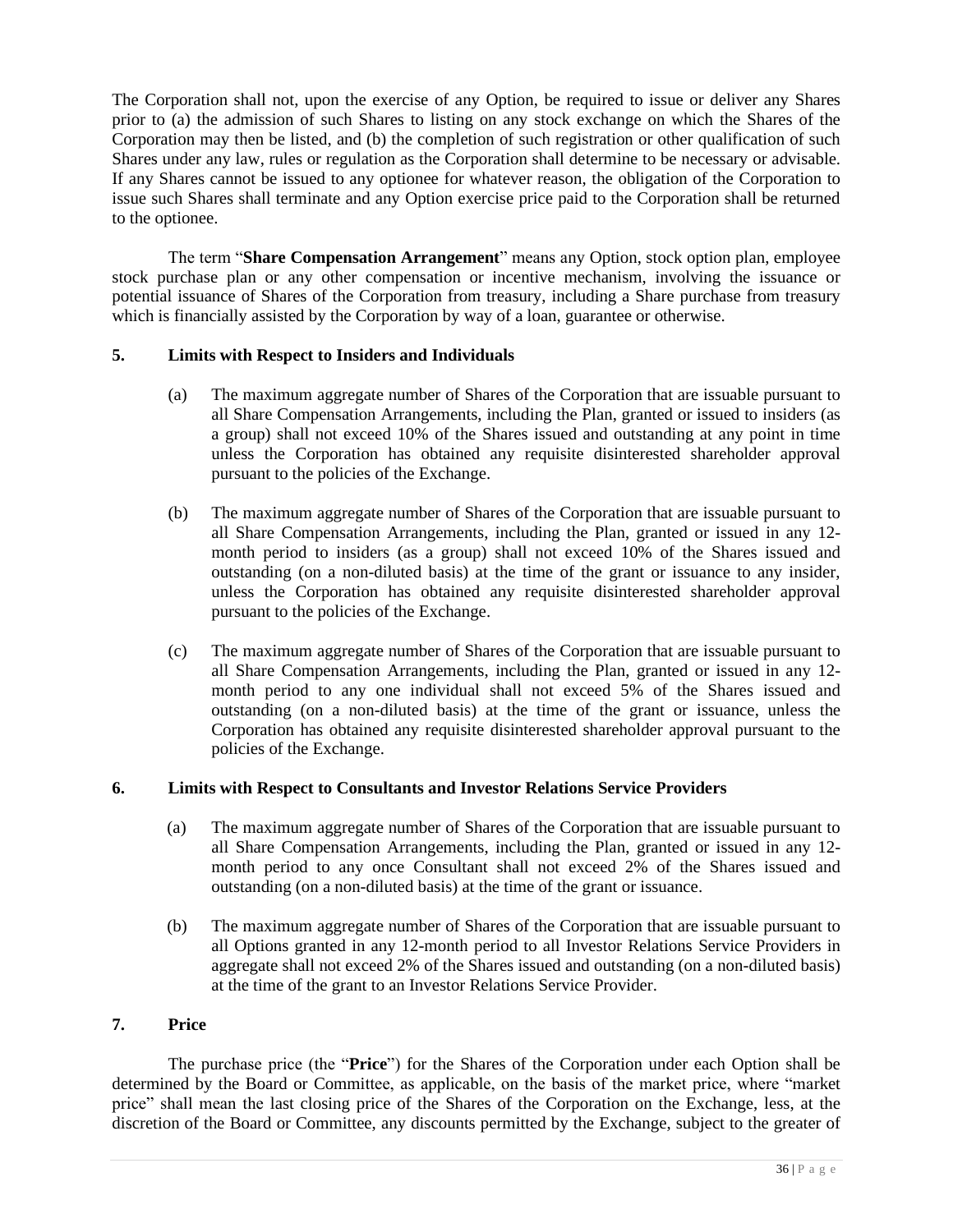\$0.10 and any minimum pricing requirement established by the policies of the Exchange. The approval of disinterested shareholders of the Corporation will be required for any reduction in the Price of a previously granted Option to an insider of the Corporation.

# **8. Period of Option and Rights to Exercise**

Subject to the provisions of this section 8 and sections 9, 10, 11 and 20 below, Options shall be exercisable in whole or in part, and from time to time, during the currency thereof. Options shall not be granted for a term exceeding five years. The Shares to be purchased upon the exercise of any Option (the "**Optioned Shares**") shall be paid for in full at the time of such exercise. Except as provided in sections 9, 10 and 11 below, no option which is held by an optionee may be exercised unless the optionee is then a service provider for the Corporation. The approval of disinterested shareholders of the Corporation will be required for any extension of the term of a previously granted Option to an optionee, if at the time of the proposed amendment, the optionee is an insider of the Corporation.

# **9. Vesting Restrictions**

Options issued under the Plan may vest at the discretion of the Board or Committee, as applicable, provided that if required by the Exchange, Options issued to Investor Relations Service Providers must vest in stages over a period of not less than 12 months such that:

- (a) No more than ¼ of the Options vest no sooner than three months after the Options were granted;
- (b) No more than ¼ of the Options vest no sooner than six months after the Options were granted;
- (c) No more than ¼ of the Options vest no sooner than nine months after the Options were granted; and
- (d) No more than ¼ of the Options vest no sooner than 12 months after the Options were granted.

# **10. Cessation of Provision of Services**

Subject to section 11 below, if any optionee shall cease to be an Eligible Person of the Corporation for any reason (whether or not for cause) the optionee may, but only within the period of 90 days, or 30 days if the Eligible Person is an Investor Relations Service Provider, next succeeding such cessation (unless either such 90 or 30 day period is extended by the Board or Committee, as applicable, up to a maximum of 12 months from the date of such cessation), and in no event after the expiry date of the optionee's option, exercise the optionee's Option unless such period is extended as provided in section 11 below.

# **11. Death of Optionee**

In the event of the death of an optionee during the currency of the optionee's Option, the Option theretofore granted to the optionee shall be exercisable within, but only within, the period of one year next succeeding the optionee's death (unless such period is extended by the Board or Committee, as applicable, and approval is obtained from the stock exchange on which the Shares of the Corporation trade) and in no event after the expiry date of the optionee's Option. Before expiry of an Option under this section 10, the Board or Committee, as applicable, shall notify the optionee's representative in writing of such expiry.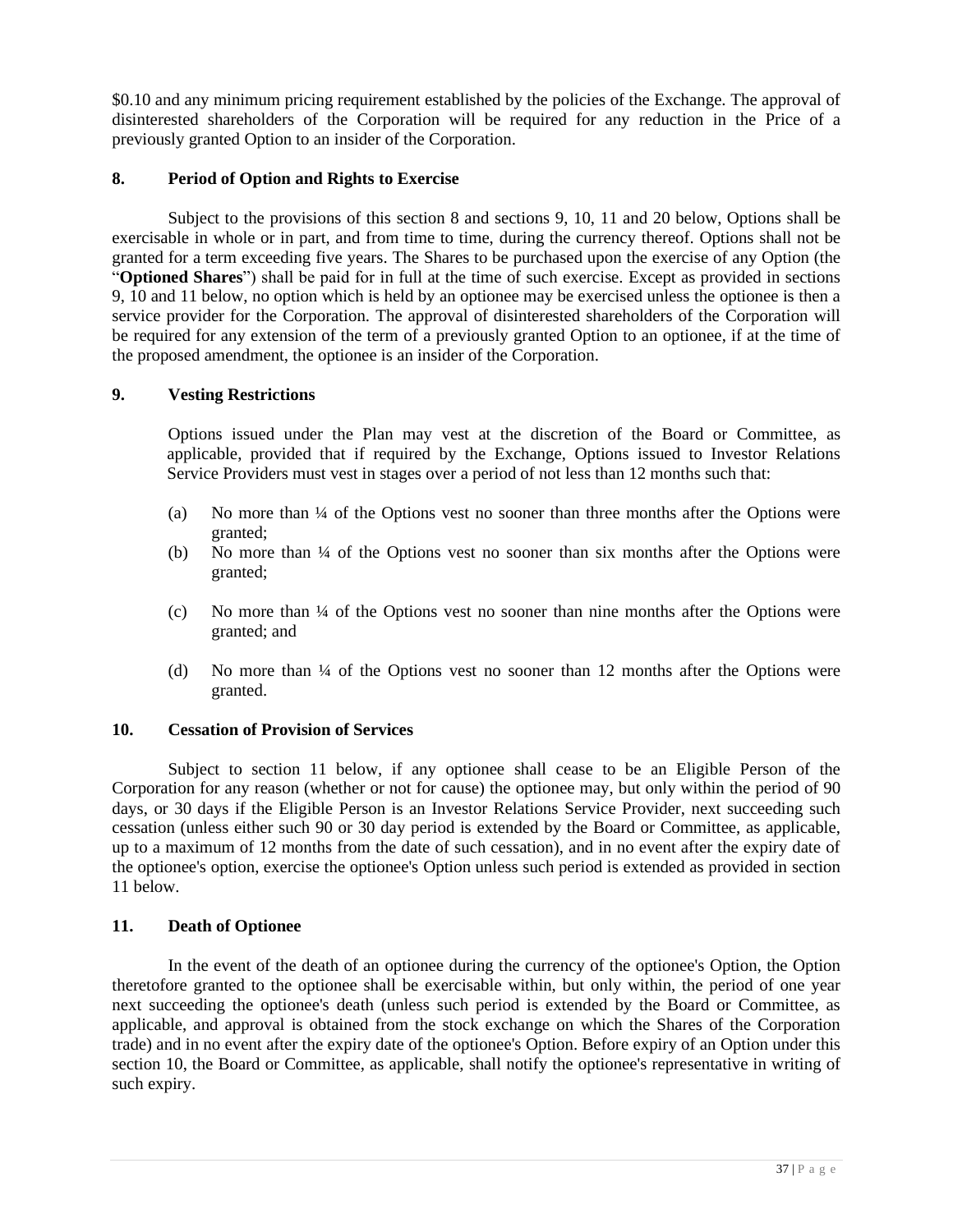# **12. Non-Assignability and Non-Transferability of Option**

An Option granted under the Plan shall be non-assignable and non-transferrable by an optionee other than by will or by the laws of descent and distribution, and such Option shall be exercisable, during an optionee's lifetime, only by the optionee.

# **13. Adjustment in Shares Subject to Plan**

The number of Shares subject to an Option will be subject to adjustment in the events and in the manner following:

- (a) in the event of a subdivision of Shares as constituted on the date hereof, at any time while an Option is in effect, into a greater number of Shares, the Corporation will thereafter deliver at the time of purchase of Optioned Shares hereunder, in addition to the number of Optioned Shares in respect of which the right to purchase is then being exercised, such additional number of Shares as result from the subdivision without an optionee making any additional payment or giving any other consideration therefor;
- (b) in the event of a consolidation of the Shares as constituted on the date hereof, at any time while an Option is in effect, into a lesser number of Shares, the Company will thereafter deliver and an optionee will accept, at the time of purchase of Optioned Shares hereunder, in lieu of the number of Optioned Shares in respect of which the right to purchase is then being exercised, the lesser number of Shares as result from the consolidation;
- (c) subject to the approval of the Exchange, in the event of any change of the Shares as constituted on the date hereof, at any time while an Option is in effect, the Corporation will thereafter deliver at the time of purchase of Optioned Shares hereunder the number of shares of the appropriate class resulting from the said change as an optionee would have been entitled to receive in respect of the number of Shares so purchased had the right to purchase been exercised before such change;
- (d) subject to the approval of the Exchange, in the event of a capital reorganization, reclassification or change of outstanding equity shares (other than a change in the par value thereof) of the Corporation, a consolidation, merger or amalgamation of the Corporation with or into any other company or a sale of the property of the Corporation as or substantially as an entirety at any time while an Option is in effect, an optionee will thereafter have the right to purchase and receive, in lieu of the Optioned Shares immediately theretofore purchasable and receivable upon the exercise of the Option, the kind and amount of shares and other securities and property receivable upon such capital reorganization, reclassification, change, consolidation, merger, amalgamation or sale which the holder of a number of Shares equal to the number of Optioned Shares immediately theretofore purchasable and receivable upon the exercise of the Option would have received as a result thereof. The subdivision or consolidation of Shares at any time outstanding (whether with or without par value) will not be deemed to be a capital reorganization or a reclassification of the capital of the Corporation for the purposes of this section 13;
- (e) an adjustment will take effect at the time of the event giving rise to the adjustment, and the adjustments provided for in this section are cumulative;
- (f) the Corporation will not be required to issue fractional shares in satisfaction of its obligations hereunder. Any fractional interest in a Share that would, except for the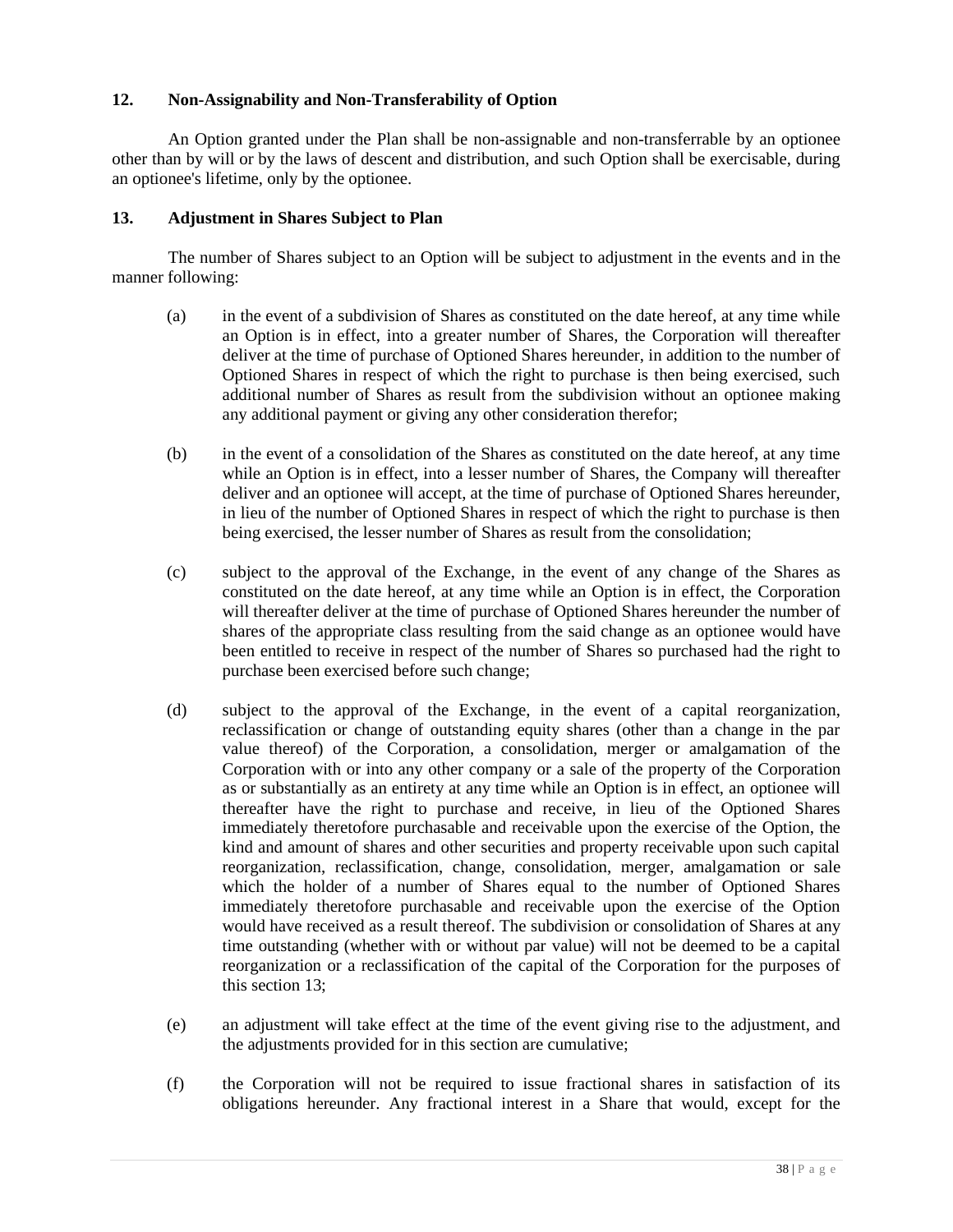provisions of this section 13, be deliverable upon the exercise of an Option will be cancelled and not be deliverable by the Corporation; and

(g) if any questions arise at any time with respect to the Price or number of Optioned Shares deliverable upon exercise of an Option in any of the events set out in this section 13, such questions will be conclusively determined by the Corporation's auditor, or, if they decline to so act, any other firm of Chartered Professional Accountants, in Toronto, Ontario (or in the city of the Company's principal executive office) that the Corporation may designate and who will be granted access to all appropriate records. Such determination will be binding upon the Corporation and all optionees.

# **14. Amendment and Termination of the Plan**

The Board or Committee, as applicable, may at any time amend or terminate the Plan, but where amended, such amendment is subject to regulatory approval.

### **15. Effective Date of the Plan**

The Plan becomes effective on the date of its approval by the shareholders of the Corporation.

### **16. Evidence of Options**

Each Option granted under the Plan shall be embodied in a written Option agreement between the Corporation and the optionee which shall give effect to the provisions of the Plan.

### **17. Exercise of Option**

Subject to the provisions of the Plan and the particular Option, an Option may be exercised from time to time by delivering to the Corporation at its registered office a written notice of exercise specifying the number of Shares with respect to which the Option is being exercised and accompanied by payment in cash or certified cheque for the full amount of the purchase price of the Shares then being purchased.

Upon receipt of a certificate of an authorized officer directing the issue of Shares purchased under the Plan, the transfer agent is authorized and directed to issue and countersign Share certificates for the Optioned Shares in the name of such optionee or the optionee's legal personal representative or as may be directed in writing by the optionee's legal personal representative.

#### **18. Tax Withholding**

The Corporation shall have the authority to take steps for the deduction and withholding, or for the advance payment or reimbursement by the optionee to the Corporation, of any taxes or other required source deductions which the Corporation is required by law or regulation of any governmental authority whatsoever to remit in connection with this Plan, or any issuance of Optioned Shares. Without limiting the generality of the foregoing, the Corporation may, in its sole discretion:

- (a) deduct and withhold additional amounts from other amounts payable to an optionee;
- (b) require, as a condition of the issuance of Optioned Sshares to an optionee, that the optionee make a cash payment to the Corporation equal to the amount, in the Corporation's opinion, required to be withheld and remitted by the Corporation for the account of the optionee to the appropriate governmental authority and the Corporation, in its discretion, may withhold the issuance or delivery of Optioned Shares until the optionee makes such payment; or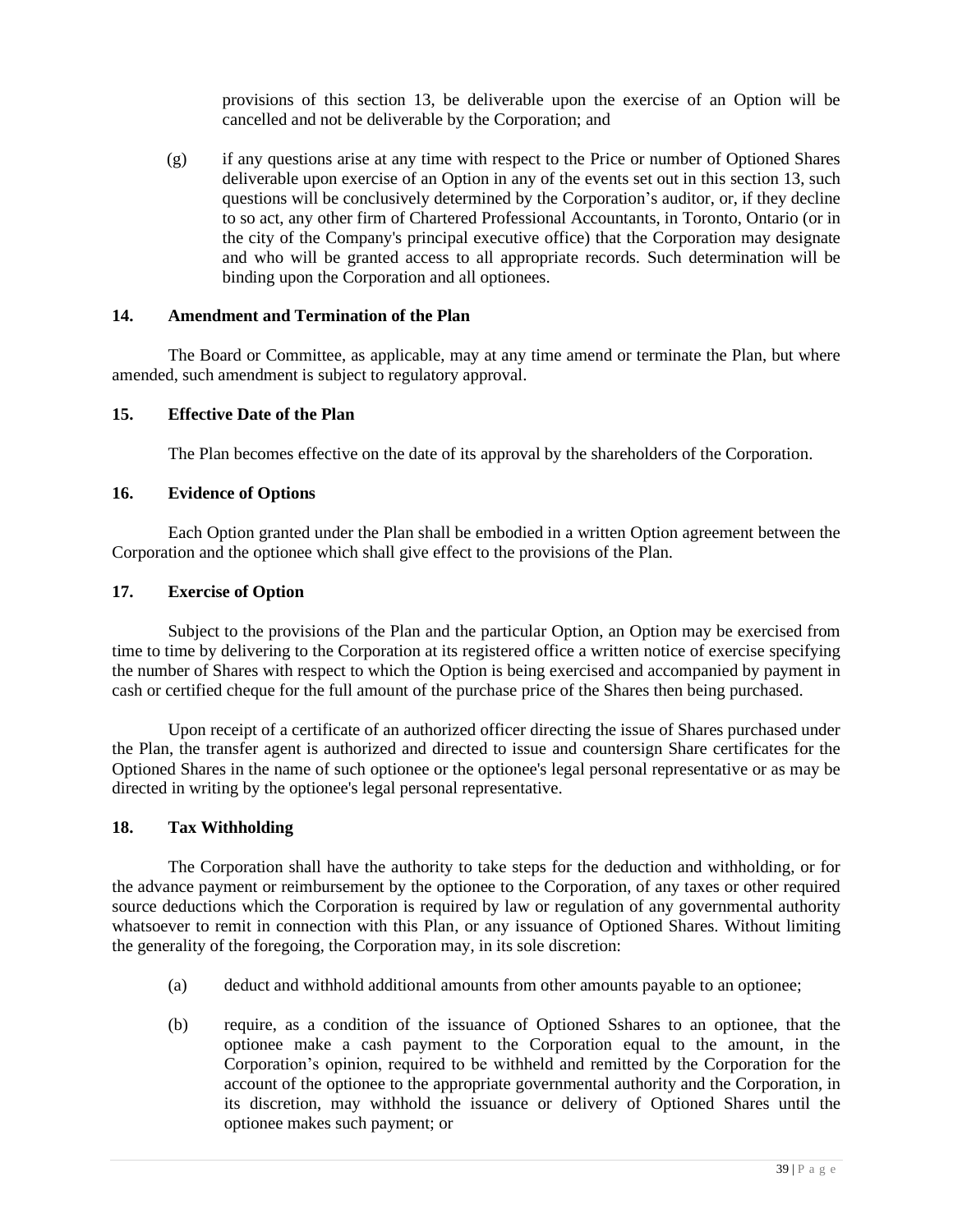(c) sell, on behalf of the optionee, all or any portion of Optioned Shares otherwise deliverable to the optionee until the net proceeds of sale equal or exceed the amount which, in the Corporation's opinion, would satisfy any and all withholding taxes and other source deductions for the account of the optionee.

Issuance, transfer or delivery of certificates or Shares purchased pursuant to the Plan may be delayed, at the discretion of the Committee, until the Committee is satisfied that the applicable requirements of income tax laws have been met.

# **19. Notice of Sale of All or Substantially All Shares or Assets**

If at any time when an Option granted under this Plan remains unexercised with respect to any Optioned Shares:

- (a) the Corporation seeks approval from its shareholders for a transaction which, if completed, would constitute an Acceleration Event; or
- (b) a third party makes a bona fide formal offer or proposal to the Corporation or its shareholders which, if accepted, would constitute an Acceleration Event;

the Corporation shall notify the optionee in writing of such transaction, offer or proposal as soon as practicable and, provided that the Board or Committee, as applicable, has determined that no adjustment shall be made pursuant to section 12 hereof, (i) the Board or Committee, as applicable, may permit the optionee to exercise the option granted under this Plan, as to all or any of the Optioned Shares in respect of which such option has not previously been exercised (regardless of any vesting restrictions), during the period specified in the notice (but in no event later than the expiry date of the option), so that the optionee may participate in such transaction, offer or proposal; and (ii) the Board or Committee, as applicable, may require the acceleration of the time for the exercise of the said option and of the time for the fulfilment of any conditions or restrictions on such exercise.

Notwithstanding the clauses above in this section 19, if the optionee performs Investor Relations Activities, such waiver of vesting restrictions shall be subject to approval from the Exchange.

For these purposes, an "**Acceleration Event**" means:

- (a) the acquisition by any "offeror" (as defined in the Securities Act (Ontario)) of beneficial ownership of more than 50% of the outstanding voting securities of the Corporation, by means of a take-over bid or otherwise;
- (b) any consolidation or merger of the Corporation in which the Corporation is not the continuing or surviving corporation or pursuant to which Shares of the Corporation would be converted into cash, securities or other property, other than a merger of the Corporation in which shareholders immediately prior to the merger have the same proportionate ownership of stock of the surviving corporation immediately after the merger;
- (c) any sale, lease exchange or other transfer (in one transaction or a series of related transactions) of all or substantially all of the assets of the Corporation; or
- (d) the approval by the shareholders of the Corporation of any plan of liquidation or dissolution of the Corporation.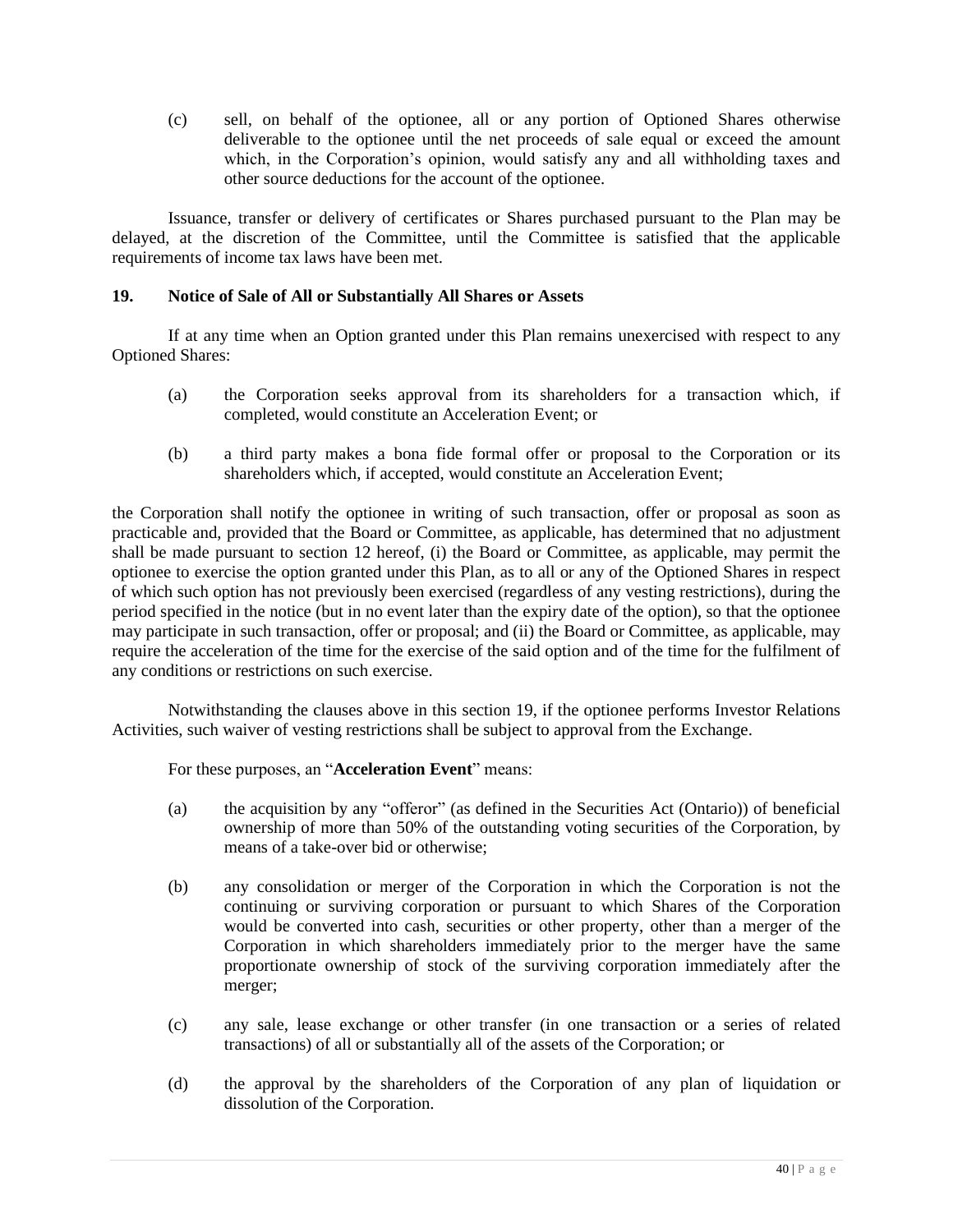# **20. Blackout Period**

If the expiry date of any Option would otherwise occur during or within 10 Business Days (as such term is defined below) following the end of a period in which the trading of the Shares of the Corporation is restricted by the policies of the Corporation (a "**Blackout Period**"), then the expiry date of such option shall be automatically extended to the date which is the 10th Business Day following the expiration of the Blackout Period.

The following requirements are applicable to any such automatic Blackout Period extension:

- (a) The Blackout Period must be formally imposed by the Corporation pursuant to its internal trading policies as a result of the bona fide existence of undisclosed material information. For greater certainty, in the absence of the Corporation formally imposing a Blackout Period, the expiry date of an Option shall not be automatically extended.
- (b) The Blackout Period shall expire following the general disclosure of the undisclosed material information.
- (c) The automatic extension of any Option will not be effected in circumstances where an optionee or the Corporation is subject to a cease trade order (or similar order under applicable securities laws) in respect of the Shares of the Corporation.
- (d) Subject to (c) above, the Blackout Period automatic extension shall be available to all eligible optionees under the same terms and conditions.

"**Business Day**" means a day on which banks are open for business in Toronto, Ontario, but does not include a Saturday, Sunday or statutory holiday in the Province of Ontario.

# **21. Rights Prior to Exercise**

An optionee shall have no rights whatsoever as a shareholder in respect of any of the Optioned Shares (including any right to receive dividends or other distributions therefrom or thereon) other than in respect of Optioned Shares in respect of which the optionee shall have exercised the Option to purchase hereunder and which the optionee shall have actually taken up and paid for.

# **22. Governing Law**

This Plan shall be construed in accordance with and be governed by the laws of the Province of Ontario and shall be deemed to have been made in said Province and shall be in accordance with all applicable securities laws.

# **23. Expiry of Option**

On the expiry date of any Option granted under the Plan, and subject to any extension of such expiry date permitted in accordance with the Plan, such Option hereby granted shall forthwith expire and terminate and be of no further force or effect whatsoever as to such of the Optioned Shares in respect of which the Option has not been exercised.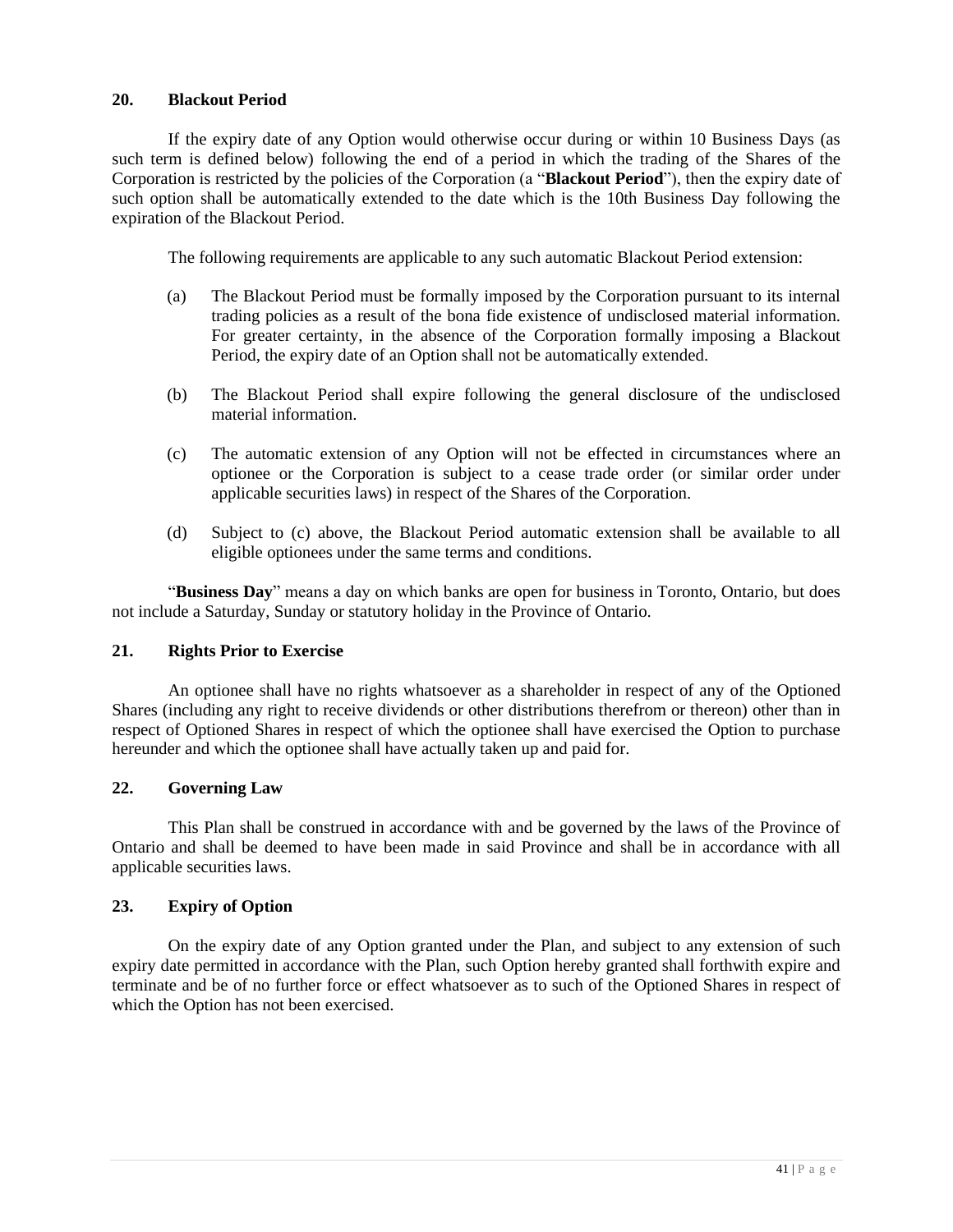#### **SCHEDULE "B"**

### **GLOBAL BATTERY METALS LTD. (the "Corporation")**

### **BY-LAW NO. 3**

### **ADVANCE NOTICE BY-LAW**

#### **Introduction**

The Corporation is committed to: (i) facilitating an orderly and efficient annual or, where the need arises, special meeting, process; (ii) ensuring that all shareholders receive adequate notice of director nominations and sufficient information with respect to all nominees; (iii) allowing the Corporation and shareholders to evaluate all nominees' qualifications and suitability as a director of the Corporation; and (iv) allowing shareholders to cast an informed vote.

The purpose of this Advance Notice By-Law (the "**Advance Notice By-Law**") is to provide shareholders, directors and management of the Corporation with guidance on the nomination of directors. This Advance Notice By-Law is the framework by which the Corporation seeks to fix a deadline by which holders of record of common shares of the Corporation must submit director nominations to the Corporation prior to any annual or special meeting of shareholders and sets forth the information that a shareholder must include in the notice to the Corporation for the notice to be in proper written form.

It is the position of the Corporation that this Advance Notice By-Law is beneficial to shareholders and other stakeholders. This Bylaw will be subject to an annual review and will reflect changes as required by securities regulatory agencies or stock exchanges, or so as to meet industry standards.

#### **Nominations of Directors**

- 1. Nomination procedures Subject to the *Business Corporations Act* (Ontario) (the "**Act**") and the articles of the Corporation (the "**Articles**"), only persons who are nominated in accordance with the following procedures shall be eligible for election as directors of the Corporation. Nominations of persons for election to the board of directors of the Corporation (the "**Board**") may be made at any annual meeting of shareholders, or at any special meeting of shareholders if one of the purposes for which the special meeting was called is the election of directors:
	- (a) by or at the direction of the Board, including pursuant to a notice of meeting;
	- (b) by or at the direction or request of one or more shareholders pursuant to a proposal made in accordance with the provisions of the Act, or a requisition of the shareholders made in accordance with the provisions of the Act; or
	- (c) by any person (each, a "**Nominating Shareholder**"): (A) who, at the close of business on the date of the giving of the notice provided for below in this Advance Notice By-Law and on the record date for notice of such meeting, is entered in the securities register as a holder of one or more shares carrying the right to vote at such meeting or who beneficially owns shares that are entitled to be voted at such meeting; and (B) who complies with the notice procedures set forth below in this Advance Notice By-Law.
- 2. Timely notice In addition to any other applicable requirements, for a nomination to be made by a Nominating Shareholder, the Nominating Shareholder must have given timely notice thereof in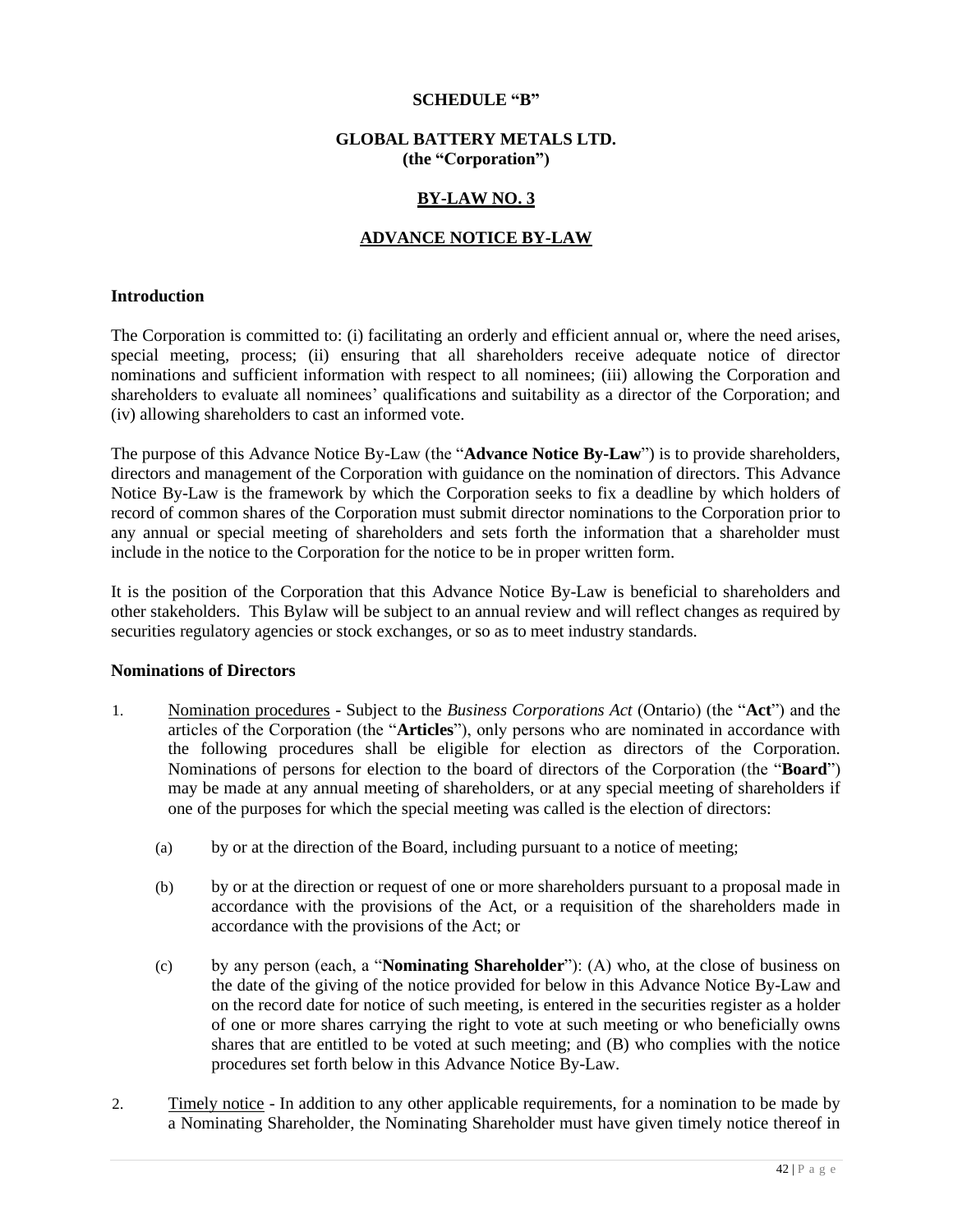proper written form to the Secretary of the Corporation at the principal executive offices of the Corporation in accordance with the Advance Notice By-Law.

- 3. Manner of timely notice To be timely, a Nominating Shareholder's notice to the Secretary of the Corporation must be made:
	- (a) in the case of an annual meeting of shareholders (and including an annual and/or special meeting), not less than thirty (30) days (or forty (40) days where notice and access is used) prior to the date of the annual meeting of shareholders; provided, however, that in the event that the annual meeting of shareholders is to be held on a date that is less than fifty (50) days after the date on which the first public announcement (the "**Notice Date**") of the date of the annual meeting was made by the Corporation, notice by the Nominating Shareholder must be made not later than the close of business on the tenth  $(10<sup>th</sup>)$  day following the Notice Date; and
	- (b) in the case of a special meeting that is not also an annual meeting of shareholders called for the purpose of electing directors (whether or not called for other purposes), not later than the close of business on the fifteenth  $(15<sup>th</sup>)$  day following the day on which the first public announcement of the date of the special meeting of shareholders was made. In no event shall any adjournment or postponement of a meeting of shareholders or the announcement thereof commence a new time period for the giving of a Nominating Shareholder's notice as described above.
- 4. Proper form of timely notice To be in proper written form, a Nominating Shareholder's notice to the Secretary of the Corporation must set forth:
	- (a) as to each person whom the Nominating Shareholder proposes to nominate for election as a director (each, a **Proposed Nominee**): (A) the name, age, business address and residential address of the person; (B) the principal occupation or employment of the person for the last five years; (C) the class or series and number of shares in the capital of the Corporation which are controlled, directed or owned beneficially or of record by the person or any other person the Proposed Nominee is acting jointly or in concert with respect to the Corporation or its securities, as of the record date for the meeting of shareholders (if such date shall then have been made publicly available and shall have occurred) and as of the date of such notice; and (D) any other information relating to the person that would be required to be disclosed in a dissident's proxy circular in connection with solicitations of proxies for election of directors pursuant to the Act, Applicable Securities Laws (as defined below) or any stock exchange rules that may be applicable to the Corporation; and
	- (b) as to the Nominating Shareholder giving the notice: (A) the name, age, business and residential address of such Nominating Shareholder; (B) the class or series and number of shares in the capital of the Corporation which are controlled, directed or owned beneficially by the Nominating Shareholder or any other person the Nominating Shareholder is acting jointly or in concert with respect to the to the Corporation of its securities, or of record by the person as of the record date for the meeting of shareholders (if such date shall then have been made publicly available and shall have occurred) and as of the date of such notice; (C) their interests in, or rights or obligations associated with any agreement, arrangement or understanding, the purpose of which is to offer, directly or indirectly, the person's economic interest in a security of the Corporation or the person's economic exposure to the Corporation; (D) any proxy, contract, arrangement, understanding or relationship pursuant to which such Nominating Shareholder or any affiliate or associate has a right to vote any shares of the Corporation and (E) any information relating to such Nominating Shareholder that would be required to be made in a dissident's proxy circular in connection with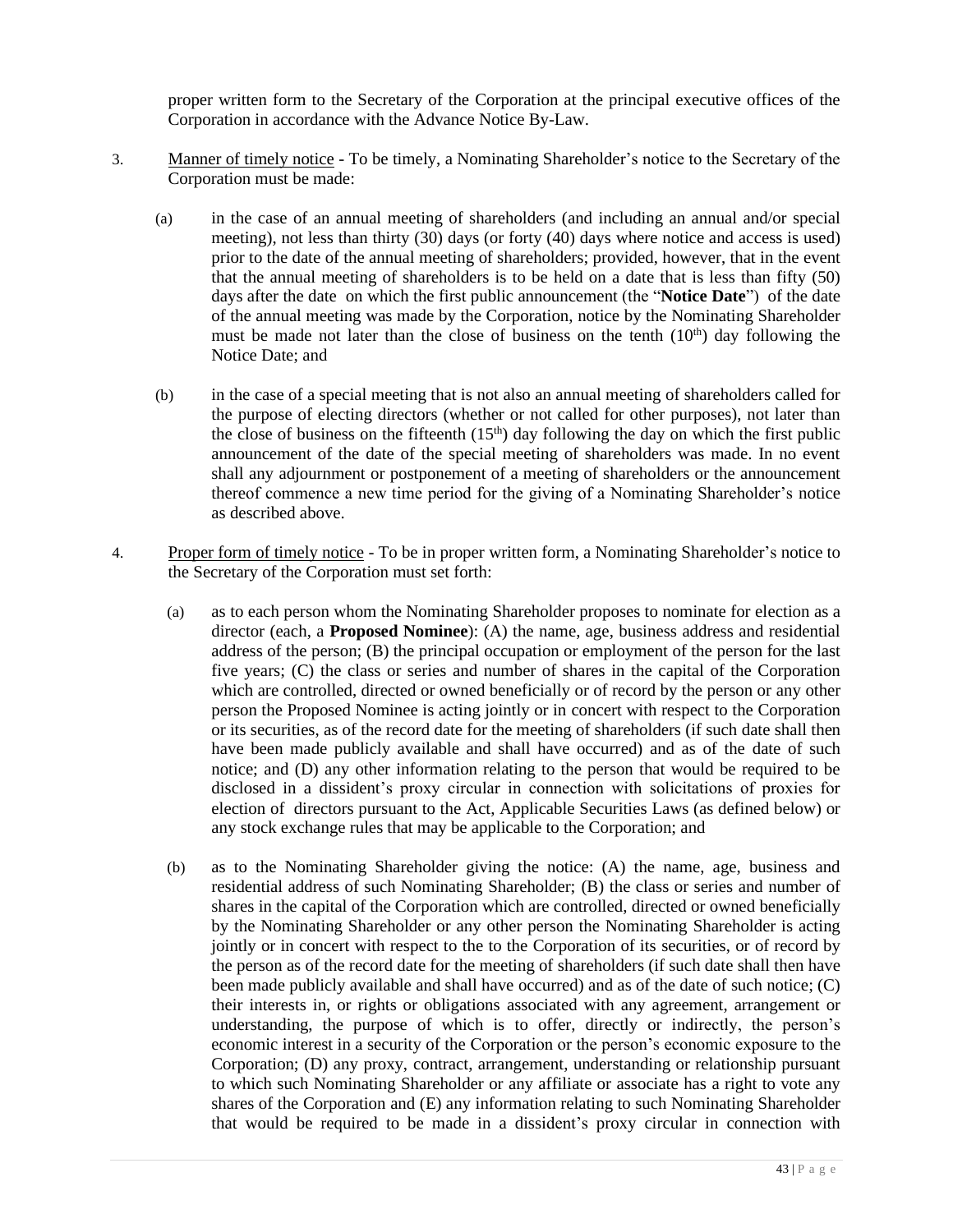solicitations of proxies for election of directors pursuant to the Act and Applicable Securities Laws (as defined below).

The Corporation may require any proposed nominee to furnish such other information, including a written consent to act, as may reasonably be required by the Corporation to determine the eligibility of such proposed nominee to serve as an independent director of the Corporation or that could be material to a reasonable shareholder's understanding of the independence, or lack thereof, of such proposed nominee.

All information to be provided in a timely notice pursuant to this paragraph 4 above shall be provided as of the date of such notice. To be considered timely and in proper written form, a Nominating Shareholder's notice shall be promptly updated and supplemented, if necessary so that the information provided or required to be provided in such notice shall be true and correct as of the record date for the meeting.

- 5. Eligibility for nomination as a director No person shall be eligible for election as a director of the Corporation unless nominated in accordance with the provisions of this Advance Notice By-Law; provided, however, that nothing in this Advance Notice By-Law shall be deemed to preclude discussion by a shareholder (as distinct from the nomination of directors) at a meeting of shareholders of any matter in respect of which it would have been entitled to submit a proposal pursuant to the provisions of the Act. The Chair of the meeting shall have the power and duty to determine whether a nomination was made in accordance with the procedures set forth in the foregoing provisions and, if any proposed nomination is, not in compliance with such foregoing provisions, to declare that such defective nomination shall be disregarded.
- 6. Terms For purposes of this Advance Notice By-Law:
	- (a) "**public announcement**" shall mean disclosure in a press release reported by a national news service in Canada, or in a document publicly filed by the Corporation under its profile on the System of Electronic Document Analysis and Retrieval at [www.sedar.com;](http://www.sedar.com/) and
	- (b) "**Applicable Securities Laws**" means the applicable securities legislation of each relevant province and territory of Canada, as amended from time to time, the rules, regulations and forms made or promulgated under any such statute and the published national instruments, multilateral instruments, policies, bulletins and notices of the securities commission and similar regulatory authority of each province and territory of Canada.
- 7. By-law No. 1 and By-law No. 2, as amended from time to time, of the by-laws of the Corporation and this by-law shall be read together and shall have effect, so far as practicable, as though all the provisions thereof were contained in one by-law of the Corporation. All terms contained in this by-law which are defined in Bylaw No. 1 or By-law No. 2, as amended from time to time, of the by-laws of the Corporation shall, for all purposes hereof, have the meanings given to such terms in the said By-law No. 1 or By-law No. 2, as applicable, unless expressly stated otherwise or the context otherwise requires.
- 8. Delivery of notice Notwithstanding any other provision of this Advance Notice By-Law, notice given to the Secretary of the Corporation pursuant to this Advance Notice By-Law may only be given by personal delivery, facsimile transmission or by email (at such email address as stipulated from time to time by the Secretary of the Corporation for purposes of this notice), and shall be deemed to have been given and made only at the time it is served by personal delivery, email (at the aforesaid address) or sent by facsimile transmission (provided that receipt of confirmation of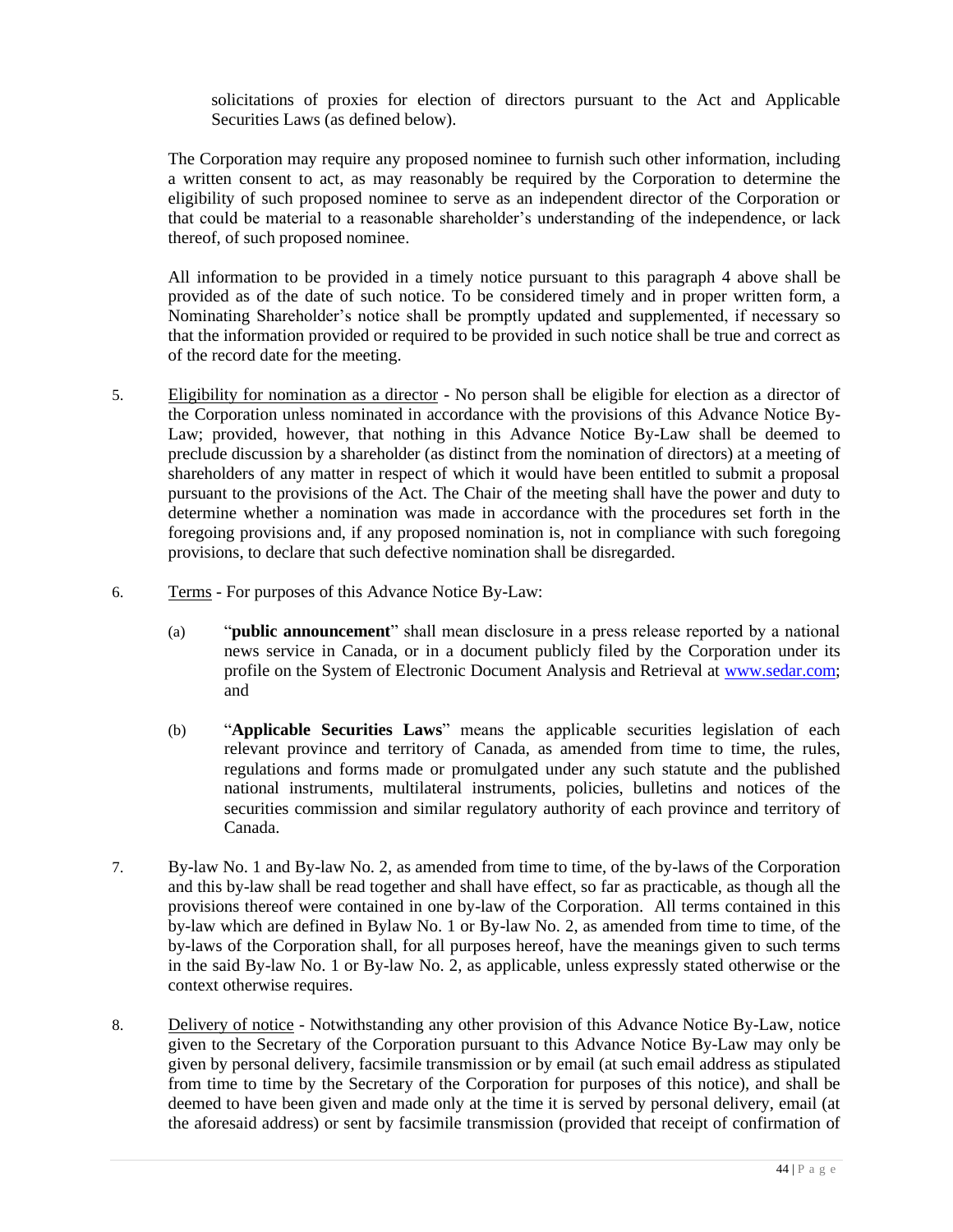such transmission has been received) to the Secretary at the address of the principal executive offices of the Corporation; provided that if such delivery or electronic communication is made on a day which is a not a business day or later than 5:00 p.m. (Vancouver time) on a day which is a business day, then such delivery or electronic communication shall be deemed to have been made on the subsequent day that is a business day.

9. Board Discretion - Notwithstanding the foregoing, the Board may, in its sole discretion, waive any requirement in this Advance Notice By-Law.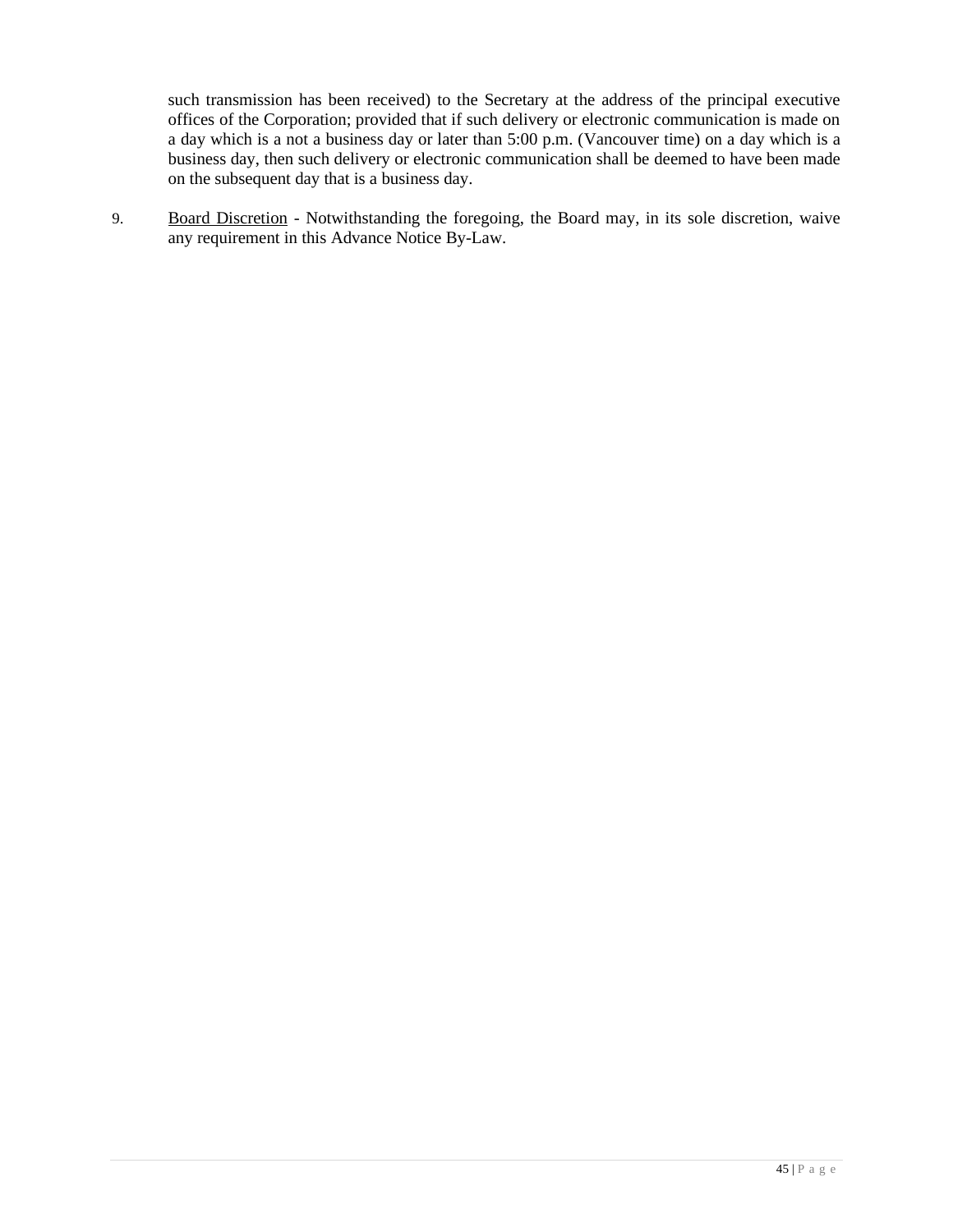### **SCHEDULE "C"**

# **GLOBAL BATTERY METALS LTD. (the "Corporation")**

# **AUDIT COMMITTEE CHARTER**

### **A. PURPOSE**

The overall purpose of the Audit Committee (the "**Committee**") is to ensure that management has designed and implemented an effective system of internal financial controls, to review and report on the integrity of the consolidated financial statements and to evaluate their compliance with regulatory and statutory requirements as they relate to financial statements, taxation matters and disclosure of material facts.

#### **B. COMPOSITION, PROCEDURES AND ORGANIZATION**

- 1. The Committee shall consist of at least three members of the Board of Directors (the "**Board**"), all of whom shall be "independent directors", as that term is defined in Multilateral Instrument 52-110, "Audit Committees".
- 2. All of the members of the Committee shall be "financially literate" (i.e. able to read and understand a set of financial statements that present a breadth and level of complexity of the issues that can reasonably be expected to be raised by the Corporation's financial statements).
- 3. At least one member of the Committee shall have accounting or related financial expertise (i.e. able to analyze and interpret a full set of financial statements, including the notes thereto, in accordance with generally accepted accounting principles).
- 4. The Board, at its organizational meeting held in conjunction with each annual general meeting of the shareholders, shall appoint the members of the Committee for the ensuing year. The Board may at any time remove or replace any member of the Committee and may fill any vacancy in the Committee.
- 5. Unless the Board shall have appointed a chair of the Committee or in the event of the absence of the chair, the members of the Committee shall elect a chair from among their number.
- 6. The secretary of the Committee shall be designated from time to time from one of the members of the Committee or, failing that, shall be the Corporate Secretary, unless otherwise determined by the Committee.
- 7. The quorum for meetings shall be a majority of the members of the Committee, present in person or by telephone or other telecommunication device that permits all persons participating in the meeting to speak and to hear each other.
- 8. The Committee shall have access to such officers, employees and external auditors of the Corporation, and to such information respecting the Corporation, as it considers necessary or advisable in order to perform its duties and responsibilities.
- 9. Meetings of the Committee shall be conducted as follows: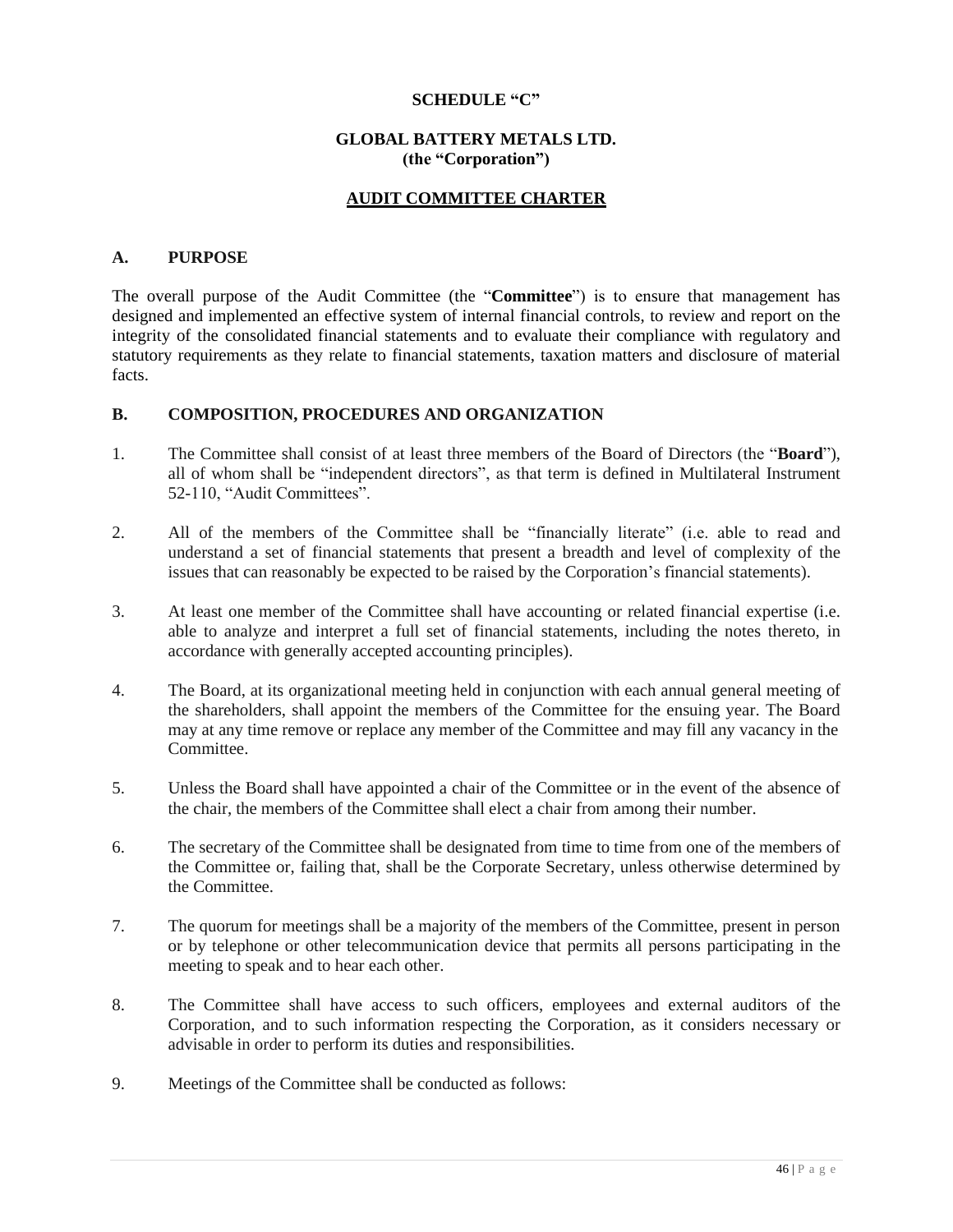- (a) the Committee shall meet at least four times annually at such times and at such locations as may be requested by the Chair of the Committee. The external auditors or any member of the Committee may request a meeting of the Committee;
- (b) the external auditors shall receive notice of and have the right to attend all meetings of the Committee;
- (c) the Chair of the Committee shall be responsible for developing and setting the agenda for Committee meetings and determining the time and place of such meetings;
- (d) the following management representatives shall be invited to attend all meetings, except executive sessions and private sessions with the external auditors:
	- (i) Chief Executive Officer;
	- (ii) Chief Operating Officer; and
	- (iii) Chief Financial Officer;
- (e) other management representatives shall be invited to attend as necessary; and
- (f) notice of the time and place of every meeting of the Committee shall be given in writing to each member of the Committee a reasonable time before the meeting.
- 10. The external auditors shall have a direct line of communication to the Committee through its Chair and may bypass management if deemed necessary. The Committee, through its Chair, may contact directly any employee in the Corporation as it deems necessary, and any employee may bring before the Committee any matter involving questionable, illegal or improper financial practices or transactions.
- 11. The Committee shall have authority to engage independent counsel and other advisors as it determines necessary to carry out its duties, to set and pay the compensation for any advisors employed by the Audit Committee and to communicate directly with the internal and external auditors.

# **C. ROLES AND RESPONSIBILITIES**

- 1. The overall duties and responsibilities of the Committee shall be as follows:
	- (a) to assist the Board in the discharge of its responsibilities relating to accounting principles, reporting practices and internal controls and its approval of Redzone's annual and quarterly consolidated financial statements;
	- (b) to establish and maintain a direct line of communication with the internal and external auditors and assess their performance;
	- (c) to ensure that management has designed, implemented and is maintaining an effective system of internal financial controls;
	- (d) to ensure that the management has established effective risk management controls; and
	- (e) to report regularly to the Board on the fulfilment of its duties and responsibilities.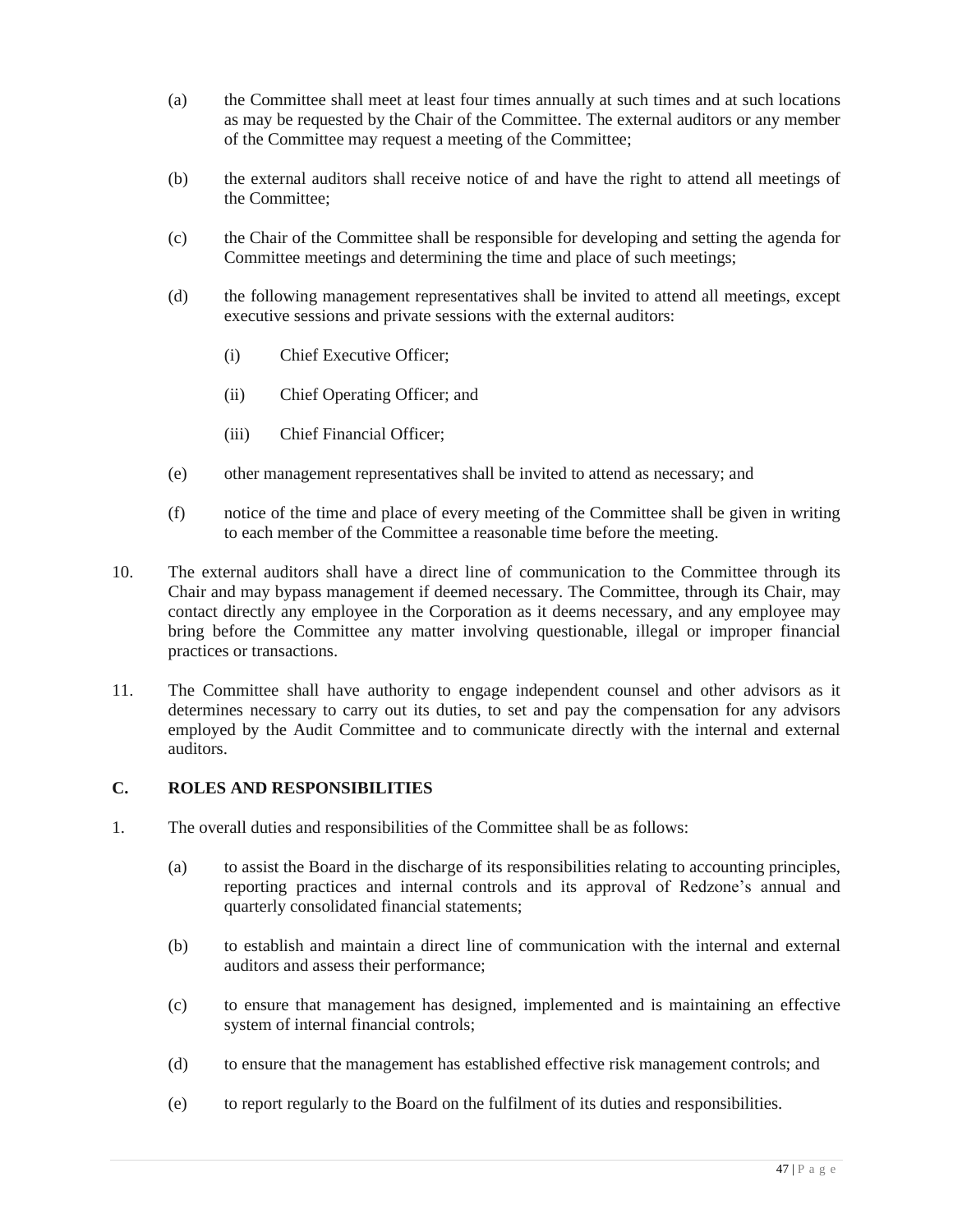- 2. The duties and responsibilities of the Committee as they relate to the external auditors shall be as follows:
	- (a) to recommend to the Board a firm of external auditors to be engaged by the Corporation, and to verify the independence of such external auditors;
	- (b) to review and approve the fee, scope and timing of the audit and other related services rendered by the external auditors;
	- (c) review the audit plan of the external auditors prior to the commencement of the audit;
	- (d) to review with the external auditors, upon completion of their audit:
		- (ii) contents of their report;
		- (ii) scope and quality of the audit work performed;
		- (iii) adequacy of the Corporation's financial and auditing personnel;
		- (iv) co-operation received from the Corporation's personnel during the audit;
		- (v) internal resources used;
		- (vi) significant transactions outside of the normal business of the Corporation;
		- (vii) significant proposed adjustments and recommendations for improving internal accounting controls, accounting principles or management systems; and
		- (viii) the non-audit services provided by the external auditors;
	- (e) to discuss with the external auditors the quality and not just the acceptability of accounting principles; and
	- (f) to implement structures and procedures to ensure that the Committee meets the external auditors on a regular basis in the absence of management.
- 3. The duties and responsibilities of the Committee as they relate to the external auditors are to:
	- (a) periodically review the external audit function with respect to the organization, staffing and effectiveness of the Corporation;
	- (b) review and approve the internal audit plan; and
	- (c) review any significant internal audit findings and recommendations, and management's response thereto.
- 4. The duties and responsibilities of the Committee as they relate to the internal control procedures are to:
	- (a) review the appropriateness and effectiveness of the policies and business practices which impact on the financial integrity of the Corporation, including those relating to internal auditing, insurance, accounting, information services and systems and financial controls, management reporting and risk management;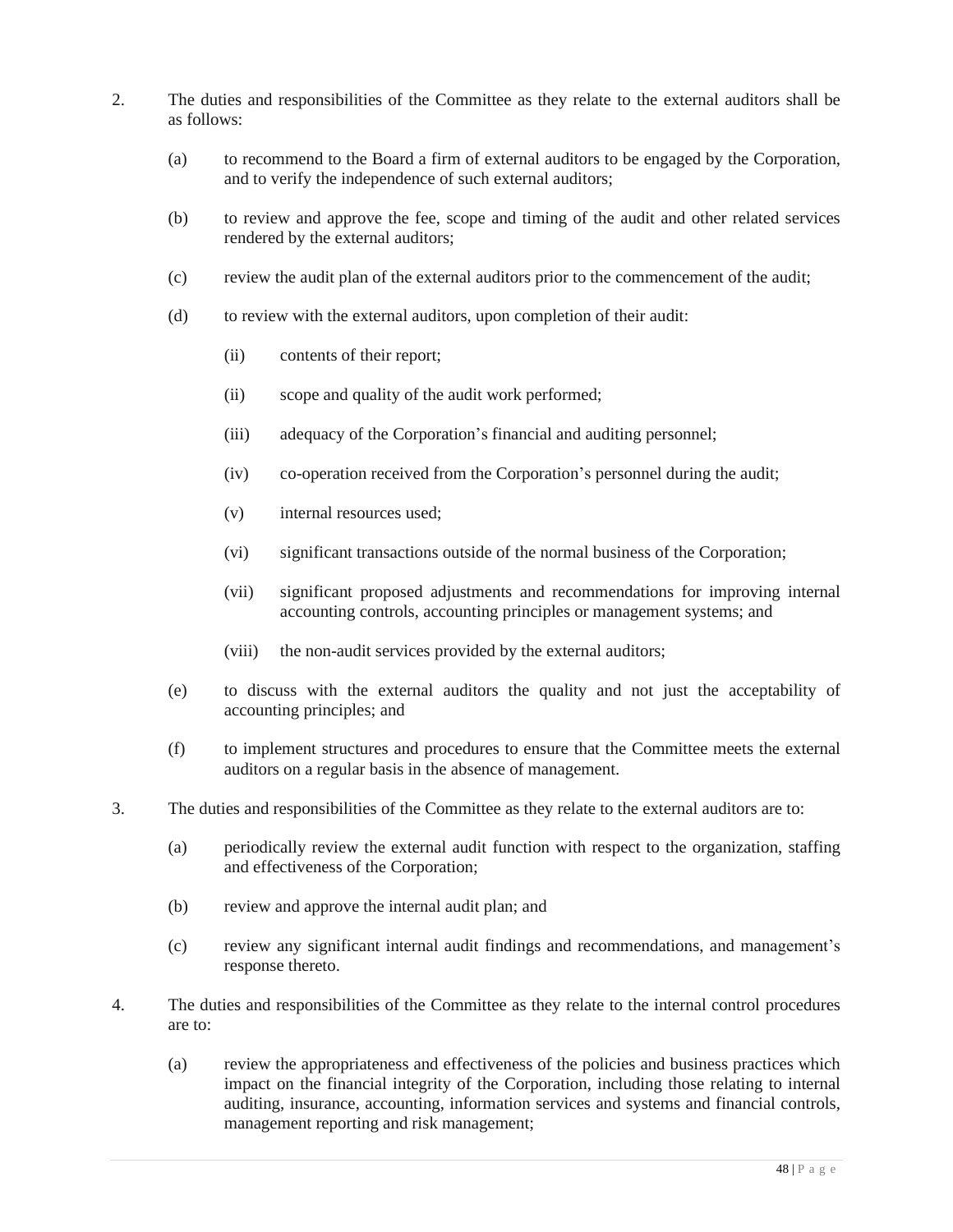- (b) review compliance under the Corporation's Business Conduct Policy and to periodically review this policy and recommend to the Board changes which the Committee may deem appropriate;
- (c) review any unresolved issues between management and the external auditors that could affect the financial reporting or internal controls; and
- (d) periodically review the financial and auditing procedures and the extent to which recommendations made by the internal audit staff or by the external auditors have been implemented.
- 5. The Committee is also charged with the responsibility to:
	- (a) review the quarterly statements of earnings, including the impact of unusual items and changes in accounting principles and estimates and report to the Board with respect thereto;
	- (b) review and approve the financial sections of:
		- (i) the annual report to shareholders;
		- (ii) the annual information form;
		- (iii) prospectuses; and
		- (iv) other public reports requiring approval by the Board, and report to the Board with respect thereto;
	- (c) review regulatory filings and decisions as they relate to the consolidated financial statements;
	- (d) review the appropriateness of the policies and procedures used in the preparation of the consolidated financial statements and other required disclosure documents, and consider recommendations for any material change to such policies;
	- (e) review and report on the integrity of the consolidated financial statements;
	- (f) review the minutes of any audit committee meeting of subsidiary companies;
	- (g) review with management, the external auditors and, if necessary, with legal counsel, any litigation, claim or other contingency, including tax assessments that could have a material effect upon the financial position or operating results and the manner in which such matters have been disclosed in the consolidated financial statements;
	- (h) review the compliance with regulatory and statutory requirements as they relate to financial statements, tax matters and disclosure of material facts;
	- (i) develop a calendar of activities to be undertaken by the Committee for each ensuing year and to submit the calendar in the appropriate format to the Board of Directors following each annual general meeting of shareholders; and
	- (j) establish procedures for: